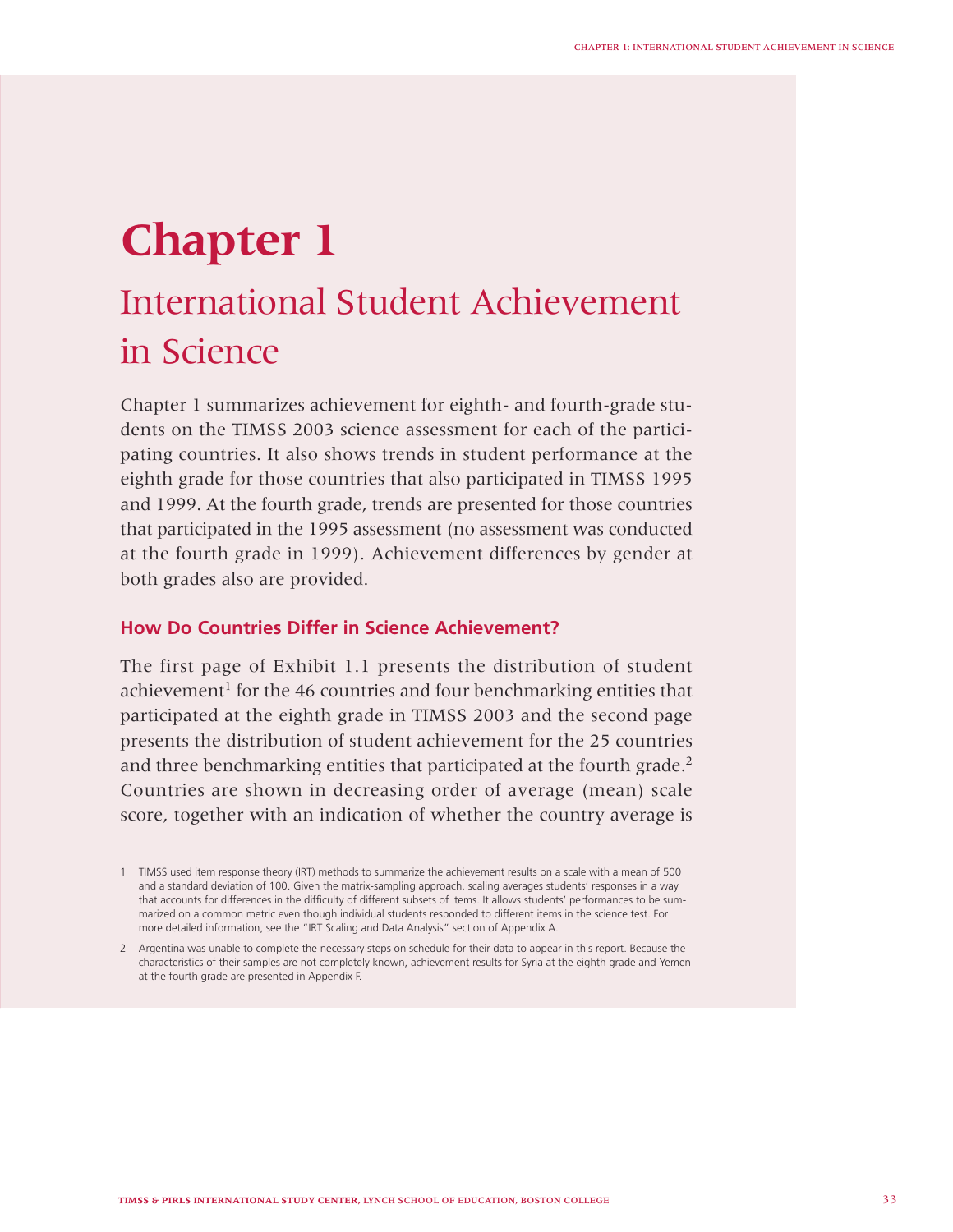significantly higher or lower than the international average. The international average of 474 at the eighth grade was obtained by averaging across the mean scores for each of the 46 participating countries. The mean scores for the four benchmarking participants were not included in calculating the average.<sup>3</sup> At the fourth grade, the international average of 489 was obtained by averaging across the mean scores for the 25 participating countries. It should be noted that the results for the eighth and fourth grades are not directly comparable. While the scales for the two grades are expressed in the same numerical units, they are not directly comparable in terms of being able to say how much achievement or learning at one grade equals how much achievement or learning at the other grade. Comparisons only can be made in terms of relative performance.4

At the eighth grade, with such a large number of participating countries, it is not surprising that the results reveal substantial differences in science achievement between the highest- and lowest-performing countries, from an average of 578 for Singapore to 244 for South Africa. Twenty-four countries (including England) and the four benchmarking participants had average science achievement that was significantly above the international average and 18 countries had average achievement below the international average. Bulgaria, Jordan, Moldova, and Romania performed about the same as the international average. At the fourth grade, the range in achievement was from 565 in Singapore to 304 in Morocco. Sixteen countries and the three benchmarking participants performed above the international average. Moldova and Slovenia performed at about the international average. Seven countries had achievement below the international average.

For both the eighth and fourth grades, Exhibit 1.1 illustrates the broad range of achievement both within and across the countries assessed. It shows a graphical representation of the distribution of student performance within each country. Achievement for each country is shown for the 25th and 75th percentiles as well as for the 5th and 95th percentiles.<sup>5</sup> Each percentile point indicates the percent-

<sup>3</sup> Even though England worked very hard to meet the TIMSS sampling requirements and adjustments were made to make the results representative, it did not meet the school participation rates as specified in the quidelines and consequently its results are shown below a line.

<sup>4</sup> Since the TIMSS scales were developed using IRT technology, like all such scales, the eighth- and fourth-grade scales cannot be described in absolute terms.

<sup>5</sup> Tables of the percentile values and standard deviations for all countries are presented in Appendix D.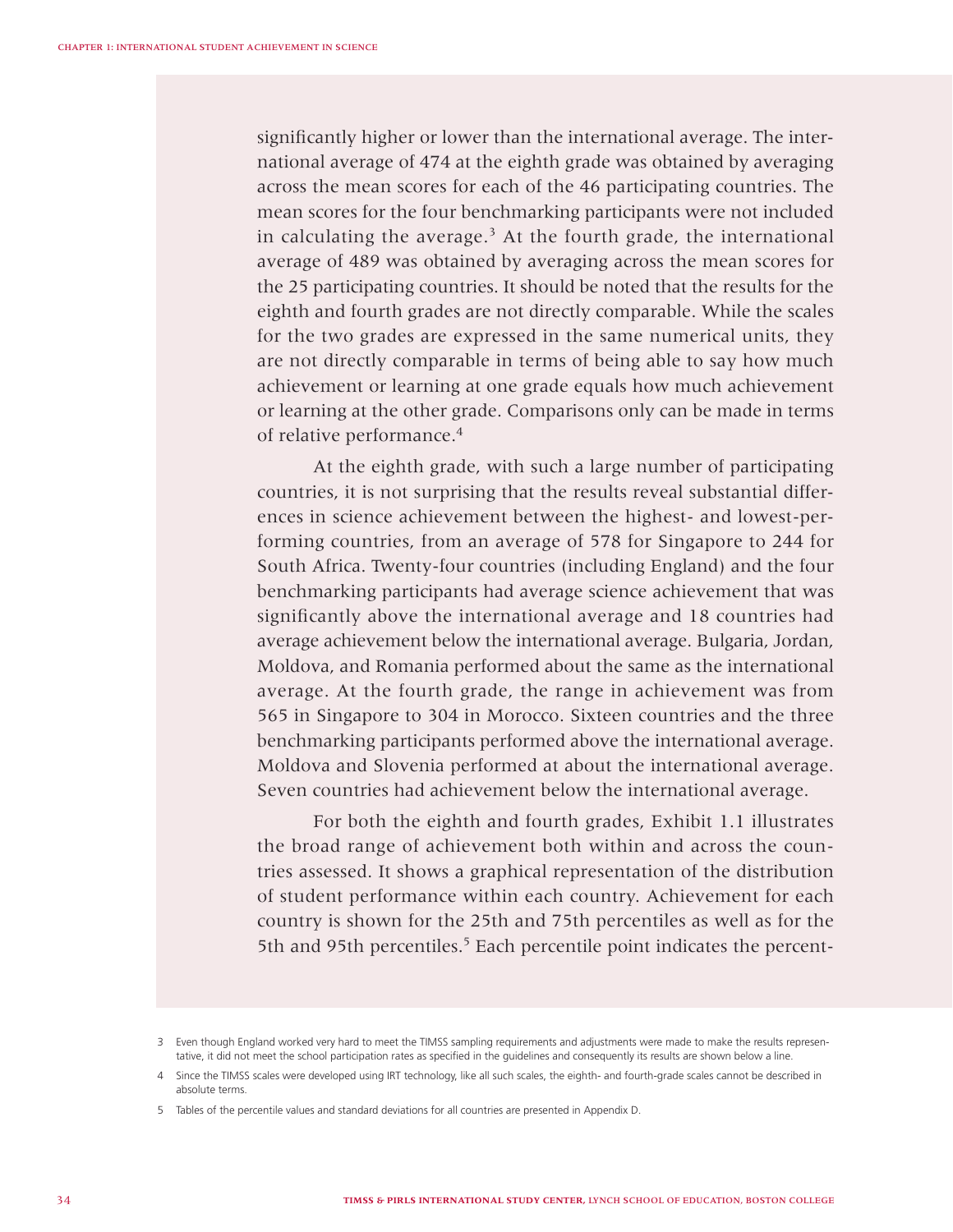age of students performing below and above that point on the scale. For example, 25 percent of the eighth-grade students in each country performed below the 25th percentile for that country, and 75 percent performed above the 25th percentile. The range between the 25th and 75th percentiles represents performance by the middle half of the students. In most countries, the range of performance for the middle group was between 80 and 120 scale-score points. In contrast, performance at the 5th and 95th percentiles represents the extremes in both lower and higher achievement. The range of performance between these two score points, which includes 90 percent of the population, is more variable and is between 200 and 300 points in most countries. The dark boxes at the midpoints of the distributions show the 95 percent confidence intervals around the average achievement in each country.6

As well as showing the wide spread of student achievement within each country, the percentiles also provide a perspective on the size of the differences among countries. Even though average performance generally differed very little between one country and the next higher- or lower-performing country, the range in performance across the participating countries was very large at both grades. For example, Singaporean students had the highest average achievement at both grades, with their average eighth-grade performance exceeding performance at the 95th percentile in the lower-performing countries such as Botswana, Ghana, and South Africa. Similarly at the fourth grade, average performance in Singapore exceeded performance at the 95th percentile in Tunisia and Morocco. This means that only the most proficient students in the lower-performing countries approached the level of achievement of Singaporean students of average proficiency.

To aid in interpretation, Exhibit 1.1 also includes the years of formal schooling and average age of the students in each country. Equivalence of chronological age does not necessarily mean that students have received the same number of years of formal schooling or studied the same curriculum. For example, as described in the introduction, countries have different policies about the age at which

<sup>6</sup> See the "IRT Scaling and Data Analysis" section of Appendix A for more details about calculating standard errors and confidence intervals for the TIMSS statistics.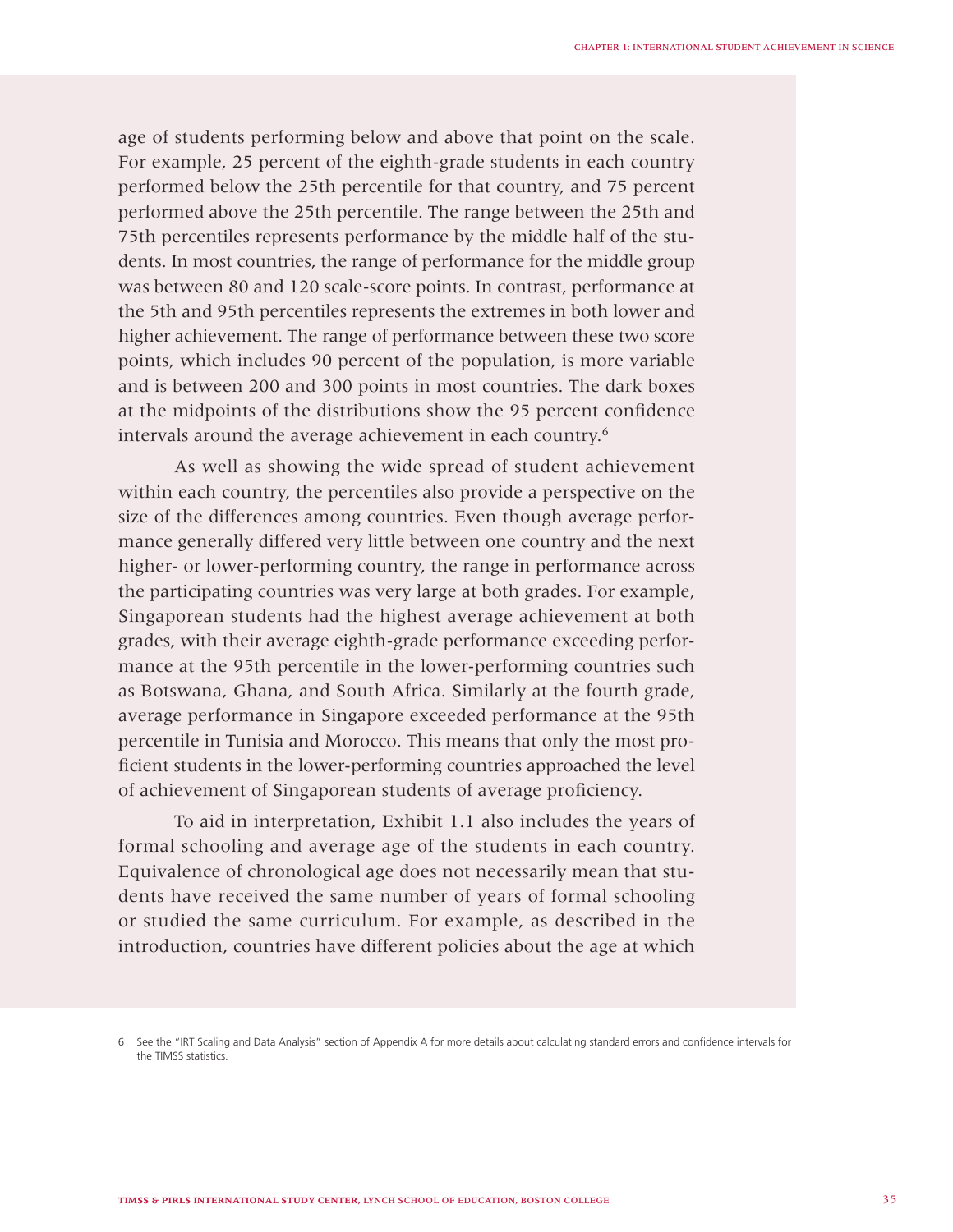### Exhibit 1.1: Distribution of Science Achievement

SCIENCE<sup>C</sup>O

| <b>Countries</b>                  | <b>Years of</b><br>Schooling* | Average<br>Age | <b>Science Achievement Distribution</b>                             | Average<br><b>Scale Score</b> |                              | <b>Human</b><br><b>Development</b><br>Index** |          |
|-----------------------------------|-------------------------------|----------------|---------------------------------------------------------------------|-------------------------------|------------------------------|-----------------------------------------------|----------|
| Singapore                         | $\,8\,$                       | 14.3           | m.<br><b>College College</b>                                        | 578 (4.3)                     | $\bullet$                    | 0.884                                         |          |
| Chinese Taipei                    | 8                             | 14.2           |                                                                     | 571 (3.5)                     | $\bullet$                    |                                               |          |
| <sup>*</sup> Korea, Rep. of       | $\,8\,$                       | 14.6           |                                                                     | 558 (1.6)                     | $\bullet$                    | 0.879                                         |          |
| <sup>†</sup> Hong Kong, SAR       | 8                             | 14.4           |                                                                     | 556 (3.0)                     | $\bullet$                    | 0.889                                         |          |
| Estonia                           | 8                             | 15.2           |                                                                     | 552 (2.5)                     | $\bullet$                    | 0.833                                         |          |
| Japan                             | 8                             | 14.4           |                                                                     | 552 (1.7)                     | $\bullet$                    | 0.932                                         |          |
| Hungary                           | $\,8\,$                       | 14.5           |                                                                     | 543 (2.8)                     | $\bullet$                    | 0.837                                         |          |
| <sup>†</sup> Netherlands          | 8                             | 14.3           |                                                                     | 536 (3.1)                     | ۰                            | 0.938                                         |          |
| <sup>‡</sup> United States        | 8                             | 14.2           |                                                                     | 527(3.1)                      | $\bullet$                    | 0.937                                         |          |
| Australia                         | 8 or 9                        | 13.9           |                                                                     | 527 (3.8)                     | ۰                            | 0.939                                         |          |
| Sweden                            | $\,8\,$                       | 14.9           |                                                                     | 524 (2.7)                     | $\bullet$                    | 0.941                                         |          |
| Slovenia                          | 7 or 8                        | 13.8           |                                                                     | 520 (1.8)                     | $\bullet$                    | 0.881                                         |          |
| New Zealand                       | $8.5 - 9.5$                   | 14.1           |                                                                     | 520 (5.0)                     | $\bullet$                    | 0.917                                         |          |
| <sup>1</sup> Lithuania            | 8                             | 14.9           |                                                                     | 519 (2.1)                     | $\bullet$                    | 0.824                                         |          |
| Slovak Republic                   | $\,8\,$                       | 14.3           |                                                                     | 517 (3.2)                     | $\bullet$                    | 0.836                                         | <b>S</b> |
| Belgium (Flemish)                 | 8                             | 14.1           |                                                                     | 516 (2.5)                     | $\bullet$                    | 0.937                                         | EA       |
| <b>Russian Federation</b>         | 7 or 8                        | 14.2           |                                                                     | 514 (3.7)                     | $\bullet$                    | 0.779                                         | SOURCE:  |
| Latvia                            | 8                             | 15.0           |                                                                     | 512 (2.6)                     | ٥                            | 0.811                                         |          |
| Scotland                          | $\overline{9}$                | 13.7           |                                                                     | 512 (3.4)                     | $\bullet$                    | 0.930                                         |          |
| Malaysia                          | 8                             | 14.3           |                                                                     | 510 (3.7)                     | $\bullet$                    | 0.790                                         |          |
| Norway                            | $\overline{7}$                | 13.8           |                                                                     | 494 (2.2)                     | $\bullet$                    | 0.944                                         |          |
| Italy                             | 8                             | 13.9           |                                                                     | 491 (3.1)                     | $\bullet$                    | 0.916                                         |          |
| <sup>2</sup> Israel               | $\,8\,$                       | 14.0           |                                                                     | 488 (3.1)                     | $\bullet$                    | 0.905                                         |          |
| <b>Bulgaria</b>                   | 8                             | 14.9           |                                                                     | 479 (5.2)                     |                              | 0.795                                         |          |
| Jordan                            | $\,8\,$                       | 13.9           |                                                                     | 475 (3.8)                     |                              | 0.743                                         |          |
| <b>International Avg.</b>         | $\bf 8$                       | 14.5           |                                                                     | 474 (0.6)                     |                              |                                               |          |
| Moldova, Rep. of                  | $\,8\,$                       | 14.9           |                                                                     | 472 (3.4)                     |                              | 0.700                                         |          |
| Romania                           | 8                             | 15.0           |                                                                     | 470 (4.9)                     |                              | 0.773                                         |          |
| <sup>1</sup> Serbia               | $\,8\,$                       | 14.9           |                                                                     | 468 (2.5)                     | $^{\circ}$                   | $\overline{\phantom{a}}$                      |          |
| Armenia                           | 8                             | 14.9           |                                                                     | 461 (3.5)                     | $^\circledR$                 | 0.729                                         |          |
| Iran, Islamic Rep. of             | $\,8\,$                       | 14.4           |                                                                     | 453 (2.3)                     | $\circledast$                | 0.719                                         |          |
| <sup>2</sup> Macedonia, Rep. of   | 8                             | 14.6           |                                                                     | 449 (3.6)                     | $^{\circ}$                   | 0.784                                         |          |
| Cyprus                            | $\,8\,$                       | 13.8           |                                                                     | 441 (2.0)                     | $^{\circ}$                   | 0.891                                         |          |
| <b>Bahrain</b>                    | 8                             | 14.1           |                                                                     | 438 (1.8)                     | $^{\circ}$                   | 0.839                                         |          |
| Palestinian Nat'l Auth.           | 8                             | 14.1           |                                                                     | 435 (3.2)                     | $^{\circ}$                   | 0.731                                         |          |
| Egypt                             | 8                             | 14.4           |                                                                     | 421 (3.9)                     | $^\circledR$                 | 0.648                                         |          |
| $1$ Indonesia                     | $\,8\,$                       | 14.5           |                                                                     | 420 (4.1)                     | $^{\circ}$                   | 0.682                                         |          |
| Chile                             | 8                             | 14.2           |                                                                     | 413 (2.9)                     | $^{\circ}$                   | 0.831                                         |          |
| Tunisia                           | $\,8\,$                       | 14.8           |                                                                     | 404 (2.1)                     | $\circledcirc$               | 0.740                                         |          |
| Saudi Arabia<br>$1$ $\pm$ Morocco | 8                             | 14.1           |                                                                     | 398 (4.0)                     | $^{\circ}$<br>$\circledcirc$ | 0.769                                         |          |
|                                   | $\,8\,$<br>8                  | 15.2<br>14.6   |                                                                     | 396 (2.5)                     | $^{\circ}$                   | 0.606<br>0.752                                |          |
| Lebanon                           | 8                             | 14.8           |                                                                     | 393 (4.3)                     | $\circledast$                | 0.751                                         |          |
| Philippines                       |                               |                |                                                                     | 377 (5.8)                     | $^\circledR$                 |                                               |          |
| <b>Botswana</b><br>Ghana          | 8<br>$\,8\,$                  | 15.1<br>15.5   |                                                                     | 365 (2.8)<br>255 (5.9)        | $^{\circ}$                   | 0.614<br>0.567                                |          |
| South Africa                      | 8                             | 15.1           |                                                                     | 244(6.7)                      | ◉                            | 0.684                                         |          |
| $\overline{z}$ England            | $9\,$                         | 14.3           |                                                                     | 544 (4.1)                     | $\bullet$                    | 0.930                                         |          |
| <b>Benchmarking Participants</b>  |                               |                |                                                                     |                               |                              |                                               |          |
| <b>Basque Country, Spain</b>      | $\,8\,$                       | 14.1           |                                                                     | 489 (2.7)                     | $\bullet$                    | $\overline{\phantom{a}}$                      |          |
| Indiana State, US                 | 8                             | 14.5           |                                                                     | 531 (4.8)                     | ٥                            | $\qquad \qquad -$                             |          |
| Ontario Province, Can.            | $\,8\,$                       | 13.8           |                                                                     | 533 $(2.7)$                   | $\bullet$                    | $\qquad \qquad -$                             |          |
| Quebec Province, Can.             | 8                             | 14.2           |                                                                     | 531 (3.0)                     | ٥                            | $\overline{\phantom{0}}$                      |          |
|                                   |                               |                | $\mathbb O$<br>100<br>200<br>300<br>700<br>800<br>400<br>500<br>600 |                               |                              |                                               |          |



**O** Country average significantly higher than international average

**i** Country average significantly lower than international average

- Represents years of schooling counting from the first year of ISCED Level 1.
- \*\* Taken from United Nations Development Programme's *Human Development Report 2003*, p.
- 237-240. † Met guidelines for sample participation rates only after replacement schools were included (see
- Exhibit A.9).
- ‡ Nearly satisfi ed guidelines for sample participation rates only after replacement schools were included (see Exhibit A.9).
- ¶ Did not satisfy guidelines for sample participation rates (see Exhibit A.9).
- 1 National Desired Population does not cover all of International Desired Population (see Exhibit A.6). 2 National Defined Population covers less than 90% of National Desired Population (see Exhibit A.6).
- 
- ¿ Korea tested the same cohort of students as other countries, but later in 2003, at the beginning of the next school year.
- ( ) Standard errors appear in parentheses. Because results are rounded to the nearest whole number, some totals may appear inconsistent.
- A dash (–) indicates comparable data are not available.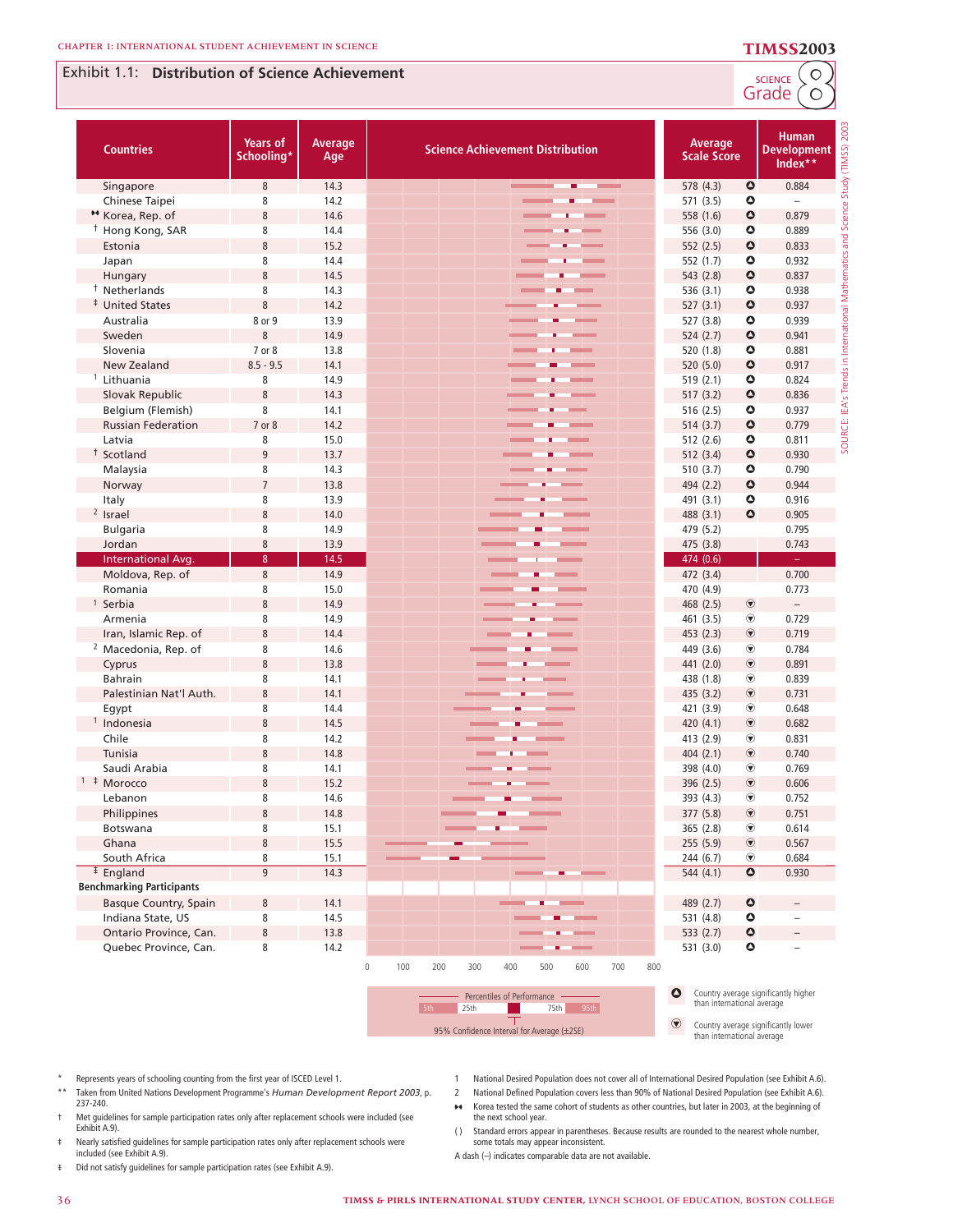## Exhibit 1.1: **Distribution of Science Achievement**



| <b>Countries</b>                            | <b>Years of</b><br>Schooling* | Average<br>Age | <b>Science Achievement Distribution</b>                                                                                                                                              | Average<br><b>Scale Score</b>                                                                                                                                   | 200<br><b>Human</b><br>(TIMSS)<br><b>Development</b><br>Index** |
|---------------------------------------------|-------------------------------|----------------|--------------------------------------------------------------------------------------------------------------------------------------------------------------------------------------|-----------------------------------------------------------------------------------------------------------------------------------------------------------------|-----------------------------------------------------------------|
| Singapore                                   | $\overline{4}$                | 10.3           | <b>Contract Contract</b>                                                                                                                                                             | $\bullet$<br>565 (5.5)                                                                                                                                          | Study<br>0.884                                                  |
| Chinese Taipei                              | $\overline{4}$                | 10.2           |                                                                                                                                                                                      | ۰<br>551 (1.7)                                                                                                                                                  |                                                                 |
| Japan                                       | $\overline{4}$                | 10.4           |                                                                                                                                                                                      | $\bullet$<br>543(1.5)                                                                                                                                           | 0.932                                                           |
| <sup>†</sup> Hong Kong, SAR                 | 4                             | 10.2           |                                                                                                                                                                                      | 542 (3.1)<br>٥                                                                                                                                                  | 0.889                                                           |
| <sup>†</sup> England                        | 5                             | 10.3           |                                                                                                                                                                                      | $\bullet$<br>540 (3.6)                                                                                                                                          | 0.930                                                           |
| <sup>†</sup> United States                  | 4                             | 10.2           |                                                                                                                                                                                      | 536 (2.5)<br>$\bullet$                                                                                                                                          | 0.937                                                           |
| Latvia                                      | $\overline{4}$                | 11.1           |                                                                                                                                                                                      | $\bullet$<br>532(2.5)                                                                                                                                           | 0.811                                                           |
| Hungary                                     | $\overline{4}$                | 10.5           |                                                                                                                                                                                      | $\bullet$<br>530 (3.0)                                                                                                                                          | 0.837                                                           |
| <b>Russian Federation</b>                   | 3 or 4                        | 10.6           |                                                                                                                                                                                      | $\bullet$<br>526 (5.2)                                                                                                                                          | Σ<br>0.779                                                      |
| <sup>†</sup> Netherlands                    | 4                             | 10.2           |                                                                                                                                                                                      | 525 (2.0)<br>٥                                                                                                                                                  | 0.938                                                           |
| <sup>†</sup> Australia                      | 4 or 5                        | 9.9            |                                                                                                                                                                                      | 521(4.2)<br>$\bullet$                                                                                                                                           | 0.939                                                           |
| New Zealand                                 | $4.5 - 5.5$                   | 10.0           |                                                                                                                                                                                      | 520 (2.5)<br>٥                                                                                                                                                  | 0.917                                                           |
| Belgium (Flemish)                           | $\overline{4}$                | 10.0           |                                                                                                                                                                                      | $\bullet$<br>518 (1.8)                                                                                                                                          | 0.937                                                           |
| Italy                                       | 4                             | 9.8            |                                                                                                                                                                                      | 516(3.8)<br>$\bullet$                                                                                                                                           | Trend<br>0.916                                                  |
| Lithuania                                   | $\overline{4}$                | 10.9           |                                                                                                                                                                                      | $\bullet$<br>512(2.6)                                                                                                                                           | 0.824<br>in,                                                    |
| <sup>†</sup> Scotland                       | 5                             | 9.7            |                                                                                                                                                                                      | $\bullet$<br>502 (2.9)                                                                                                                                          | ĪÄ,<br>0.930                                                    |
| Moldova, Rep. of                            | $\overline{4}$                | 11.0           |                                                                                                                                                                                      | 496 (4.6)                                                                                                                                                       | 0.700                                                           |
| Slovenia                                    | 3 or 4                        | 9.8            |                                                                                                                                                                                      | 490 (2.5)                                                                                                                                                       | SOURCE:<br>0.881                                                |
| International Avg.                          | $\overline{4}$                | 10.3           |                                                                                                                                                                                      | 489 (0.9)                                                                                                                                                       |                                                                 |
| Cyprus                                      | $\overline{4}$                | 9.9            |                                                                                                                                                                                      | $\circledast$<br>480 (2.4)                                                                                                                                      | 0.891                                                           |
| <sup>ø</sup> Norway                         | $\sqrt{4}$                    | 9.8            |                                                                                                                                                                                      | $\textcircled{\textbf{r}}$<br>466 (2.6)                                                                                                                         | 0.944                                                           |
| Armenia                                     | 4                             | 10.9           |                                                                                                                                                                                      | 437 (4.3)<br>$\circledast$                                                                                                                                      | 0.729                                                           |
| Iran, Islamic Rep. of                       | $\overline{4}$                | 10.4           |                                                                                                                                                                                      | $\textcircled{\textbf{r}}$<br>414(4.1)                                                                                                                          | 0.719                                                           |
| Philippines                                 | 4                             | 10.8           |                                                                                                                                                                                      | $\circledast$<br>332 (9.4)                                                                                                                                      | 0.751                                                           |
| Tunisia                                     | $\overline{4}$                | 10.4           |                                                                                                                                                                                      | $\circledcirc$<br>314(5.7)                                                                                                                                      | 0.740                                                           |
| Morocco<br><b>Benchmarking Participants</b> | $\overline{4}$                | 11.0           |                                                                                                                                                                                      | $\circledast$<br>304(6.7)                                                                                                                                       | 0.606                                                           |
| Indiana State, US                           | $\overline{4}$                | 9.5            |                                                                                                                                                                                      | 553 (3.7)<br>$\bullet$                                                                                                                                          |                                                                 |
| Ontario Province, Can.                      | 4                             | 9.8            |                                                                                                                                                                                      | $\bullet$<br>540 (3.7)                                                                                                                                          |                                                                 |
| Quebec Province, Can.                       | $\overline{4}$                | 10.1           |                                                                                                                                                                                      | $\bullet$<br>500(2.5)                                                                                                                                           |                                                                 |
|                                             |                               |                | $\mathbf{0}$<br>100<br>200<br>300<br>400<br>500<br>600<br>700<br>800<br>Percentiles of Performance<br>5th<br>95th<br>25th<br>75th<br>т<br>95% Confidence Interval for Average (±2SE) | Country average significantly higher<br>$\bullet$<br>than international average<br>$\odot$<br>Country average significantly lower<br>than international average |                                                                 |

\* Represents years of schooling counting from the first year of ISCED Level 1.

\*\* Taken from United Nations Development Programme's *Human Development Report 2003*, p. 237-240.

- † Met guidelines for sample participation rates only after replacement schools were included (see Exhibit A.9).
- 1 National Desired Population does not cover all of International Desired Population (see Exhibit A.6).
- ø Norway: 4 years of formal schooling, but First Grade is called "First grade/Preschool."

( ) Standard errors appear in parentheses. Because results are rounded to the nearest whole number, some totals may appear inconsistent.

A dash (–) indicates comparable data are not available.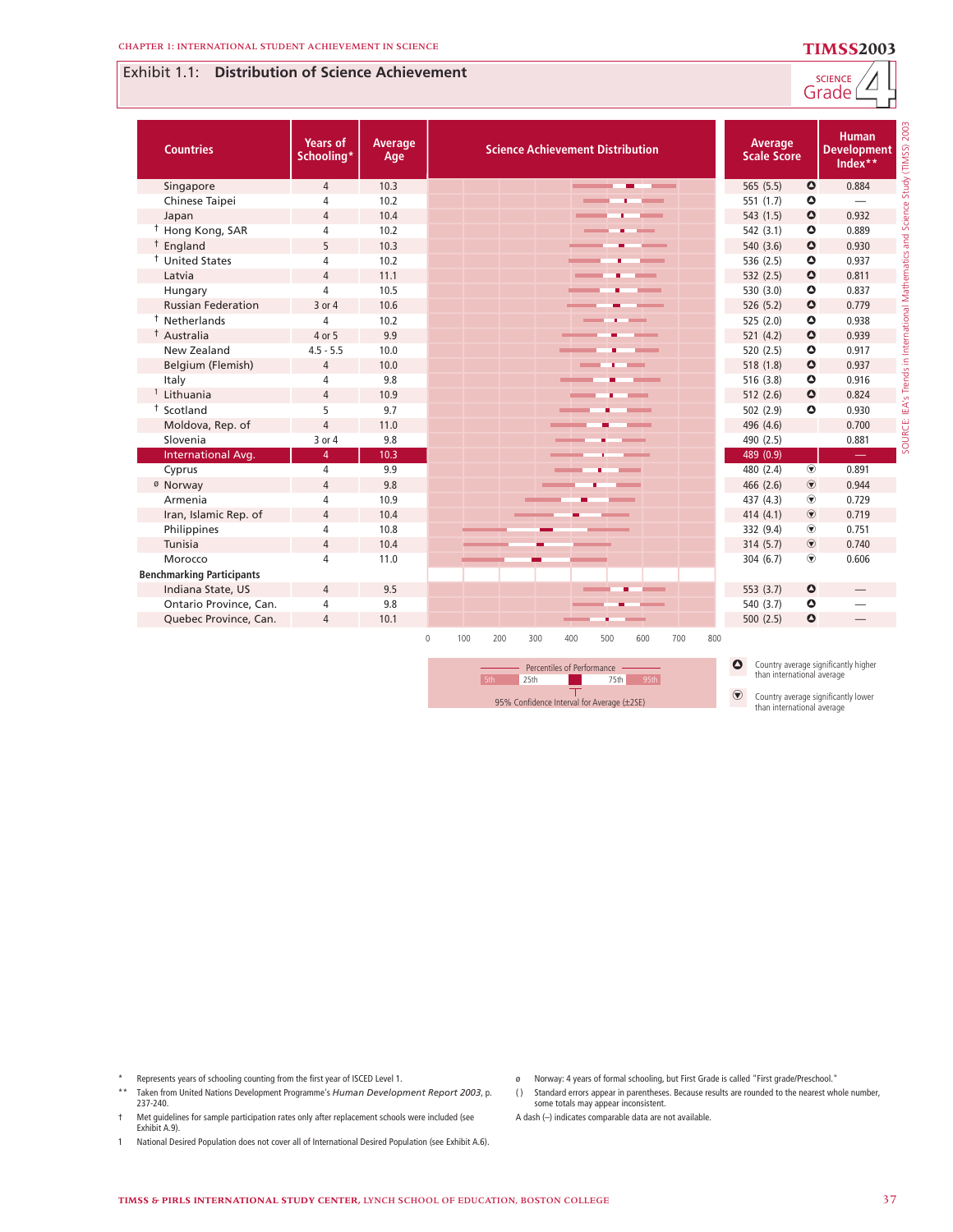students begin formal schooling and different policies about promotion and retention from grade to grade.

At the eighth grade, the aim was that the students assessed would have had eight years of formal schooling. Most notably, students in Norway, most of Slovenia, and parts of the Russian Federation had fewer years of formal schooling than their counterparts in other countries, while those in England, Scotland, New Zealand, and parts of Australia had more years of schooling. Even though the students assessed at the eighth grade typically averaged between 14 and 15 years old, the variety of countries assessed and their situations also resulted in a considerable range in the average age of the students assessed. To illustrate how education policies can affect the interaction between age and number of years of schooling, it is interesting to note that Scotland, one of the few countries with an additional year of schooling, starts formal schooling at an early age and had the youngest students assessed – 13.7 years old on average. Other countries assessing students younger than 14 years old included Slovenia, Norway, and Cyprus with 13.8 and Australia, Jordan, and Italy with 13.9. Students in the Balkans and some Eastern European countries start school later and tended to be older, particularly in Estonia with an average of 15.2. Students also were older in several African countries including Botswana and South Africa both averaging 15.1, Morocco averaging 15.2, and Ghana averaging 15.5. In these countries, it is not unusual for students to start school at an older age and also, perhaps, to find it necessary to interrupt their schooling.

At the fourth grade, the aim was to assess students having had four years of formal schooling and this was the case for the most part. However, some students in Slovenia and parts of the Russian Federation had only three years of formal schooling, and students in England and Scotland as well as some in Australia and New Zealand had five years. In terms of chronological age, students in most countries averaged between 10 and 11 years old. Consistent with the patterns at the eighth grade, students were somewhat younger in Scotland, averaging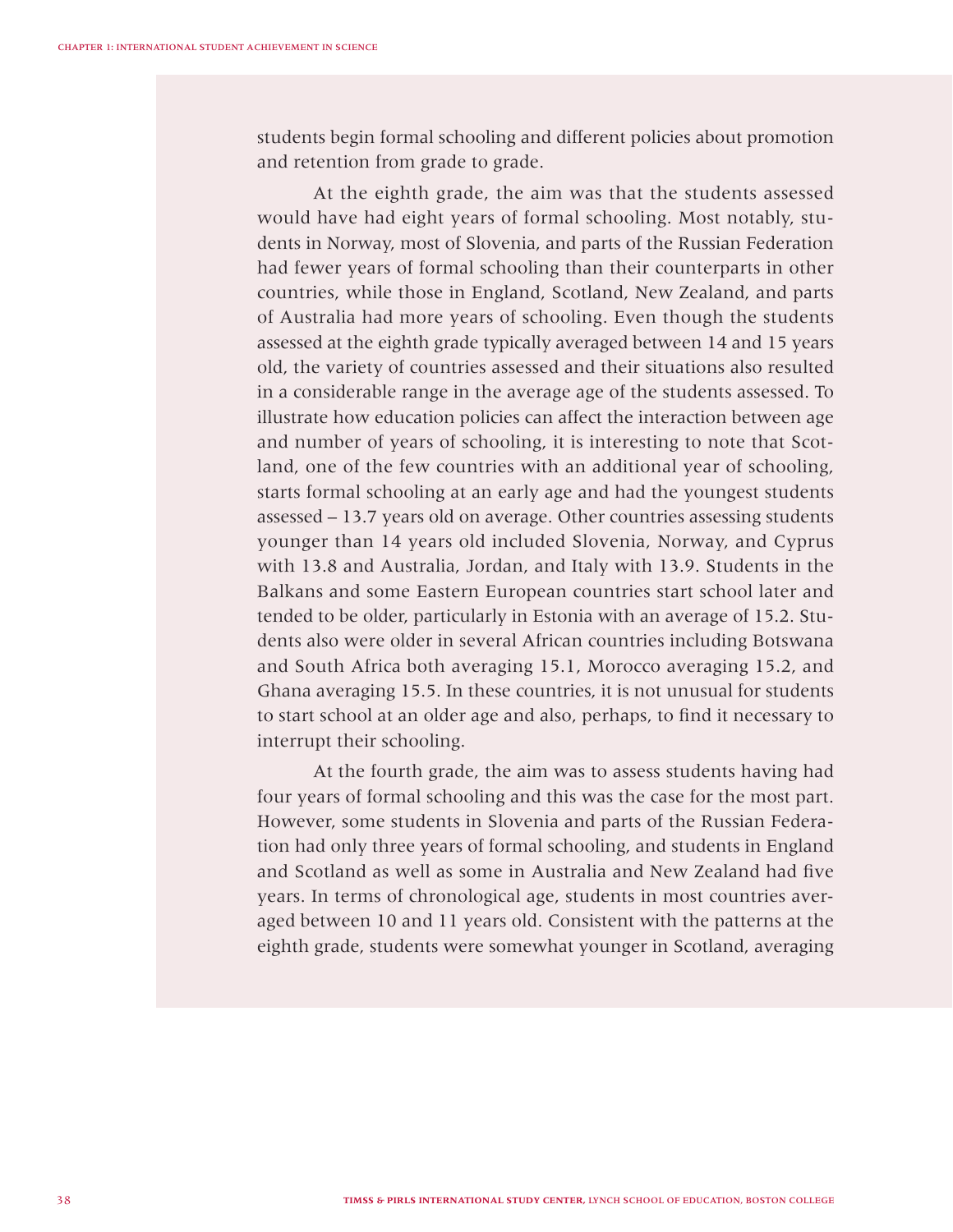9.7 years old; Italy, Slovenia, and Norway, averaging 9.8; and Australia, and Cyprus, averaging 9.9. The students in the Balkan and Eastern European countries were somewhat older, especially in Latvia with an average age of 11.1.

As a reminder that not all countries are equally well equipped to meet the challenge of educating their young people, Exhibit 1.1 includes the value for each country on the Human Development Index provided by the United Nations Development Programme (UNDP).7 The index has a minimum value of 0 and a maximum of 1.0. Countries with high values on the index enjoy long life expectancy, high levels of school enrollment and adult literacy, and a good standard of living as measured by per capita GDP. For example, TIMSS countries with index values greater than 0.9 included Australia, Belgium (Flemish), England, Israel, Italy, Japan, New Zealand, Norway, The Netherlands, Scotland, Sweden, and the United States. All have average eighthgrade science achievement above the international average. However, not all countries above the international average had an index value as high as this.

Exhibit 1.2 shows how a country's average achievement in science compares to achievement in the other countries. This figure shows whether or not the differences in average achievement between pairs of countries are statistically significant. Selecting a country of interest and reading across the table, a circle with a triangle pointing up indicates significantly higher performance than the comparison country listed across the top; absence of a symbol indicates no significant difference in performances; and a circle with triangle pointing down indicates significantly lower performance.

The data in Exhibit 1.2 reinforce the point that, when ordered by average achievement, adjacent countries usually did not significantly differ from each other, although the differences in achievement between the high-performing and low-performing countries were very large. Because of this wide range in performance, the pattern for a

<sup>7</sup> *Human Development Report 2003,* p. 237-240.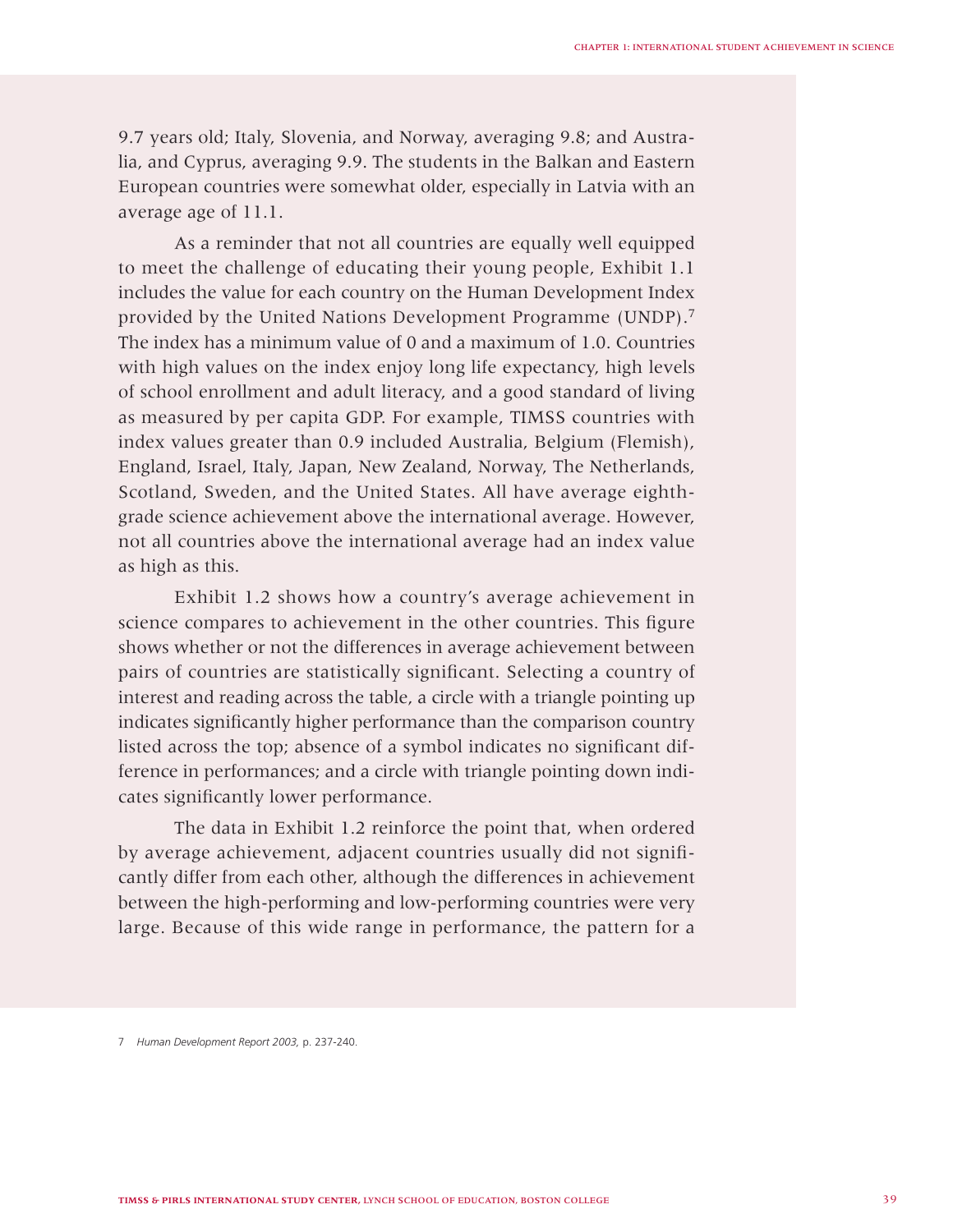Exhibit 1.2: **Multiple Comparisons of Average Science Achievement**

| nparisons of Average Science Achievement                                                                                                                                                                                                                                                                                                                                                                                                             |                      |                                   |                            |                       |                              |                               |                                           |                            |                                    |                            |                              |                          |                          |                          |                          |                               |                          |                          |                 |                            |                            |                                                                    |                          |                          |                                    | <b>SCIENCE</b><br>Grade                                  |                                  |                            | $\circ$<br>O             |                          |                                                                                  |
|------------------------------------------------------------------------------------------------------------------------------------------------------------------------------------------------------------------------------------------------------------------------------------------------------------------------------------------------------------------------------------------------------------------------------------------------------|----------------------|-----------------------------------|----------------------------|-----------------------|------------------------------|-------------------------------|-------------------------------------------|----------------------------|------------------------------------|----------------------------|------------------------------|--------------------------|--------------------------|--------------------------|--------------------------|-------------------------------|--------------------------|--------------------------|-----------------|----------------------------|----------------------------|--------------------------------------------------------------------|--------------------------|--------------------------|------------------------------------|----------------------------------------------------------|----------------------------------|----------------------------|--------------------------|--------------------------|----------------------------------------------------------------------------------|
| Instructions: Read across the row for a country to compare performance with the countries listed along the top of the chart. The symbols indicate<br>whether the average achievement of the country in the row is significantly lower than that of the comparison country, significantly higher than<br>that of the comparison country, or if there is no statistically significant difference between the average achievement of the two countries. |                      |                                   |                            |                       |                              |                               |                                           |                            |                                    |                            |                              |                          |                          |                          |                          |                               |                          |                          |                 |                            |                            |                                                                    |                          |                          |                                    |                                                          |                                  |                            |                          |                          |                                                                                  |
| <b>Countries</b>                                                                                                                                                                                                                                                                                                                                                                                                                                     | Singapore            | Chinese Taipei                    | Korea, Rep. of             | Hong Kong, SAR        | Estonia                      | Iapan                         | England                                   | Hungary                    | <b>Netherlands</b>                 | <b>United States</b>       | Australia                    | Sweden                   | Slovenia                 | New Zealand              | Lithuania                | Slovak Republic               | Belgium (Flemish)        | Russian Federation       | Latvia          | Scotland                   | Malaysia                   | Norway                                                             | <b>Italy</b>             | Israel                   | Bulgaria                           | Jordan                                                   | Rep. of<br>Moldova,              | Romania                    | Serbia                   | Armenia                  | SOURCE: IEA's Trends in International Mathematics and Science Study (TIMSS) 2003 |
| Singapore                                                                                                                                                                                                                                                                                                                                                                                                                                            |                      |                                   | $\bullet$                  | $\bullet$             | $\bullet$                    | $\bullet$                     | $\bullet$                                 | ٥                          | $\bullet$                          | $\bullet$                  | $\bullet$                    | $\bullet$                | $\bullet$                | $\bullet$                | $\bullet$                | $\bullet$                     | $\bullet$                | $\bullet$                | ٥               | $\bullet$                  | $\bullet$                  | $\circ$                                                            | ٥                        | $\bullet$                | $\bullet$                          | $\bullet$                                                | $\bullet$                        | $\bullet$                  | ٥                        | $\bullet$                |                                                                                  |
| Chinese Taipei                                                                                                                                                                                                                                                                                                                                                                                                                                       |                      |                                   | $\bullet$                  | $\bullet$             | ٥                            | ٥                             | ٥                                         | $\bullet$                  | ٥                                  | ٥                          | ٥                            | ٥                        | ٥                        | ٥                        | ٥                        | ٥                             | ٥                        | ٥                        | ٥               | ٥                          | ٥                          | $\mathbf{\Omega}$                                                  | ٥                        | $\bullet$                | ٥                                  | ٥                                                        | ٥                                | Δ                          | ٥                        | $\bullet$                |                                                                                  |
| Korea, Rep. of                                                                                                                                                                                                                                                                                                                                                                                                                                       | $^\circledR$         | $^{\circ}$                        |                            |                       | ٥                            | ٥                             | ٥                                         | Δ                          | Δ                                  | ٥                          | $\bullet$                    | ٥                        | ٥                        | ٥                        | ٥                        | ٥                             | ٥                        | ٥                        | ٥               | ٥                          | ٥                          | $\circ$                                                            | $\bullet$                | $\bullet$                | $\bullet$                          | ٥                                                        |                                  |                            | ٥                        | $\bullet$                |                                                                                  |
| Hong Kong, SAR                                                                                                                                                                                                                                                                                                                                                                                                                                       | $^{\circ}$           | $^{\circ}$                        |                            |                       |                              |                               | $\bullet$                                 | $\bullet$                  |                                    | $\bullet$                  | $\bullet$                    | $\bullet$                | ٥                        | $\bullet$                | ٥                        | ٥                             | ٥                        | ٥                        | Δ               | Δ                          | $\mathbf{o}$               | $\mathbf{\Omega}$                                                  | ٥                        | ٥                        | $\boldsymbol{\alpha}$              | $\bullet$                                                | Δ                                |                            | Δ                        | $\mathbf{\Omega}$        |                                                                                  |
| Estonia                                                                                                                                                                                                                                                                                                                                                                                                                                              | $^\circledR$         | $^{\circ}$                        | $^\circledR$               |                       |                              |                               |                                           | ٥                          | ٥                                  | ٥                          | $\bullet$                    | $\bullet$                | $\bullet$                | $\bullet$                | ٥                        | $\bullet$                     | ٥                        | ٥                        | ٥               | ٥                          | ٥                          | $\circ$                                                            | $\bullet$                | $\bullet$                | $\bullet$                          | ٥                                                        | ٥                                | ٥                          | ٥                        | $\bullet$                |                                                                                  |
| Japan                                                                                                                                                                                                                                                                                                                                                                                                                                                | $^{\circ}$           | $^{\circ}$                        | $^{\circ}$                 |                       |                              |                               |                                           | $\bullet$                  | $\circ$                            | $\circ$                    | $\mathbf{\Omega}$            | $\bullet$                | $\bullet$                | $\bullet$                | $\bullet$                | ٥                             | ٥                        | $\bullet$                | ٥               | ٥                          | ٥                          | $\bullet$                                                          | $\bullet$                | $\bullet$                | $\bullet$                          | ٥                                                        | ٥                                | ٥                          | ٥                        | $\bullet$                |                                                                                  |
| England                                                                                                                                                                                                                                                                                                                                                                                                                                              | ◉                    | $^{\circ}$                        | $^{\circ}$                 | $^{\circ}$            |                              |                               |                                           |                            |                                    | $\bullet$                  | $\bullet$                    | $\bullet$                | $\bullet$                | ہ                        | $\bullet$                | $\bullet$                     | $\bullet$                | $\bullet$                | ٥               | ٥                          | $\bullet$                  | $\circ$                                                            | $\bullet$                | $\bullet$                | $\bullet$                          | ٥                                                        | ٥                                | ٥                          | ٥                        | $\circ$                  |                                                                                  |
| Hungary                                                                                                                                                                                                                                                                                                                                                                                                                                              | $^{\circ}$           | $^{\circ}$                        | $^{\circ}$                 | $^{\circ}$            | $^\copyright$                | $\circledcirc$                |                                           |                            |                                    | $\bullet$                  | $\bullet$                    | ٥                        | ٥                        | ہ                        | ٥                        | ٥                             | ٥                        | ٥                        | ٥               | ٥                          | ٥                          | ٥                                                                  | ٥                        | ٥                        | ٥                                  | ٥                                                        |                                  |                            | ٥                        | $\bullet$                |                                                                                  |
| Netherlands                                                                                                                                                                                                                                                                                                                                                                                                                                          | ◉                    | $^\circledR$                      | ◉                          | ◉                     | ◉                            | $^{\circ}$                    |                                           |                            |                                    |                            |                              | ٥                        | $\bullet$                | $\bullet$                | $\bullet$                | $\bullet$                     | $\bullet$                | $\bullet$                | ٥               | ٥                          | $\bullet$                  | $\circ$                                                            | $\bullet$                | $\bullet$                | $\bullet$                          | $\bullet$                                                | ٥                                | $\bullet$                  | ٥                        | $\circ$                  |                                                                                  |
| <b>United States</b>                                                                                                                                                                                                                                                                                                                                                                                                                                 | $^\circledR$         | $^\copyright$                     | ♥                          | $\circ$               | ◉                            | $_{\textcolor{red}{\bullet}}$ | $^{\copyright}$                           | $\odot$                    |                                    |                            |                              |                          |                          |                          | $\bullet$                | $\bullet$                     | ٥                        | ٥                        | ٥               | ٥                          | $\bullet$                  | $\bullet$                                                          | $\bullet$                | $\bullet$                | $\bullet$                          | $\bullet$                                                | ٥                                | ٥                          | ٥                        | $\bullet$                |                                                                                  |
| Australia                                                                                                                                                                                                                                                                                                                                                                                                                                            | ◉                    | $^{\circ}$                        | $^{\circ}$                 | $^{\circ}$            | $^{\circ}$                   | $^\circledR$                  | $^{\circ}$                                | $^{\circ}$                 |                                    |                            |                              |                          |                          |                          |                          | ٥                             | $\bullet$                | ٥                        | ٥               | ٥                          | $\bullet$                  | $\circ$                                                            | $\bullet$                | $\bullet$                | $\bullet$                          | $\bullet$                                                | ٥                                | ٥                          | ٥                        | $\circ$                  |                                                                                  |
| Sweden                                                                                                                                                                                                                                                                                                                                                                                                                                               | $^\circledR$         | $^{\circ}$                        | $^{\circ}$                 | $^{\circ}$            | $^\circledR$                 | ♥                             | $^{\circ}$                                | $_{\textstyle\odot}$       | $^{\copyright}$                    |                            |                              |                          |                          |                          |                          |                               | ٥                        | ٥                        | ٥               | ٥                          | ٥                          | $\bullet$                                                          | $\bullet$                | $\bullet$                | $\bullet$                          | $\bullet$                                                | ٥                                | $\circ$                    | ٥                        | ٥                        |                                                                                  |
| Slovenia                                                                                                                                                                                                                                                                                                                                                                                                                                             | ◉                    | $^{\circ}$                        | $^\circledR$               | $^\circledR$          | ◉                            | $^\circledR$                  | $^{\circ}$                                | $^\circledR$               | $^\circledR$                       |                            |                              |                          |                          |                          |                          |                               |                          |                          | ٥               | $\bullet$                  | $\bullet$                  | $\circ$                                                            | ٥                        | ٥<br>$\bullet$           | $\bullet$<br>$\boldsymbol{\alpha}$ | ٥                                                        | ٥                                | ٥                          | ٥<br>Δ                   | $\circ$                  |                                                                                  |
| <b>New Zealand</b>                                                                                                                                                                                                                                                                                                                                                                                                                                   | $^{\circ}$<br>◉      | $\circledcirc$<br>◉               | $\circledcirc$<br>◉        | $^{\circ}$<br>◉       | $\circledast$<br>◉           | $\circledast$<br>◉            | $\circledast$<br>$^\circledR$             | $\circledcirc$<br>◉        | $^{\circ}$<br>$_{\textstyle\odot}$ | $^{\circ}$                 |                              |                          |                          |                          |                          |                               |                          |                          | ٥               | $\bullet$                  | $\bullet$                  | ٥<br>$\circ$                                                       | Δ<br>$\bullet$           | $\bullet$                | $\bullet$                          | ٥<br>٥                                                   | ٥<br>٥                           | $\Delta$<br>٥              | ٥                        | ٥<br>٥                   |                                                                                  |
| Lithuania                                                                                                                                                                                                                                                                                                                                                                                                                                            | $^{\circ}$           | $^{\circ}$                        | $^{\circ}$                 | $^{\circ}$            | $_{\textstyle\odot}$         | $_{\textcolor{red}{\bullet}}$ | $^{\circ}$                                | $_{\textstyle\odot}$       | $^{\circ}$                         | $^{\circ}$                 | $\circledcirc$               |                          |                          |                          |                          |                               |                          |                          |                 |                            |                            | ٥                                                                  | $\mathbf{\Omega}$        | $\bullet$                | $\bullet$                          | ٥                                                        | ٥                                | $\bullet$                  | ٥                        | $\bullet$                |                                                                                  |
| <b>Slovak Republic</b>                                                                                                                                                                                                                                                                                                                                                                                                                               | ◉                    | $^{\circ}$                        | $^{\circ}$                 | $^{\circ}$            | $^\circledR$                 | $^{\circ}$                    | $^{\circ}$                                | ◉                          | $_{\textstyle\odot}$               | $^{\circ}$                 | $^\circledR$                 | $^{\circ}$               |                          |                          |                          |                               |                          |                          |                 |                            |                            | ٥                                                                  | ہ                        | $\bullet$                | $\bullet$                          | $\bullet$                                                | $\bullet$                        | $\bullet$                  | ٥                        | $\circ$                  |                                                                                  |
| Belgium (Flemish)<br><b>Russian Federation</b>                                                                                                                                                                                                                                                                                                                                                                                                       | $^{\circ}$           | $^{\circ}$                        | $^{\circ}$                 | $^{\circ}$            | $^\copyright$                | $^{\circ}$                    | $^{\circ}$                                | $_{\textstyle\odot}$       | $^{\circ}$                         | $^{\copyright}$            | $_{\textstyle\odot}$         | $\circledcirc$           |                          |                          |                          |                               |                          |                          |                 |                            |                            | Δ                                                                  | ٥                        | ٥                        | ٥                                  | ٥                                                        | ٥                                | $\mathbf{o}$               | ٥                        | ٥                        |                                                                                  |
| Latvia                                                                                                                                                                                                                                                                                                                                                                                                                                               | ◉                    | $^\circledR$                      | ◉                          | ◉                     | $^\circledR$                 | $^{\circ}$                    | $^\circledR$                              | $^\circledR$               | $^\circledR$                       | $^\circledR$               | $^\circledR$                 | $^{\circ}$               | $^{\circ}$               |                          | $^{\circ}$               |                               |                          |                          |                 |                            |                            | ہ                                                                  | $\bullet$                | $\bullet$                | $\bullet$                          | $\bullet$                                                | $\bullet$                        | $\bullet$                  | ٥                        | $\circ$                  |                                                                                  |
| Scotland                                                                                                                                                                                                                                                                                                                                                                                                                                             | $^\circledR$         | $^\copyright$                     | ⊽                          | ℭ                     | ◉                            | ♥                             | $^\circledR$                              | ℭ                          | ℭ                                  | $\circledcirc$             | $_{\textstyle\odot}$         | $^{\circ}$               | $\circledcirc$           |                          | $\circledcirc$           |                               |                          |                          |                 |                            |                            | ٥                                                                  | $\bullet$                | $\bullet$                | ٥                                  | ٥                                                        | ٥                                | $\circ$                    | ٥                        | ٥                        |                                                                                  |
| Malaysia                                                                                                                                                                                                                                                                                                                                                                                                                                             | ◉                    | $^{\circ}$                        | $^{\circ}$                 | ◉                     | $^\circledR$                 | $^\circledR$                  | $^\circledR$                              | $^\circledR$               | $^\circledR$                       | $^{\circ}$                 | $^{\circ}$                   | $^{\circ}$               | $^{\circ}$               |                          | $^{\circ}$               |                               |                          |                          |                 |                            |                            | ٥                                                                  | $\bullet$                | $\circ$                  | $\bullet$                          | ٥                                                        | ٥                                | ٥                          | ٥                        | $\bullet$                |                                                                                  |
| Norway                                                                                                                                                                                                                                                                                                                                                                                                                                               | $^\circledR$         | $^{\circ}$                        | $^{\circ}$                 | $^{\circ}$            | $_{\textstyle\odot}$         | $^\circledR$                  | $^{\circ}$                                | $\circledcirc$             | $_{\textstyle\odot}$               | $^{\circ}$                 | $_{\textstyle\odot}$         | $^{\circ}$               | $^{\circ}$               | $_{\textstyle\odot}$     | $^{\circ}$               | $_{\textcolor{red}{\bullet}}$ | $_{\textstyle\odot}$     | $_{\textstyle\odot}$     | $^\copyright$   | $_{\textstyle\odot}$       | $^{\circ}$                 |                                                                    |                          |                          | ٥                                  | ٥                                                        | ٥                                | $\bullet$                  | ٥                        | ٥                        |                                                                                  |
| Italy                                                                                                                                                                                                                                                                                                                                                                                                                                                | ◉                    | $^{\circ}$                        | $^\circledR$               | $^\circledR$          | ◉                            | $^\circledR$                  | $^{\circ}$                                | $^\circledR$               | $^\circledR$                       | $^{\circ}$                 | $^\circledR$                 | $^{\circ}$               | ◉                        | $^\circledR$             | $^{\circ}$               | $_{\textstyle\odot}$          | $^\circledR$             | $^{\copyright}$          | ◉               | $^{\circ}$                 | $^{\circ}$                 |                                                                    |                          |                          | $\bullet$                          | ٥                                                        | ٥                                | $\bullet$                  | ٥                        | $\circ$                  |                                                                                  |
| Israel                                                                                                                                                                                                                                                                                                                                                                                                                                               | $^{\circ}$           | $\circledcirc$                    | $\circledcirc$             | $^{\circ}$            | $_{\textstyle\odot}$         | $\circledast$                 | $^{\circ}$                                | $\circledcirc$             | $\circledcirc$                     | $^{\circ}$                 | $^{\circ}$                   | $^{\circ}$               | $^{\circ}$               | $\circledast$            | $^{\circ}$               | $^{\circ}$                    | $^{\circ}$               | $^{\circ}$               | $^{\circ}$      | $_{\textstyle\odot}$       | $\mathbf G$                |                                                                    |                          |                          |                                    | Δ                                                        | $\bullet$                        | $\bullet$                  | $\bullet$                | $\bullet$                |                                                                                  |
| <b>Bulgaria</b>                                                                                                                                                                                                                                                                                                                                                                                                                                      | ◉                    | ◉                                 | ◉                          | ◉                     | ◉                            | $^\circledR$                  | $^\circledR$                              | ◉                          | ◉                                  | $^\circledR$               | ◉                            | $^{\circ}$               | $^{\circ}$               | $^\circledR$             | $^{\circ}$               | $_{\textstyle\odot}$          | ◉                        | $^{\circ}$               | ◉               | ◉                          | $^\circledR$               | $^\circledR$                                                       | $^{\circ}$               |                          |                                    |                                                          |                                  |                            |                          | ہ                        |                                                                                  |
| Jordan                                                                                                                                                                                                                                                                                                                                                                                                                                               | $^{\circ}$           | $^{\circ}$                        | $^{\circ}$                 | $^{\circ}$            | $_{\textstyle\odot}$         | $_{\textstyle\odot}$          | $^{\circ}$                                | $^\circledR$               | $^{\circ}$                         | $^{\circ}$                 | $^\copyright$                | $^{\circ}$               | $^{\circ}$               | $^{\circ}$               | $^{\circ}$               | $^{\circ}$                    | $^{\circ}$               | $^{\circ}$               | $^{\circ}$      | $_{\textstyle\odot}$       | $_{\textstyle\odot}$       | $^{\circ}$                                                         | $^{\circ}$               | $^{\circ}$               |                                    |                                                          |                                  |                            |                          | ٥                        |                                                                                  |
| Moldova, Rep. of                                                                                                                                                                                                                                                                                                                                                                                                                                     | ◉                    | $^{\circ}$                        | $^{\circ}$                 | ◉                     | ◉                            | $^{\circ}$                    | $^{\circ}$                                | ◉                          | $^{\circ}$                         | $^{\circ}$                 | $^\circledR$                 | $^{\circ}$               | $^{\circ}$               | $^{\circ}$               | $^{\circ}$               | $_{\textstyle\odot}$          | $^{\circ}$               | $^{\circ}$               | $^\circledR$    | $^\circledR$               | $^\circledR$               | $^{\circ}$                                                         | $^{\circ}$               | $\circledcirc$           |                                    |                                                          |                                  |                            |                          | ہ                        |                                                                                  |
| Romania                                                                                                                                                                                                                                                                                                                                                                                                                                              | $^{\circ}$           | $^{\circ}$                        | $^{\circ}$                 | $^{\circ}$            | $^\copyright$                | $^{\circ}$                    | $^{\circ}$                                | $_{\textstyle\odot}$       | $^{\circ}$                         | $^{\copyright}$            | $^{\circ}$                   | $^{\circ}$               | $^{\circ}$               | $^{\circ}$               | $^{\circ}$               | $^{\circ}$                    | $^{\circ}$               | $^{\circ}$               | $\circledcirc$  | $_{\textstyle\odot}$       | $^{\circ}$                 | $^{\circ}$                                                         | $^{\circ}$               | $\circledcirc$           |                                    |                                                          |                                  |                            |                          |                          |                                                                                  |
| Serbia                                                                                                                                                                                                                                                                                                                                                                                                                                               | ◉                    | ◉                                 | ♥                          | ◉                     | ◉                            | $^{\circ}$                    | $^\circledR$                              | ◉                          | $^\circledR$                       | $^\circledR$               | $^\circledR$                 | $^\circledR$             | $^{\circ}$               | ◉                        | $^{\circ}$               | $^\circledR$                  | $^\circledR$             | $^\circledR$             | $^\circledR$    | $^\circledR$               | $^\circledR$               | ◉                                                                  | $^\circledR$             | $^{\circ}$               |                                    |                                                          |                                  |                            |                          |                          |                                                                                  |
| Armenia                                                                                                                                                                                                                                                                                                                                                                                                                                              | $_{\textstyle\odot}$ | ℭ                                 |                            |                       |                              | ⊽                             | $\overline{\mathbf{v}}$                   |                            |                                    | ℭ                          | ℭ                            | ℭ                        | ℭ                        | ℭ                        | ℭ                        | ℭ                             | ℭ                        | ℭ                        | ℭ               |                            | ℭ                          | ℭ                                                                  | ℭ                        | $^\circledR$             | ℭ                                  | $_{\textstyle\odot}$                                     | $^{\circ}$                       |                            |                          |                          |                                                                                  |
| Iran, Islamic Rep. of                                                                                                                                                                                                                                                                                                                                                                                                                                | ◉                    | $^{\circ}$                        | ◉                          | $^\circledR$          | $^\circledR$                 | $^\circledR$                  | $^\circledR$                              | $^\circledR$               | $^\circledR$                       | $^{\circ}$                 | $^{\circ}$                   | $^{\circ}$               | $^{\circ}$               | $^{\circ}$               | $^{\circ}$               | $^{\circ}$                    | $^{\circ}$               | $^{\circ}$               | $^\circledR$    | $^\circledR$               | $^\circledR$               | $^{\circ}$                                                         | $^{\circ}$               | $^{\circ}$               | $^{\circ}$                         | $_{\textstyle\odot}$                                     | $^{\circ}$                       | $^\circledR$               | $\circ$                  |                          |                                                                                  |
| Macedonia, Rep. of                                                                                                                                                                                                                                                                                                                                                                                                                                   | $\circledcirc$       | $\circ$                           | $\circ$                    | $\circ$               | $\circ$                      | $\circledcirc$                | $\circ$                                   | $\circledcirc$             | $\circ$                            | $\circ$                    | $\circledcirc$               | $\circ$                  | $\circ$                  | $\circ$                  | $\circ$                  | $\circ$                       | $\circ$                  | $\circ$                  | $\circ$         | $\circ$                    |                            | $\circ$                                                            | $\circ$                  | $\circ$                  | $\circ$                            | $\circ$                                                  | $\circ$                          | $\circ$                    | $\circ$                  | $\circledcirc$           |                                                                                  |
| Cyprus                                                                                                                                                                                                                                                                                                                                                                                                                                               | ◉                    | $\circledcirc$                    | $^{\circ}$                 | $^{\circ}$            | $^{\circ}$                   | $^{\circ}$                    | $^{\circ}$                                | $^{\circ}$                 | ◉                                  | $^\circledR$               | $^{\circ}$                   | $^{\circ}$               | $\circledcirc$           | $^{\circ}$               | $^{\circ}$               | $^{\circ}$                    | $^{\circ}$               | $^{\circ}$               | $^\circledR$    | $^\circledR$               | $^\circledR$               | $\bullet$                                                          | $^{\circ}$               | $\circledcirc$           | ◉                                  | $^{\circ}$                                               | $\circledcirc$                   | ♥                          | $^\circledR$             | $^{\circ}$               |                                                                                  |
| <b>Bahrain</b>                                                                                                                                                                                                                                                                                                                                                                                                                                       | $\circledcirc$       | $\circledcirc$                    | $\circledcirc$             | $\circledcirc$        | $^{\circ}$                   | $^{\circ}$                    | $^{\circ}$                                | $\circledcirc$             | $\circledcirc$                     | $^{\circ}$                 | $\circledcirc$               | $\circledcirc$           | $\circledcirc$           | $\circledcirc$           | $^{\circ}$               | $^{\circ}$                    | $^{\circ}$               | $^{\circ}$               | $^{\circ}$      | $\circledcirc$             | $^{\circ}$                 | $\circledcirc$                                                     | $\circledcirc$           | $\circledcirc$           | $\circ$                            | $\circledcirc$                                           | $\circledcirc$                   | $\circledcirc$             | $\circledast$            | $\circledast$            |                                                                                  |
| Palestinian Nat'l Auth.                                                                                                                                                                                                                                                                                                                                                                                                                              | ◉                    | $\circledcirc$                    | $^\circledR$               | $^{\circ}$            | $^{\circ}$                   | $^{\circ}$                    | $^{\circ}$                                | $^\circledR$               | $^\circledR$                       | $^\circledR$               | $^{\circ}$                   | $^{\circ}$               | $^{\circ}$               | ◉                        | $^{\circ}$               | $^{\circ}$                    | $^\circledR$             | $^\circledR$             | ◉               | $^\circledR$               | $^{\circ}$                 | $^{\circ}$                                                         | $^{\circ}$               | $^{\circ}$               | $^{\circ}$                         | $^{\circ}$                                               | $\circledcirc$                   | $^\circledR$               | $^\circledR$             | ◉                        |                                                                                  |
| Egypt                                                                                                                                                                                                                                                                                                                                                                                                                                                |                      | $\circledcirc$                    | $^{\circ}$                 | $^{\circ}$            | $\circledcirc$               | $^{\circ}$                    | $^{\circ}$                                | $^{\circ}$                 | $^{\circ}$                         | $^{\circ}$                 | $^{\circ}$                   | $^{\circ}$               | $\circledcirc$           | $\circledcirc$           | $^{\circ}$               | $^{\circ}$                    | $^{\circ}$               | $^{\circ}$               | $^{\circ}$      | $\circledcirc$             | $^{\circ}$                 | $\circledcirc$                                                     | $\circledcirc$           | $\circledcirc$           | $\circledcirc$                     | $^{\circ}$                                               | $\circledcirc$                   | $\circledcirc$             | $^{\circ}$               | $^{\circ}$               |                                                                                  |
| Indonesia                                                                                                                                                                                                                                                                                                                                                                                                                                            |                      | $\circ$ $\circ$<br>$\circledcirc$ | $^\circledR$<br>$^{\circ}$ | $^{\circ}$<br>$\odot$ | $^{\circ}$<br>$\circledcirc$ | $^{\circ}$<br>$^{\circ}$      | ◉<br>$^{\circ}$                           | $^\circledR$<br>$^{\circ}$ | $^\circledR$<br>$^{\circ}$         | $^\circledR$<br>$^{\circ}$ | $^{\circ}$<br>$\circledcirc$ | $^{\circ}$<br>$^{\circ}$ | $^{\circ}$<br>$^{\circ}$ | $^{\circ}$<br>$^{\circ}$ | $^{\circ}$<br>$^{\circ}$ | $^{\circ}$<br>$^{\circ}$      | $^{\circ}$<br>$^{\circ}$ | $^{\circ}$<br>$^{\circ}$ | ◉<br>$^{\circ}$ | $^\circledR$<br>$^{\circ}$ | $^\circledR$<br>$^{\circ}$ | $^{\circ}$<br>$^{\circ}$                                           | $^{\circ}$<br>$^{\circ}$ | $^{\circ}$<br>$^{\circ}$ | $^{\circ}$<br>$\circledcirc$       | $^{\circ}$<br>$^{\circ}$                                 | $\circledcirc$<br>$\circledcirc$ | $^\circledR$<br>$^{\circ}$ | $^{\circ}$<br>$^{\circ}$ | $^{\circ}$<br>$^{\circ}$ |                                                                                  |
| Chile<br>Tunisia                                                                                                                                                                                                                                                                                                                                                                                                                                     |                      | $\circ$ $\circ$                   | $^{\circ}$                 | $^{\circ}$            | $^{\circ}$                   | $^{\circ}$                    | $^{\circ}$                                | $^{\circ}$                 | ◉                                  | $\circ$                    | $^{\circ}$                   | $^{\circ}$               | $^{\circ}$               | $^{\circ}$               | $\circ$                  | $^{\circ}$                    | $^{\circ}$               | $^{\circ}$               | $^\circledR$    | $^{\circ}$                 | $^\circledR$               | $\bullet$                                                          | $^{\circ}$               | $\circledcirc$           | $\circledcirc$                     | $^{\circ}$                                               | $\circledcirc$                   | $^\circledR$               | $^\circledR$             | ◉                        |                                                                                  |
| Saudi Arabia                                                                                                                                                                                                                                                                                                                                                                                                                                         |                      | $\circledcirc$                    | $^{\circ}$                 | $^{\circ}$            | $^\circledR$                 | $^{\circ}$                    | $^{\circ}$                                | $\circledcirc$             | $^{\circ}$                         | $^{\circ}$                 | $^{\circ}$                   | $^{\circ}$               | $^{\circ}$               | $^{\circ}$               | $^{\circ}$               | $^{\circ}$                    | $^{\circ}$               | $^{\circ}$               | $^{\circ}$      | $^{\circ}$                 | $^{\circ}$                 | $^{\circ}$                                                         | $^{\circ}$               | $^{\circ}$               | $^{\circ}$                         | $^{\circ}$                                               | $^{\circ}$                       | $^{\circ}$                 | $^{\circ}$               | $^{\circ}$               |                                                                                  |
| Morocco                                                                                                                                                                                                                                                                                                                                                                                                                                              |                      | $\circ$ $\circ$                   | $^{\circ}$                 | $^{\circ}$            | $\circ$                      | $\circledast$                 | $^{\circ}$                                | $^{\circ}$                 | $^{\circ}$                         | $^{\circ}$                 | $^{\circ}$                   | $\bullet$                | $^{\circ}$               | $^{\circ}$               | $^{\circ}$               | $\circledcirc$                | $^{\circ}$               | $^{\circ}$               | $^{\circ}$      | $^{\circ}$                 | $^{\circ}$                 | $\bullet$                                                          | $^{\circ}$               | $^{\circ}$               | $^{\circ}$                         | $\circ$ $\circ$                                          |                                  | $^{\circ}$                 | $^{\circ}$               | $^{\circ}$               |                                                                                  |
| Lebanon                                                                                                                                                                                                                                                                                                                                                                                                                                              | $\circledcirc$       | $\circledcirc$                    | $^{\circ}$                 | $^{\circ}$            | $^{\circ}$                   | $^{\circ}$                    | $^{\circ}$                                | $^{\circ}$                 | $^{\circ}$                         | $^{\circ}$                 | $^{\circ}$                   | $^{\circ}$               | $^{\circ}$               | $^{\circ}$               | $^{\circ}$               | $^{\circ}$                    | $^{\circ}$               | $^{\circ}$               | $^{\circ}$      | $^{\circ}$                 | $^{\circ}$                 | $^{\circ}$                                                         | $^{\circ}$               | $^{\circ}$               | $^{\circ}$                         | $^{\circ}$                                               | $^{\circ}$                       | $^{\circ}$                 | $^{\circ}$               | $_{\textstyle\odot}$     |                                                                                  |
| Philippines                                                                                                                                                                                                                                                                                                                                                                                                                                          |                      | $\circ$ $\circ$                   | $^{\circ}$                 | $^{\circ}$            | $^{\circ}$                   | $^{\circ}$                    | $^{\circ}$                                | $^{\circ}$                 | $^{\circ}$                         | $^\circledR$               | $^{\circ}$                   | $\circledcirc$           | $^{\circ}$               | $^{\circ}$               | $^{\circ}$               | $^{\circ}$                    | $^{\circ}$               | $^{\circ}$               | $^\circledR$    | $^\circledR$               | $^\circledR$               | $\circledcirc$                                                     | $^{\circ}$               | $\circledcirc$           | ◉                                  | $^{\circ}$                                               | $\circledcirc$                   | $^{\circ}$                 | $^\circledR$             | $^{\circ}$               |                                                                                  |
| <b>Botswana</b>                                                                                                                                                                                                                                                                                                                                                                                                                                      |                      | $\circledcirc$                    | $\circledcirc$             | $^{\circ}$            | $^{\circ}$                   | $^{\circ}$                    | $^{\circ}$                                | $\circledcirc$             | $\circledcirc$                     | $^{\circ}$                 | $\circledcirc$               | $\circledcirc$           | $\circledcirc$           | $\circledcirc$           | $^{\circ}$               | $^{\circ}$                    | $^{\circ}$               | $^{\circ}$               | $\circledast$   | $^{\circ}$                 | $^{\circ}$                 | $\circledcirc$                                                     | $^{\circ}$               | $\circledcirc$           | $\circledcirc$                     | $^{\circ}$                                               | $\circledcirc$                   | $\circledcirc$             | $^{\circ}$               | ◉                        |                                                                                  |
| Ghana                                                                                                                                                                                                                                                                                                                                                                                                                                                | $\circledcirc$       | $\bullet$                         | $^\circledR$               | $^\circledR$          | $^{\circ}$                   | $^{\circ}$                    | $^{\circ}$                                | $^\circledR$               | $^\circledR$                       | $^\circledR$               | $^{\circ}$                   | $^{\circ}$               | $^{\circ}$               | $^{\circ}$               | $^{\circ}$               | $^{\circ}$                    | $^\circledR$             | $^\circledR$             | ◉               | $^\circledR$               | $^{\circ}$                 | $^{\circ}$                                                         | $^{\circ}$               | $^{\circ}$               | ◉                                  | $^\circledR$                                             | $^\circledR$                     | $^\circledR$               | $^\circledR$             | $^{\circ}$               |                                                                                  |
| South Africa                                                                                                                                                                                                                                                                                                                                                                                                                                         |                      | $\circledcirc$                    | $\circledcirc$             | $\circledcirc$        | $\odot$                      | $^{\circ}$                    | $^{\circ}$                                | $^{\circ}$                 | $^{\circ}$                         | $^{\circ}$                 | $^{\circ}$                   | $^{\circ}$               | $^{\circ}$               | $^{\circ}$               | $^{\circ}$               | $^{\circ}$                    | $^{\circ}$               | $^{\circ}$               | $^{\circ}$      | $\circledcirc$             | $^{\circ}$                 | $\circledcirc$                                                     | $\circledcirc$           | $\circledcirc$           | $\circledcirc$                     | $_{\textstyle\odot}$                                     | $^{\circ}$                       | $^{\circ}$                 | $^{\circ}$               | $\circledcirc$           |                                                                                  |
| <b>Benchmarking Participants</b>                                                                                                                                                                                                                                                                                                                                                                                                                     |                      |                                   |                            |                       |                              |                               |                                           |                            |                                    |                            |                              |                          |                          |                          |                          |                               |                          |                          |                 |                            |                            |                                                                    |                          |                          |                                    |                                                          |                                  |                            |                          |                          |                                                                                  |
| <b>Basque Country, Spain</b>                                                                                                                                                                                                                                                                                                                                                                                                                         | $\circledcirc$       | $^{\circ}$                        | $\odot$                    | $^{\circ}$            | $^{\circ}$                   | $\circledcirc$                | $\circledcirc$                            | $^{\circ}$                 | $^{\circ}$                         | $\circledcirc$             | $^{\circ}$                   | $^{\circ}$               | $^{\circ}$               | $^{\circ}$               | $\circledcirc$           | $^{\circ}$                    | $^{\circ}$               | $\circledcirc$           | $^{\copyright}$ | $\circledcirc$             | $^{\circ}$                 |                                                                    |                          |                          |                                    | $\bullet$                                                | $\bullet$                        | $\bullet$                  | ٥                        | $\bullet$                |                                                                                  |
| Indiana State, US                                                                                                                                                                                                                                                                                                                                                                                                                                    | $\circledcirc$       | $\bullet$                         | $^{\circ}$                 | $^{\circ}$            | $\circledcirc$               | $^{\circ}$                    | $^{\circ}$                                | $^{\circ}$                 |                                    |                            |                              |                          | $\bullet$                |                          | $\bullet$                | $\bullet$                     | $\bullet$                | $\bullet$                | $\bullet$       |                            |                            | 000000000                                                          |                          |                          |                                    |                                                          |                                  | $\bullet$                  | $\circ$ $\circ$          |                          |                                                                                  |
| Ontario Province, Can.                                                                                                                                                                                                                                                                                                                                                                                                                               | $\circledcirc$       | $\circledcirc$                    | $^{\circ}$                 | $^{\circ}$            | $\circledcirc$               | $^{\circ}$                    | $^{\circ}$                                | $\odot$                    |                                    |                            |                              | $\bullet$                | $\bullet$                | $\bullet$                | $\circ$ $\circ$          |                               | $\bullet$                | $\bullet$                | $\bullet$       |                            |                            | $\begin{array}{c} \circ \circ \circ \circ \circ \circ \end{array}$ |                          |                          |                                    | $\begin{array}{ccc} & \circ & \circ & \circ \end{array}$ |                                  | $\bullet$                  | $\circ$ $\circ$          |                          |                                                                                  |
| Quebec Province, Can.                                                                                                                                                                                                                                                                                                                                                                                                                                |                      | $\circ$ $\circ$                   |                            |                       |                              |                               | $\circ \circ \bullet \circ \bullet \circ$ |                            |                                    |                            |                              |                          | $\bullet$                |                          |                          |                               |                          |                          |                 |                            |                            | 0000000000000000                                                   |                          |                          |                                    |                                                          |                                  |                            |                          |                          |                                                                                  |

Note: 5% of these comparisons would be statistically significant by chance alone.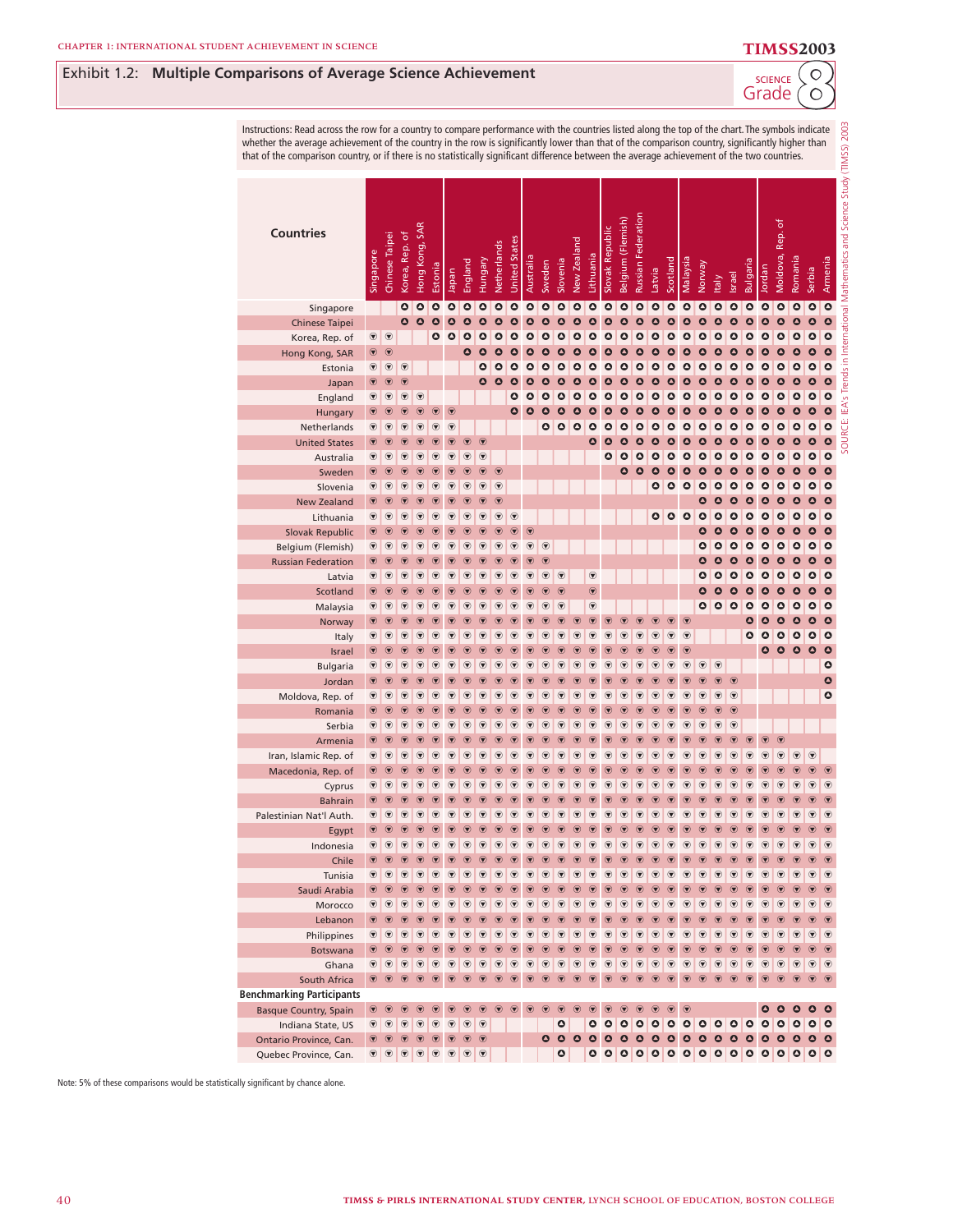## **Exhibit 1.2: Multiple Comparisons of Average Science Achievement**<br>Grade (O

# Instructions: Read across the row for a country to compare performance with the countries listed along the top of the<br>chart. The symbols indicate whether the average achievement of the country in the row is significantly l

| Iran, Islamic Rep. of | Macedonia, Rep. of   | Cyprus            | Bahrain           | Palestinian Nat'l Auth | Egypt                  | Indonesia         | Chile      | Tunisia         | Saudi Arabia    | Morocco    | Lebanon           | Philippines    | Botswana   | Ghana          | South Africa           | Basque Country, Spain  | Ľ<br>Indiana State,       | Can.<br>Ontario Province, | Can<br>Quebec Province, | Countries                                   |
|-----------------------|----------------------|-------------------|-------------------|------------------------|------------------------|-------------------|------------|-----------------|-----------------|------------|-------------------|----------------|------------|----------------|------------------------|------------------------|---------------------------|---------------------------|-------------------------|---------------------------------------------|
| ہ                     | $\bullet$            | ہ                 | $\bullet$         | $\bullet$              | $\bullet$              | $\bullet$         | $\bullet$  | ٥               | $\bullet$       | $\bullet$  | $\bullet$         | $\bullet$      | $\bullet$  | $\bullet$      | $\bullet$              | $\bullet$              | $\bullet$                 | $\bullet$                 | $\bullet$               | Singapore                                   |
| ٥                     | ٥                    | ٥                 | $\bullet$         | $\bullet$              | ٥                      | ٥                 | ٥          | $\bullet$       | $\bullet$       | ٥          | ٥                 | ٥              | ٥          | ٥              | ٥                      | ٥                      | ٥                         | $\bullet$                 | ٥                       | <b>Chinese Taipei</b>                       |
| ٥                     | ٥                    | ٥                 | $\bullet$         | $\bullet$              | $\bullet$              | $\bullet$         | $\bullet$  | $\bullet$       | ٥               | $\bullet$  | ٥                 | $\bullet$      | ٥          | $\bullet$      | $\bullet$              | ٥                      | ٥                         | $\bullet$                 | $\bullet$               | Korea, Rep. of                              |
| ٥                     | ٥                    | ٥                 | $\bullet$         | ٥                      | ٥                      | ٥                 | ٥          | ٥               | ٥               | ٥          | ٥                 | $\bullet$      | Δ          | ٥              | ٥                      | ٥                      | ٥                         | ٥                         | ٥                       | Hong Kong, SAR                              |
| ٥                     | ٥                    | ٥                 | ٥                 | ٥                      | ٥                      | ٥                 | ٥          | ٥               | ٥               | ٥          | ٥                 | $\bullet$      | ٥          | ٥              | $\bullet$              | ٥                      | ہ                         | $\bullet$                 | $\bullet$               | Estonia                                     |
| ٥                     | ٥                    | ٥                 | $\bullet$         | ٥                      | $\bullet$              | $\bullet$         | ٥          | ٥               | ٥               | ٥          | ٥                 | $\bullet$      | ٥          | $\bullet$      | $\bullet$              | $\bullet$              | $\bullet$                 | ٥                         | $\bullet$               | Japan                                       |
| ٥<br>٥                | ٥<br>٥               | ٥                 | ٥<br>$\bullet$    | ٥<br>$\bullet$         | ٥<br>$\bullet$         | ٥<br>$\bullet$    | ٥          | ٥<br>$\bullet$  | ٥               | ٥          | ٥<br>٥            | ٥<br>$\bullet$ | ٥<br>٥     | ٥<br>$\bullet$ | ٥<br>$\bullet$         | ٥<br>$\bullet$         | ٥<br>$\bullet$            | ٥                         | ٥<br>$\bullet$          | England                                     |
| ٥                     | ٥                    | ٥<br>٥            | ٥                 | ٥                      | $\bullet$              | ٥                 | ٥<br>٥     | ٥               | ٥<br>٥          | ٥<br>٥     | ٥                 | ٥              | ٥          | ٥              | $\bullet$              | $\bullet$              |                           | ٥                         |                         | Hungary                                     |
| ٥                     | ٥                    | ٥                 | $\bullet$         | ٥                      | $\bullet$              | $\bullet$         | ٥          | $\bullet$       | ٥               | $\bullet$  | ٥                 | $\bullet$      | $\bullet$  | $\bullet$      | $\mathbf{\Omega}$      | $\bullet$              |                           |                           |                         | Netherlands<br><b>United States</b>         |
| ٥                     | ہ                    | ٥                 | $\bullet$         | ٥                      | $\bullet$              | ٥                 | ٥          | ٥               | ٥               | ہ          | ٥                 | $\bullet$      | ٥          | $\bullet$      | $\bullet$              | $\bullet$              |                           |                           |                         | Australia                                   |
| ٥                     | ٥                    | ٥                 | $\bullet$         | ٥                      | $\bullet$              | ٥                 | ٥          | ٥               | ٥               | ٥          | ٥                 | $\bullet$      | ٥          | ٥              | ٥                      | ٥                      |                           | $\circledcirc$            |                         | Sweden                                      |
| Δ                     | ٥                    | ٥                 | $\bullet$         | ٥                      | $\bullet$              | $\bullet$         | ٥          | ٥               | ٥               | $\bullet$  | ٥                 | $\bullet$      | ٥          | ٥              | $\bullet$              | $\bullet$              | ◉                         | $^\circledR$              | $^\circledR$            | Slovenia                                    |
| ٥                     | ٥                    | ٥                 | $\bullet$         | Δ                      | ٥                      | ٥                 | ٥          | ٥               | ٥               | ٥          | ٥                 | $\bullet$      | ٥          | ٥              | ٥                      | $\bullet$              |                           | $_{\textstyle\odot}$      |                         | <b>New Zealand</b>                          |
| ٥                     | ٥                    | ٥                 | ٥                 | ٥                      | ٥                      | ٥                 | ٥          | ٥               | ٥               | ٥          | ٥                 | ٥              | ٥          | ٥              | $\bullet$              | $\bullet$              | ◉                         | $^\circledR$              | $^\circledR$            | Lithuania                                   |
| ٥                     | ٥                    | ٥                 | $\bullet$         | ٥                      | $\bullet$              | $\bullet$         | ٥          | ٥               | ٥               | ٥          | ٥                 | $\bullet$      | ٥          | ٥              | $\bullet$              | $\bullet$              | $\circledcirc$            | $\circledcirc$            | $\circledcirc$          | <b>Slovak Republic</b>                      |
| ٥                     | ٥                    | ٥                 | ٥                 | ٥                      | ٥                      | ٥                 | ٥          | ٥               | ٥               | ٥          | ٥                 | ٥              | ٥          | ٥              | ٥                      | ٥                      | $^\circledR$              | $^\circledR$              | $^\circledR$            | Belgium (Flemish)                           |
| ٥                     | ٥                    | ٥                 | $\bullet$         | ٥                      | $\bullet$              | $\bullet$         | ٥          | $\bullet$       | ٥               | ٥          | ٥                 | $\bullet$      | ٥          | $\bullet$      | $\bullet$              | $\bullet$              | $\circledcirc$            | $\circledcirc$            | $^{\circ}$              | <b>Russian Federation</b>                   |
| ٥                     | ٥                    | ٥                 | ٥                 | ٥                      | $\bullet$              | ٥                 | ٥          | ٥               | ٥               | ٥          | ٥                 | ٥              | ٥          | ٥              | $\bullet$              | ٥                      | ◉                         | ♥                         | ◉                       | Latvia                                      |
| ٥                     | ٥                    | ٥                 | $\bullet$         | ٥                      | $\bullet$              | $\mathbf{\Omega}$ | ٥          | $\bullet$       | ٥               | $\bullet$  | ٥                 | $\bullet$      | $\bullet$  | $\bullet$      | $\mathbf{\Omega}$      | $\bullet$              | $_{\textstyle\odot}$      | $^{\circ}$                | $^{\circ}$              | Scotland                                    |
| ٥                     | ہ                    | $\bullet$         | $\bullet$         | ٥                      | $\bullet$              | ٥                 | ہ          | ٥               | ٥               | ہ          | ٥                 | $\bullet$      | ٥          | $\bullet$      | $\bullet$              | ٥                      | ♥                         | $^\circledR$              | $^\circledR$            | Malaysia                                    |
| ٥                     | ٥                    | ٥                 | $\bullet$         | ٥                      | $\bullet$              | ٥                 | ٥          | ٥               | ٥               | ٥          | ٥                 | $\bullet$      | ٥          | ٥              | ٥                      |                        | $_{\textstyle\odot}$      | $^{\circ}$                | $^{\circ}$              | Norway                                      |
| Δ                     | ٥                    | ٥                 | $\bullet$         | ٥                      | $\bullet$              | $\bullet$         | ٥          | ٥               | ٥               | ہ          | ٥                 | $\bullet$      | ٥          | $\bullet$      | $\bullet$              |                        | ♥                         | ♥                         | ◉                       | Italy                                       |
| ٥                     | ٥                    | ٥                 | $\bullet$         | Δ                      | ٥                      | ٥                 | ٥          | ٥               | ٥               | ٥          | ٥                 | $\bullet$      | ٥          | ٥              | ٥                      |                        | $\circledcirc$            | $\circledcirc$            | $\circledcirc$          | Israel                                      |
| ٥                     | ٥                    | ٥                 | ٥                 | ٥                      | ٥                      | ٥                 | ٥          | ٥               | ٥               | ٥          | ٥                 | $\bullet$      | ٥          | ٥              | $\bullet$              |                        | ◉                         | $^\circledR$              | $^\circledR$            | <b>Bulgaria</b>                             |
| ٥                     | ٥                    | ٥                 | $\bullet$         | ٥                      | $\bullet$              | $\bullet$         | ٥          | ٥               | ٥               | ٥          | $\mathbf{\Omega}$ | $\bullet$      | ٥          | ٥              | $\bullet$              | $^{\circ}$             | $\circledcirc$            | $\circledcirc$            | $\circledcirc$          | Jordan                                      |
| ٥                     | ٥                    | ٥                 | ٥                 | ٥                      | ٥                      | ٥                 | ٥          | ٥               | ٥               | ٥          | ٥                 | ٥              | ٥          | ٥              | ٥                      | $^\circledR$           | $^\circledR$              | $^\circledR$              | $^\circledR$            | Moldova, Rep. of                            |
| ٥<br>٥                | ٥<br>٥               | ٥<br>٥            | $\bullet$<br>٥    | $\bullet$<br>٥         | $\bullet$<br>$\bullet$ | $\bullet$<br>٥    | ٥<br>٥     | $\bullet$<br>٥  | ٥               | ٥<br>٥     | ٥<br>٥            | $\bullet$<br>٥ | ٥<br>٥     | $\bullet$<br>٥ | $\bullet$<br>$\bullet$ | $\circledcirc$         | $\circledcirc$            | $\circledcirc$            | $^{\circ}$              | Romania                                     |
|                       | ٥                    | ٥                 | $\mathbf{\Omega}$ | ٥                      | $\bullet$              | $\bullet$         | $\bullet$  | $\bullet$       | ٥<br>٥          | $\bullet$  | ٥                 | $\bullet$      | $\bullet$  | $\bullet$      | $\mathbf{\Omega}$      | ◉<br>$^{\circ}$        | ◉<br>$_{\textstyle\odot}$ | ♥<br>$^{\circ}$           | ◉<br>$^{\circ}$         | Serbia                                      |
|                       |                      | ٥                 | ٥                 | ٥                      | $\bullet$              | $\bullet$         | ہ          | ہ               | ٥               | ہ          | ٥                 | $\bullet$      | ٥          | $\bullet$      | $\bullet$              | $^{\circ}$             | ◉                         | $^\circledR$              | ♥                       | Armenia                                     |
|                       |                      |                   | ٥                 | ٥                      | ٥                      | ٥                 | ٥          | ٥               | ٥               | ٥          | ٥                 | $\bullet$      | ٥          | ٥              | ٥                      | $\circledcirc$         | $_{\textstyle\odot}$      | $^{\circ}$                | $^{\circ}$              | Iran, Islamic Rep. of<br>Macedonia, Rep. of |
| ♥                     |                      |                   |                   |                        | $\bullet$              | $\bullet$         | ٥          | ٥               | ٥               | ہ          | ٥                 | $\bullet$      | ٥          | $\bullet$      | $\bullet$              | ◉                      | ◉                         | ♥                         | ◉                       | Cyprus                                      |
| $\circledast$         | $_{\textstyle\odot}$ |                   |                   |                        | ٥                      | ٥                 | ٥          | ٥               | ٥               | ٥          | ٥                 | $\bullet$      | ٥          | ٥              | ٥                      | $\circledcirc$         | $\circledcirc$            | $\circledcirc$            | $\circledcirc$          | <b>Bahrain</b>                              |
| ♥                     | ◉                    |                   |                   |                        | ٥                      | ٥                 | $\bullet$  | ٥               | ٥               | ٥          | ٥                 | ٥              | ٥          | ٥              | $\bullet$              | $^\circledR$           | ◉                         | $^\circledR$              | $^\circledR$            | Palestinian Nat'l Auth.                     |
| $\circledast$         | $\circledcirc$       | $\circledcirc$    | $^{\circ}$        | $^{\circ}$             |                        |                   |            | ٥               | ٥               | $\bullet$  | $\bullet$         | $\bullet$      | ٥          | $\bullet$      | $\bullet$              | $\circledcirc$         | $\circledast$             | $\circledcirc$            | $\circledcirc$          | Egypt                                       |
| ◉                     | ◉                    | ◉                 | $^{\copyright}$   | ◉                      |                        |                   |            | ٥               | ٥               | ٥          | ٥                 | ٥              | ٥          | ٥              | ٥                      | ◉                      | ◉                         | $^\circledR$              | $^\circledR$            | Indonesia                                   |
| $\circledast$         | $\circledcirc$       | $\circledcirc$    | $\circledcirc$    | $\circledcirc$         |                        |                   |            | $\bullet$       | $\bullet$       | ٥          | ٥                 | $\bullet$      | ٥          | ٥              | ٥                      | $\circledcirc$         | $\circledast$             | $\circledcirc$            | $^{\circ}$              | Chile                                       |
| $^{\circ}$            | ◉                    | ◉                 | ◉                 | ◉                      | $^\circledR$           | $\bigcirc$        | $^{\circ}$ |                 |                 | ہ          | ٥                 | $\bullet$      | ٥          | $\bullet$      | $\bullet$              | $^\circledR$           | $^\circledR$              | $^\circledR$              | $^\circledR$            | Tunisia                                     |
| $\circledast$         | $^{\circ}$           | $^{\circ}$        | $^{\circ}$        | $\odot$                | $^{\circ}$             | $^{\circ}$        | $^{\circ}$ |                 |                 |            |                   | ٥              | $\bullet$  | $\bullet$      | $\bullet$              | $\circledast$          | $^{\circ}$                | $^{\circ}$                | $^{\circ}$              | Saudi Arabia                                |
| ◉                     | $^\circledR$         | $^\circledR$      | ◉                 | $^{\circ}$             | $^\circledR$           | $^\circledR$      | ◉          | $^{\circ}$      |                 |            |                   | ٥              | ٥          | ۰              | $\bullet$              | $^\circledR$           | ◉                         | $^{\circ}$                | $^{\circ}$              | Morocco                                     |
| $\circledast$         | $^{\circ}$           | $^{\circ}$        | $^{\circ}$        | $\circledcirc$         | $^{\circ}$             | $^{\circ}$        | $^{\circ}$ | $^{\circ}$      |                 |            |                   | $\bullet$      | $\bullet$  | $\bullet$      | $\bullet$              | $^{\circ}$             | $^{\circ}$                | $\circledcirc$            | $^{\circ}$              | Lebanon                                     |
| ◉                     | ◉                    | $ \bullet\rangle$ | $\circledcirc$    | $^{\circ}$             | $\circledcirc$         | $\bullet$         | $\bullet$  |                 | $\odot$ $\odot$ | $^{\circ}$ | $\bullet$         |                |            | 000            |                        | ◉                      | $\circ$ $\circ$           |                           | $^{\circ}$              | Philippines                                 |
| $^{\circ}$            | $^{\circ}$           | $^{\circ}$        | $^{\circ}$        | $^{\circ}$             | $^{\circ}$             | $^{\circ}$        | $^{\circ}$ | $^{\circ}$      | $^{\circ}$      | $^{\circ}$ | $^{\circ}$        | $^{\circ}$     |            | $\bullet$      | $\bullet$              | $\circledast$          | $^{\circ}$                | $^{\circ}$                | $^{\circ}$              | Botswana                                    |
| ◉                     | ◉                    | $\bullet$         | $^{\circ}$        | $^{\circ}$             | $^{\circ}$             | $\bullet$         | $\bullet$  | $  \circledast$ | $\bullet$       | $^{\circ}$ | ◉                 | $^\circledR$   | $^{\circ}$ |                |                        | ♥                      |                           | $\circ$ $\circ$           | $^{\circ}$              | Ghana                                       |
| $\circledast$         | $^{\circ}$           | $^{\circ}$        | $^{\circ}$        | $^{\circ}$             | $^{\circ}$             | $^{\circ}$        | $^{\circ}$ | $^{\circ}$      | $\odot$         | $^{\circ}$ | $^{\circ}$        | $^{\circ}$     | $^{\circ}$ |                |                        | $^{\circ}$             | $\circledcirc$            | $\circledcirc$            |                         | South Africa                                |
|                       |                      |                   |                   |                        |                        |                   |            |                 |                 |            |                   |                |            |                |                        |                        |                           |                           |                         | <b>Benchmarking Participants</b>            |
| ٥                     | $\bullet$            | $\bullet$         | $\bullet$         | $\bullet$              | $\bullet$              | $\bullet$         | $\bullet$  | $\bullet$       | $\bullet$       | $\bullet$  | $\bullet$         | $\bullet$      | $\bullet$  | $\bullet$      | $\bullet$              |                        | $^\circledR$              | $^{\circ}$                | $^{\circ}$              | <b>Basque Country, Spain</b>                |
| ٥<br>$\bullet$        | ۰                    | <b>10</b>         | $\bullet$         | $\bullet$              | $\bullet$              | $\bullet$         | ۰          | $\circ$         | $\bullet$       | $\bullet$  | ۰                 | $\bullet$      | $\bullet$  | $\bullet$      | $\bullet$              | $\bullet$<br>$\bullet$ |                           |                           |                         | Indiana State, US                           |
|                       |                      |                   |                   |                        |                        |                   |            |                 |                 |            |                   |                |            |                |                        | $\bullet$              |                           |                           |                         | Ontario Province, Can.                      |
|                       |                      |                   |                   |                        |                        |                   |            |                 |                 |            |                   |                |            |                |                        |                        |                           |                           |                         | Quebec Province, Can.                       |

Average achievement significantly higher than comparison country  $\mathbf 0$ 

Average achievement significantly lower than comparison country  $\circledast$ 

Grade SCIENCE

SOURCE: IEA's Trends in International Mathematics and Science Study (TIMSS) 2003

SOURCE: IEA's Trends in International Mathematics and Science Study (TIMSS) 2003

Note: 5% of these comparisons would be statistically significant by chance alone.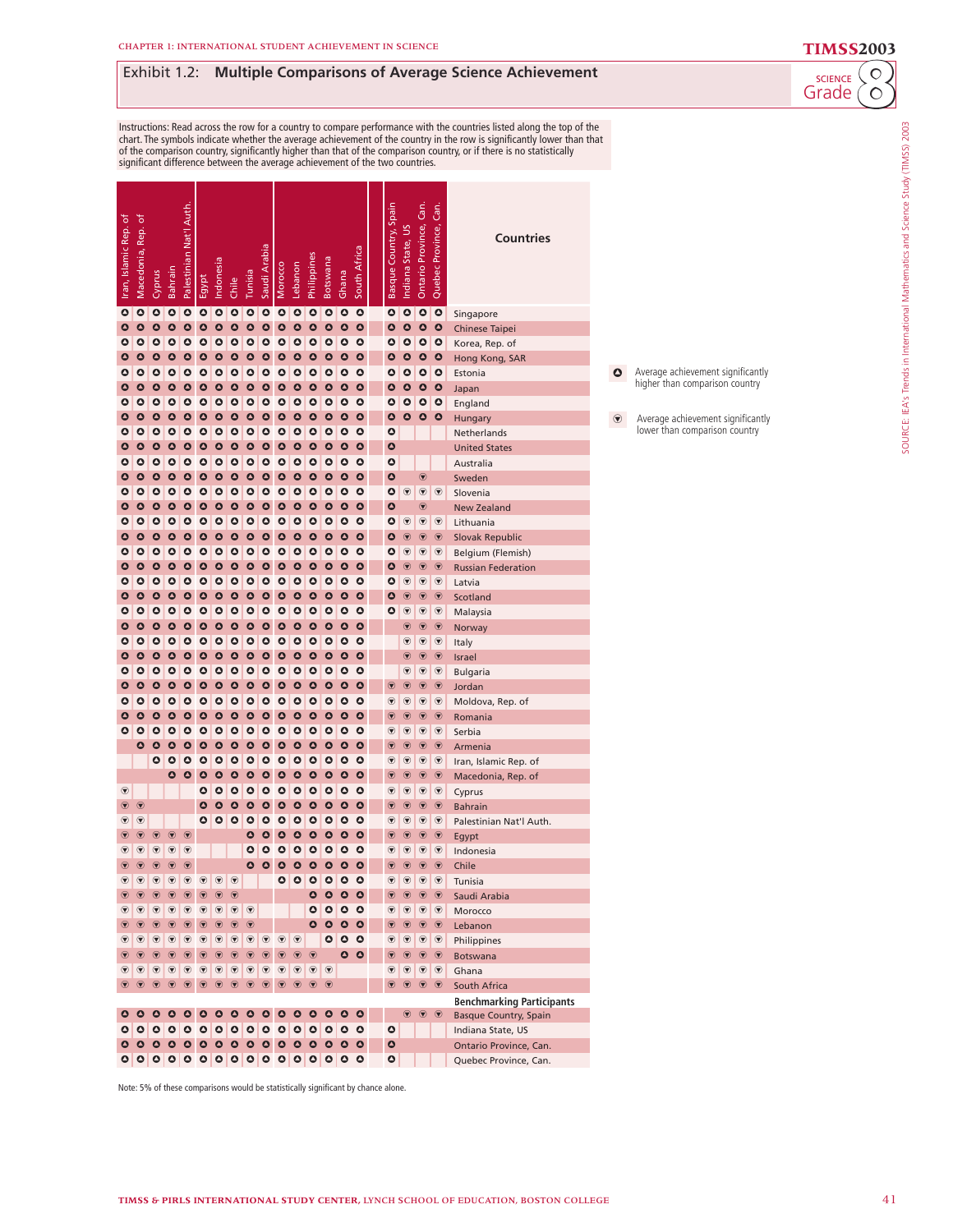## **4** Exhibit 1.2: **Multiple Comparisons of Average Science Achievement Achievement**



| Instructions: Read across the row for a country to compare performance with the countries listed along the top of the chart. The symbols<br>indicate whether the average achievement of the country in the row is significantly lower than that of the comparison country significantly<br>higher than that of the comparison country, or if there is no statistically significant difference between the average achievement of the<br>two countries. |                            |                 |                       |                                   |                      |                      |                   |                   |                        |                      |                      |                   |                       |                   |                 |                 |                                |                           |                           |                       |                            |                       |                      |                   |                   |                                |                           |                             |                                                                                  |
|--------------------------------------------------------------------------------------------------------------------------------------------------------------------------------------------------------------------------------------------------------------------------------------------------------------------------------------------------------------------------------------------------------------------------------------------------------|----------------------------|-----------------|-----------------------|-----------------------------------|----------------------|----------------------|-------------------|-------------------|------------------------|----------------------|----------------------|-------------------|-----------------------|-------------------|-----------------|-----------------|--------------------------------|---------------------------|---------------------------|-----------------------|----------------------------|-----------------------|----------------------|-------------------|-------------------|--------------------------------|---------------------------|-----------------------------|----------------------------------------------------------------------------------|
| <b>Countries</b>                                                                                                                                                                                                                                                                                                                                                                                                                                       | Singapore                  | Chinese Taipei  | Japan                 | Hong Kong, SAR                    | England              | <b>United States</b> | Latvia            | Hungary           | Russian Federation     | Netherlands          | Australia            | New Zealand       | Belgium (Flemish)     | taly              | Lithuania       | Scotland        | Rep. of<br>Moldova,            | Slovenia                  | Cyprus                    | Norway                | Armenia                    | Iran, Islamic Rep. of | Philippines          | Tunisia           | Morocco           | ndiana State, US               | Gan.<br>Ontario Province, | Can.<br>Province,<br>Quebec | SOURCE: IEA's Trends in International Mathematics and Science Study (TIMSS) 2003 |
| Singapore                                                                                                                                                                                                                                                                                                                                                                                                                                              |                            | $\bullet$       | $\bullet$             | $\bullet$                         | ٥                    | $\bullet$            | $\bullet$         | $\bullet$         | $\bullet$              | $\bullet$            | $\bullet$            | $\bullet$         | ٥                     | ٥                 | ٥               | ٥               | $\bullet$                      | $\boldsymbol{\Omega}$     | $\mathbf{\Omega}$         | $\bullet$             | $\Omega$                   | $\bullet$             | $\bullet$            | $\bullet$         | $\bullet$         |                                | $\bullet$                 | $\bullet$                   |                                                                                  |
| <b>Chinese Taipei</b>                                                                                                                                                                                                                                                                                                                                                                                                                                  | $_{\textstyle\odot}$       |                 | $\mathbf{\Omega}$     | Δ                                 | $\bullet$            | $\bullet$            | $\mathbf{\Omega}$ | $\mathbf{\Omega}$ | $\mathbf{\Omega}$      | $\mathbf{\Omega}$    | $\mathbf{\Omega}$    | Δ                 | $\sqrt{ }$            | ⋂                 | ⋂               | Λ               | $\boldsymbol{\mathsf{\Omega}}$ | $\boldsymbol{\Omega}$     | $\boldsymbol{\alpha}$     | $\boldsymbol{\Omega}$ | $\mathbf{\Omega}$          | $\boldsymbol{\alpha}$ | $\boldsymbol{\circ}$ | $\mathbf{\Omega}$ | $\bullet$         |                                | $\bullet$                 | $\bullet$                   |                                                                                  |
| Japan                                                                                                                                                                                                                                                                                                                                                                                                                                                  | $\textcircled{\textbf{r}}$ | $\odot$         |                       |                                   |                      | ٥                    | ٥                 | ٥                 | $\mathbf{\Omega}$      | ٥                    | ٥                    | Δ                 | Δ                     | Δ                 | Δ               | ٥               | Δ                              | ⌒                         | ⋂                         | $\circ$               | Δ                          | Δ                     | ≏                    | ٥                 | $\bullet$         | $^{\circ}$                     |                           | $\bullet$                   |                                                                                  |
| Hong Kong, SAR                                                                                                                                                                                                                                                                                                                                                                                                                                         | $\circledcirc$             | $\odot$         |                       |                                   |                      |                      | $\mathbf{\Omega}$ | $\bullet$         | $\mathbf{\Omega}$      | Δ                    | Δ                    | Δ                 | $\boldsymbol{\Omega}$ | Δ                 |                 | Δ               | $\boldsymbol{\Omega}$          |                           | Δ                         | Δ                     | Δ                          | Δ                     | Δ                    | Δ                 | $\mathbf{o}$      | $\circledcirc$                 |                           | $\bullet$                   |                                                                                  |
| England                                                                                                                                                                                                                                                                                                                                                                                                                                                | $^\circledR$               | $^{\circ}$      |                       |                                   |                      |                      | $\bullet$         | $\bullet$         | $\bullet$              | $\bullet$            | ٥                    | $\mathbf{\Omega}$ | $\mathbf{\Omega}$     | ٥                 | ٥               | ٥               | $\bullet$                      | Δ                         | $\mathbf{\Omega}$         | $\circ$               | $\bullet$                  | $\circ$               | $\circ$              | ٥                 | $\circ$           | $_{\textstyle\odot}$           |                           | $\bullet$                   |                                                                                  |
| <b>United States</b>                                                                                                                                                                                                                                                                                                                                                                                                                                   | $\circledcirc$             | $\circledcirc$  | $\odot$               |                                   |                      |                      |                   |                   |                        | $\mathbf{\Omega}$    | $\bullet$            | ٥                 | ٥                     | ٥                 | Δ               | $\bullet$       | $\bullet$                      | ٥                         | $\bullet$                 | $\bullet$             | $\circ$                    | ٥                     | $\bullet$            | $\bullet$         | $\circ$           | $\circledcirc$                 |                           | $\bullet$                   |                                                                                  |
| Latvia                                                                                                                                                                                                                                                                                                                                                                                                                                                 | $^{\circ}$                 | $^{\circ}$      | $^{\circ}$            | $^{\circ}$                        | $^{\circ}$           |                      |                   |                   |                        | $\bullet$            | $\mathbf{\Omega}$    | Δ                 | Δ                     | Δ                 | Δ               | Δ               | Δ                              | Δ                         | Δ                         | Δ                     | Δ                          | Δ                     | ٥                    | ٥                 | $\circ$           | $^{\circ}$                     |                           | $\bullet$                   |                                                                                  |
| Hungary                                                                                                                                                                                                                                                                                                                                                                                                                                                | $\circledast$              | $\odot$         | $\bf \widehat{\bf v}$ | $^{\circ}$                        | $\odot$              |                      |                   |                   |                        |                      |                      | $\mathbf{\Omega}$ |                       |                   | Δ               | Δ               | $\boldsymbol{\mathsf{c}}$      |                           | $\mathbf{\Omega}$         | $\mathbf{\Omega}$     | $\mathbf{\Omega}$          | $\mathbf{\Omega}$     | $\mathbf{\Omega}$    | $\mathbf{\Omega}$ | $\bullet$         | $_{\textcolor{red}{\bigcirc}}$ | $^{\circ}$                | $\bullet$                   |                                                                                  |
| <b>Russian Federation</b>                                                                                                                                                                                                                                                                                                                                                                                                                              | $^{\circ}$                 | $^\circledR$    | ◉                     | $^\circledR$                      | $^{\circ}$           |                      |                   |                   |                        |                      |                      |                   |                       |                   | ٥               | ٥               | $\circ$                        | $\mathbf{\Omega}$         | $\mathbf{\Omega}$         | $\bullet$             | ٥                          | $\circ$               | $\bullet$            | $\bullet$         | $\bullet$         | $^{\circ}$                     | $^{\circ}$                | $\bullet$                   |                                                                                  |
| <b>Netherlands</b>                                                                                                                                                                                                                                                                                                                                                                                                                                     | $\circledast$              | $^{\circ}$      | $\bigodot$            | $^{\circ}$                        | $^{\circ}$           | $^\circledR$         | $\odot$           |                   |                        |                      |                      |                   | $\bullet$             | $\mathbf{\Omega}$ | Δ               | Δ               | $\boldsymbol{\sigma}$          | $\boldsymbol{\sigma}$     | $\boldsymbol{\mathsf{c}}$ | Δ                     | $\mathbf{\Omega}$          | Δ                     | ٥                    | $\mathbf{\Omega}$ | $\bullet$         | $^{\circ}$                     | $\circledcirc$            | $\bullet$                   |                                                                                  |
| Australia                                                                                                                                                                                                                                                                                                                                                                                                                                              | ◉                          | $^\circledR$    | $^\circledR$          | $^\circledR$                      | $^\circledR$         | $^\circledR$         | $^{\circ}$        |                   |                        |                      |                      |                   |                       |                   |                 | Δ               | $\mathbf{\Omega}$              | $\mathbf{\Omega}$         | Δ                         | $\circ$               | $\mathbf{\Omega}$          | $\mathbf{\Omega}$     | $\bullet$            | ٥                 | $\bullet$         | $^\circledR$                   | $\circledast$             | $\bullet$                   |                                                                                  |
| <b>New Zealand</b>                                                                                                                                                                                                                                                                                                                                                                                                                                     | ◉                          | $^{\circ}$      | $^{\circ}$            | $^{\circ}$                        | $\odot$              | $^{\copyright}$      | $^{\circ}$        | $^{\circ}$        |                        |                      |                      |                   |                       |                   | Δ               | Δ               | $\boldsymbol{\mathsf{c}}$      | Δ                         |                           |                       | Δ                          | Δ                     |                      | Δ                 | $\bullet$         | $^{\circ}$                     | $\bigcirc$                | $\mathbf{\Omega}$           |                                                                                  |
| Belgium (Flemish)                                                                                                                                                                                                                                                                                                                                                                                                                                      | $^{\circ}$                 | $^{\circ}$      | $^\circledR$          | ◉                                 | $^{\circ}$           | $^\circledR$         | $^{\circ}$        | $\circledast$     |                        | $\odot$              |                      |                   |                       |                   | Δ               | Δ               | Δ                              | Δ                         |                           | Δ                     | Δ                          | Δ                     | ≏                    | Δ                 | $\bullet$         | $^{\circ}$                     | $\circledast$             | ٥                           |                                                                                  |
| Italy                                                                                                                                                                                                                                                                                                                                                                                                                                                  | $\circledast$              | $^{\circ}$      | $^{\circ}$            | $\bigodot$                        | $\bigcirc$           | $^{\copyright}$      | $^{\circ}$        | $\circledcirc$    |                        | $\circledast$        |                      |                   |                       |                   |                 | $\bullet$       | $\bullet$                      | $\boldsymbol{\mathsf{c}}$ | Δ                         | Δ                     | $\Omega$                   | Δ                     | $\mathbf{\Omega}$    | $\mathbf{\Omega}$ | $\mathbf{\Omega}$ | $^\circledR$                   | $\bigodot$                | $\bullet$                   |                                                                                  |
| Lithuania                                                                                                                                                                                                                                                                                                                                                                                                                                              | $^{\circ}$                 | $^{\circ}$      | $^\circledR$          | $^{\circ}$                        | $^{\circ}$           | $^{\circ}$           | $^{\circ}$        | $^\circledR$      | $^{\circ}$             | $^{\circ}$           |                      | $\circledast$     | $^{\circ}$            |                   |                 | $\bullet$       | $\bullet$                      | $\circ$                   | ٥                         | $\bullet$             | $\bullet$                  | $\circ$               | ٥                    | ٥                 | $\bullet$         | $^\circledR$                   | $^{\circ}$                | $\circ$                     |                                                                                  |
| Scotland                                                                                                                                                                                                                                                                                                                                                                                                                                               | $\bigodot$                 | $^{\copyright}$ | $^{\circ}$            | $\circledcirc$                    | $^{\copyright}$      | $^{\circ}$           | $^{\circ}$        | $^{\circ}$        | $^{\circ}$             | $\circledcirc$       | $^{\circ}$           | $\odot$           | $\odot$               | $\odot$           | $\odot$         |                 |                                | $\mathbf{\Omega}$         | $\boldsymbol{\mathsf{c}}$ | Δ                     | $\boldsymbol{\alpha}$      | Δ                     | $\mathbf{\Omega}$    | $\mathbf{\Omega}$ | $\mathbf{o}$      | $^{\circ}$                     | $\odot$                   |                             |                                                                                  |
| Moldova, Rep. of                                                                                                                                                                                                                                                                                                                                                                                                                                       | ◉                          | ◉               | $^{\copyright}$       | $^\circledR$                      | $^{\circ}$           | $^\circledR$         | $^{\circ}$        | $^{\circ}$        | $^\circledR$           | $^{\circ}$           | $^{\circ}$           | $^\circledR$      | $^{\circ}$            | $^\circledR$      | $^{\circ}$      |                 |                                |                           | ٥                         | Δ                     | Δ                          | ٥                     | ٥                    | ٥                 | $\circ$           | $^\circledR$                   | $^\circledR$              |                             |                                                                                  |
| Slovenia                                                                                                                                                                                                                                                                                                                                                                                                                                               | $\bigcirc$                 | $\odot$         | $^\circledR$          | $\circledcirc$                    | $\odot$              | $^\copyright$        | $^{\circ}$        | $^{\circ}$        | $^{\circ}$             | $^{\circ}$           | $_{\textstyle\odot}$ | $\circledcirc$    | $^{\circ}$            | $\odot$           | $^{\copyright}$ | $^{\copyright}$ |                                |                           | $\bullet$                 | $\mathbf{\Omega}$     | $\mathbf{\Omega}$          | Δ                     | $\mathbf{\Omega}$    | $\mathbf{\Omega}$ | $\bullet$         | $_{\textstyle\odot}$           | $\circledcirc$            | $\mathcal G$                |                                                                                  |
| Cyprus                                                                                                                                                                                                                                                                                                                                                                                                                                                 | $^{\circ}$                 | $^\circledR$    | $^\circledR$          | $^{\circ}$                        | $^{\circ}$           | $^\copyright$        | $^{\circ}$        | $^{\circ}$        | $^\circledR$           | $^{\circ}$           | $^\circledR$         | $^\circledR$      | $^{\circ}$            | $^{\circ}$        | $\circledast$   | $\circledast$   | $\bigcirc$                     | $\bigcirc$                |                           | $\bullet$             | $\Omega$                   | $\circ$               | $\mathbf{\Omega}$    | ٥                 | $\bullet$         | $^{\circ}$                     | $^{\circ}$                | $\circledast$               |                                                                                  |
| Norway                                                                                                                                                                                                                                                                                                                                                                                                                                                 | $^\circledR$               | $^{\circ}$      | $\circledcirc$        | $\bigodot$                        | $_{\textstyle\odot}$ | $^{\circ}$           | $^{\circ}$        | $^{\circ}$        | $\odot$                | $^{\circ}$           | $^{\circ}$           | $\circledcirc$    | $\odot$               | $\odot$           | $^\copyright$   | $^{\copyright}$ | $\bigcirc$                     | $\odot$                   | $\bigodot$                |                       | $\mathbf{\Omega}$          | Δ                     | $\boldsymbol{\circ}$ | ٥                 | $\bullet$         | $^{\circ}$                     | $\circledcirc$            | $^{\circ}$                  |                                                                                  |
| Armenia                                                                                                                                                                                                                                                                                                                                                                                                                                                | $^{\circ}$                 | $^{\circ}$      | $^\circledR$          | $^{\circ}$                        | $^{\circ}$           | $^{\circ}$           | $^{\circ}$        | $^{\circ}$        | $^\circledR$           | $^{\circ}$           | $^{\circ}$           | $^\circledR$      | $^\circledR$          | $^{\circ}$        | $^{\circ}$      | $^{\circ}$      | $^{\circ}$                     | $^{\circ}$                | $^{\circ}$                | $^{\circ}$            |                            | ٥                     | $\bullet$            | $\bullet$         | $\bullet$         | $_{\textstyle\odot}$           | $^{\circ}$                | $^{\circ}$                  |                                                                                  |
| Iran, Islamic Rep. of                                                                                                                                                                                                                                                                                                                                                                                                                                  | $\bigcirc$                 | $\circledcirc$  | $\bigcirc$            | $\left( \bigtriangledown \right)$ | $\bigcirc$           | $_{\textstyle\odot}$ | $\bigcirc$        | $\bigcirc$        | $\odot$                | $\circledcirc$       | $^{\circ}$           | $\odot$           | $\odot$               | $\bigodot$        | $\bigodot$      | $\bigcirc$      | $\bigodot$                     | $\bigodot$                | $\bigcirc$                | $\odot$               | $\odot$                    |                       | $\bullet$            | $\bullet$         | $\bullet$         | $\bigcirc$                     | $\bigcirc$                | $\odot$                     |                                                                                  |
| Philippines                                                                                                                                                                                                                                                                                                                                                                                                                                            | ◉                          | ◉               | ◉                     | ◉                                 | ◉                    | ◉                    | ◉                 | $^\circledR$      | ◉                      | $_{\textstyle\odot}$ | $_{\textstyle\odot}$ | ◉                 | $^\circledR$          | ◉                 | ◉               | $^\circledR$    | $^{\copyright}$                | $^{\circ}$                | ◉                         | $^\circledR$          | $^\circledR$               | $^\circledR$          |                      |                   | ہ                 | $^\circledR$                   | $^{\circ}$                | $^{\circ}$                  |                                                                                  |
| <b>Tunisia</b>                                                                                                                                                                                                                                                                                                                                                                                                                                         | $\circledast$              | $^\copyright$   | $^\copyright$         | $\circledcirc$                    | $^{\circ}$           | $^\copyright$        | $\odot$           | $^{\circ}$        | $\circledcirc$         | $\circledcirc$       | $^{\circ}$           | $\circledcirc$    | $^{\circ}$            | $\circledcirc$    | $^\copyright$   | $^{\circ}$      | $\circledcirc$                 | $\circledcirc$            | $\circledcirc$            | $\circledcirc$        | $\textcircled{\textbf{t}}$ | $\circledcirc$        |                      |                   |                   | $^{\circ}$                     | $^{\circ}$                | $^{\circ}$                  |                                                                                  |
| Morocco                                                                                                                                                                                                                                                                                                                                                                                                                                                | $\circledast$              | $\circledast$   | $\circledast$         | $\bigcirc$                        | $\circledast$        | $\circledast$        | $\circledast$     | $\bigcirc$        | $\bigcirc$             | $\circledast$        | $\circledast$        | $\bigcirc$        | $\circledast$         | $\circledast$     | $\circledast$   | $\circledast$   | $\bigcirc$                     | $\bigcirc$                | $\bigcirc$                | $\circledast$         | $\bigcirc$                 | $\bigcirc$            | $\circledast$        |                   |                   | $^{\circ}$                     | $\circledast$             | $\bigcirc$                  |                                                                                  |
| <b>Benchmarking Participants</b>                                                                                                                                                                                                                                                                                                                                                                                                                       |                            |                 |                       |                                   |                      |                      |                   |                   |                        |                      |                      |                   |                       |                   |                 |                 |                                |                           |                           |                       |                            |                       |                      |                   |                   |                                |                           |                             |                                                                                  |
| Indiana State, US                                                                                                                                                                                                                                                                                                                                                                                                                                      |                            |                 | $\bullet$             | $\mathbf{\Omega}$                 | $\mathbf{\Omega}$    | $\mathbf{\Omega}$    | $\mathbf{\Omega}$ |                   |                        |                      |                      |                   |                       |                   |                 |                 |                                |                           |                           |                       |                            |                       |                      |                   | $\bullet$         |                                | $\mathbf{\Omega}$         | $\bullet$                   |                                                                                  |
| Ontario Province, Can.                                                                                                                                                                                                                                                                                                                                                                                                                                 | ◉                          | $^{\circ}$      |                       |                                   |                      |                      |                   | ٥                 |                        | ٥                    | ٥                    | ٥                 | ٥                     | ٥                 | ٥               | ٥               | ٥                              | ٥                         | ٥                         | ٥                     | Δ                          | Δ                     | ٥                    |                   | $\bullet$         | $^{\circ}$                     |                           | $\bullet$                   |                                                                                  |
| Quebec Province, Can.                                                                                                                                                                                                                                                                                                                                                                                                                                  | $\textcircled{\textbf{r}}$ | $\bigcirc$      | $\bigcirc$            | $\widehat{\mathbf{v}}$            |                      |                      | $\bigcirc$        | $\bigodot$        | $\widehat{\mathbf{v}}$ |                      |                      |                   |                       |                   |                 |                 |                                | Δ                         | Δ                         | Δ                     | Δ                          | Δ                     | Δ                    |                   | $\mathbf{\Omega}$ | $\bigcirc$                     | $\bigodot$                |                             |                                                                                  |

Average achievement significantly higher than comparison country  $\bullet$ 

Average achievement significantly lower than comparison country  $\circledcirc$ 

Note: 5% of these comparisons would be statistically significant by chance alone.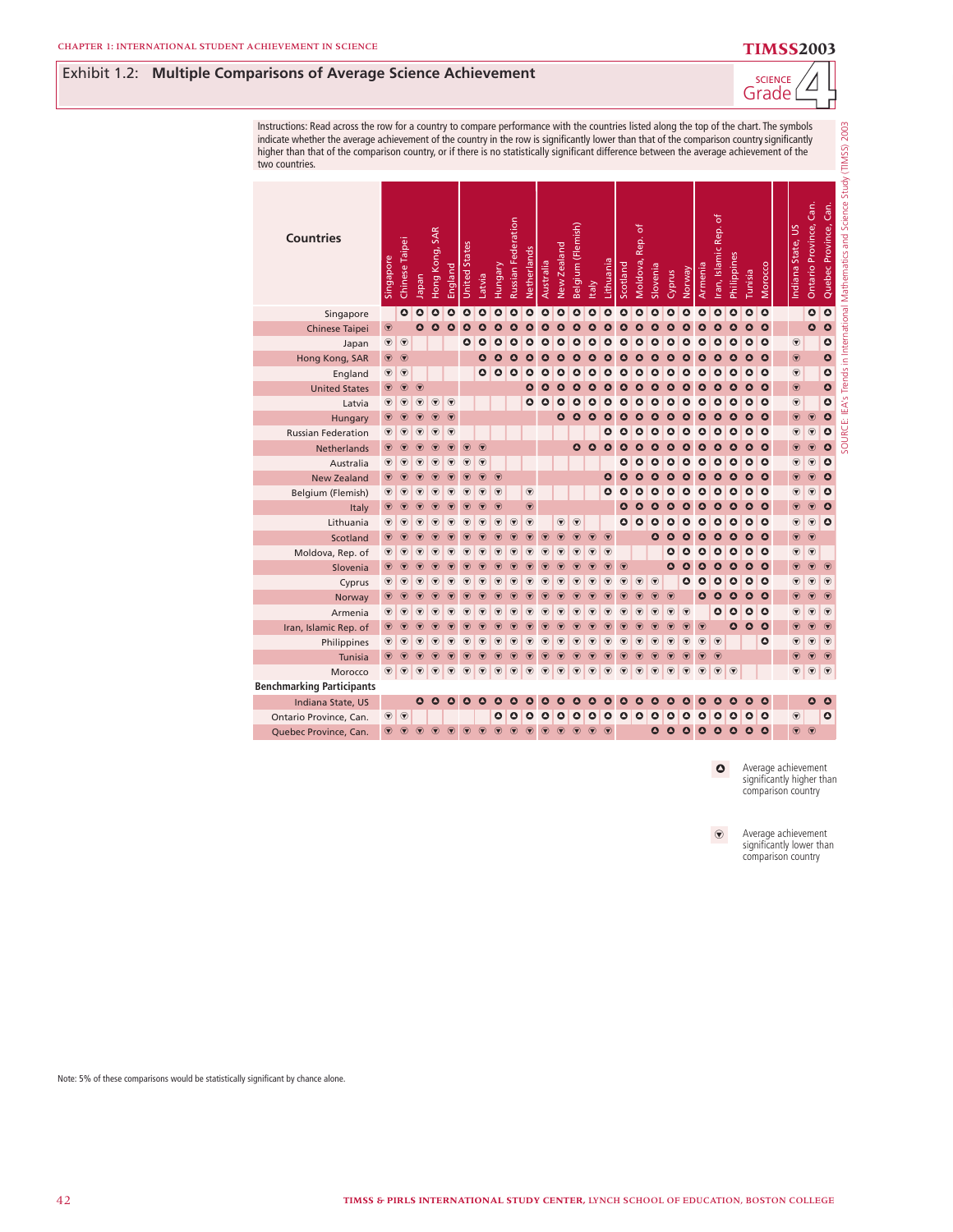number of countries was one of having lower mean achievement than some countries, about the same mean achievement as other countries, and higher mean achievement than a third group of countries.

At the eighth grade, Singapore and Chinese Taipei were the topperforming countries having significantly higher mean achievement than the rest of the participating countries. The Republic of Korea also performed very well, with mean science achievement higher than all of the other participating countries except Singapore, Chinese Taipei, and Hong Kong SAR. Hong Kong SAR, Estonia and Japan had significantly higher achievement than most other participating countries, as did England, Hungary, and the Netherlands. Singapore was the top-performing country at the fourth grade, with higher average science achievement than all other participants. With the exception of Singapore, Chinese Taipei had higher average achievement than the rest of the participating countries. Japan, Hong Kong SAR, and England had significantly higher average achievement than the other participating countries. The United States, Latvia, Hungary, and the Russian Federation also performed better, on average, than most of the other countries.

## **How Has Science Achievement Changed Since 1995 and 1999?**

Exhibit 1.3 shows the countries that have comparable data from previous TIMSS assessments at the eighth and fourth grades. At the eighth grade, 35 countries and three of the benchmarking participants have data from one or both of the previous TIMSS assessments conducted in 1995 and 1999. Well over half of the countries and two of the benchmarking entities, the Canadian provinces of Ontario and Quebec, have participated in all three TIMSS assessments. Of these, 18 countries as well as Ontario and Quebec have trends in science achievement for their eighth-grade students across three points in time – 1995, 1999, and 2003. For several three-time participants, not all the results are presented because they were not strictly comparable. For example, changes in policy about age of school entry complicated trend data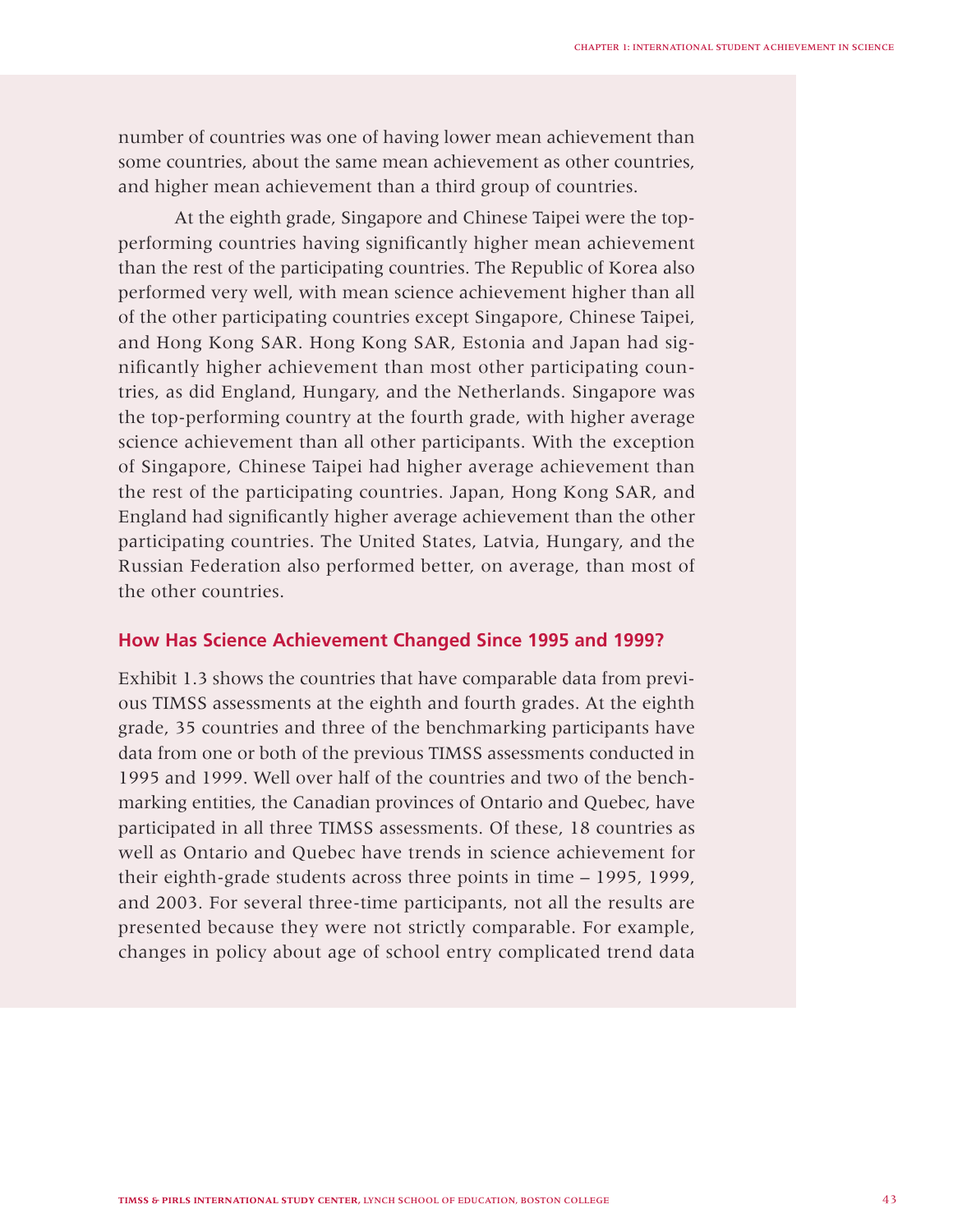### Exhibit 1.3: **Trends in Science Achievement**

SCIENCE<sup>C</sup>O

| <b>Countries</b>     | Average<br><b>Scale Score</b> | 1999 to 2003<br><b>Difference</b>                                  | 1995 to 2003<br><b>Difference</b> | <b>Science Achievement Distribution</b>                                     | <b>TIMSS) 200</b><br>Average<br>Age |
|----------------------|-------------------------------|--------------------------------------------------------------------|-----------------------------------|-----------------------------------------------------------------------------|-------------------------------------|
| Singapore            |                               |                                                                    |                                   |                                                                             |                                     |
| 2003                 | 578 (4.3)                     |                                                                    |                                   |                                                                             | 14.3                                |
| 1999                 | 568 (8.0)                     | 10(9.1)                                                            |                                   |                                                                             | 14.4                                |
| 1995                 | 580 (5.5)                     |                                                                    | $-3(7.0)$                         |                                                                             | 14.5                                |
| Chinese Taipei       |                               |                                                                    |                                   |                                                                             |                                     |
| 2003                 | 571 (3.5)                     |                                                                    |                                   | ш                                                                           | 14.2                                |
| 1999                 | 569 (4.4)                     | 2(5.5)                                                             |                                   |                                                                             | 14.2                                |
| Korea, Rep. of       |                               |                                                                    |                                   |                                                                             |                                     |
| 2003                 | 558 (1.6)                     |                                                                    |                                   |                                                                             | Mathe<br>14.6                       |
| 1999                 | 549 (2.6)                     | 10 $(3.1)$ $\bullet$                                               |                                   |                                                                             | 14.4                                |
| 1995                 | 546 (2.0)                     |                                                                    | 13 $(2.6)$ $\bullet$              |                                                                             | 14.2                                |
| Hong Kong, SAR       |                               |                                                                    |                                   |                                                                             |                                     |
| 2003                 | 556 (3.0)                     |                                                                    |                                   |                                                                             | 14.4                                |
| 1999                 | 530 (3.7)                     | 27 $(4.8)$ $\bullet$                                               |                                   |                                                                             | £,<br>14.2                          |
| 1995                 | 510 (5.8)                     |                                                                    | 46 (6.6) $\bullet$                |                                                                             | Trends<br>14.2                      |
| Japan                |                               |                                                                    |                                   |                                                                             |                                     |
| 2003                 | 552 (1.7)                     |                                                                    |                                   |                                                                             | 14.4                                |
| 1999                 | 550 (2.2)                     | 3(2.8)                                                             |                                   |                                                                             | 14.4                                |
| 1995                 | 554 (1.8)                     |                                                                    | $-2(2.5)$                         |                                                                             | SOURCE: IEA's<br>14.4               |
| Hungary              |                               |                                                                    |                                   |                                                                             |                                     |
| 2003                 | 543 (2.8)                     |                                                                    |                                   |                                                                             | 14.5                                |
| 1999                 | 552 (3.7)                     | $-10(4.7)$                                                         |                                   |                                                                             | 14.4                                |
| 1995                 | 537(3.1)                      |                                                                    | 6(4.2)                            |                                                                             | 14.3                                |
| Netherlands          |                               |                                                                    |                                   |                                                                             |                                     |
| 2003                 | 536 (3.1)                     |                                                                    |                                   |                                                                             | 14.3                                |
| 1999                 | 545 (6.9)                     | $-9(7.6)$                                                          |                                   |                                                                             | 14.2                                |
| 1995                 | 541 (6.0)                     |                                                                    | $-6(6.8)$                         |                                                                             | 14.4                                |
| <b>United States</b> |                               |                                                                    |                                   |                                                                             |                                     |
| 2003                 | 527(3.1)                      |                                                                    |                                   |                                                                             | 14.2                                |
| 1999                 | 515 (4.6)                     | 12 $(5.6)$ $\bullet$                                               |                                   |                                                                             | 14.2                                |
| 1995                 | 513 (5.6)                     |                                                                    | 15 $(6.4)$ O                      |                                                                             | 14.2                                |
| Australia            |                               |                                                                    |                                   |                                                                             |                                     |
| 2003                 | 527 (3.8)                     |                                                                    |                                   |                                                                             | 13.9                                |
| 1995                 | 514 (3.9)                     |                                                                    | 13 $(5.5)$ $\bullet$              |                                                                             | 13.9                                |
| Sweden               |                               |                                                                    |                                   |                                                                             |                                     |
| 2003                 | 524 (2.7)                     |                                                                    |                                   |                                                                             | 14.9                                |
| 1995                 | 553 (4.4)                     |                                                                    | $-28(5.2)$                        |                                                                             | 14.9                                |
| Slovenia             |                               |                                                                    |                                   |                                                                             |                                     |
| 2003                 | 520 (1.8)                     |                                                                    |                                   |                                                                             | 13.8                                |
| 1995                 | 514 (2.7)                     |                                                                    | 7 $(3.3)$ $\bullet$               |                                                                             | 13.8                                |
| New Zealand          |                               |                                                                    |                                   |                                                                             |                                     |
| 2003                 | 520 (5.0)                     |                                                                    |                                   |                                                                             | 14.1                                |
| 1999                 | 510 (4.9)                     | 10(7.0)                                                            |                                   |                                                                             | 14.0                                |
| 1995                 | 511 (4.9)                     |                                                                    | 9(7.0)                            |                                                                             | 14.0                                |
| Lithuania            |                               |                                                                    |                                   |                                                                             |                                     |
| 2003                 | 519 (2.1)                     |                                                                    |                                   |                                                                             | 14.9                                |
| 1999                 | 488 (4.1)                     | 31 $(4.6)$ O                                                       |                                   |                                                                             | 15.2                                |
| 1995                 | 464 (4.0)                     |                                                                    | 56 (4.6) $\bullet$                |                                                                             | 14.3                                |
| Slovak Republic      |                               |                                                                    |                                   |                                                                             |                                     |
| 2003                 | 517(3.2)                      |                                                                    |                                   |                                                                             | 14.3                                |
| 1999                 | 535 (3.3)                     | $-18(4.6)$                                                         |                                   |                                                                             | 14.3                                |
| 1995                 | 532 (3.3)                     |                                                                    | $-15(4.7)$                        |                                                                             | 14.3                                |
|                      |                               |                                                                    |                                   | 100<br>200<br>300<br>700<br>$\mathsf{O}\xspace$<br>400<br>500<br>600<br>800 |                                     |
|                      | $\bullet$                     | Country average significantly higher<br>than international average |                                   | Percentiles of Performance -                                                |                                     |

5th

Trend notes: Because of differences in population coverage, 1999 data are not shown for Australia and<br>Slovenia, and 1995 data are not shown for Israel, Italy, and South Africa. Korea tested later in 2003 than<br>in 1999 and 1

 $\textcircled{\textbf{t}}$ 

Country average significantly lower than international average

( ) Standard errors appear in parentheses. Because results are rounded to the nearest whole number, some totals may appear inconsistent.

**25th** 75th 95th 95% Confidence Interval for Average (±2SE)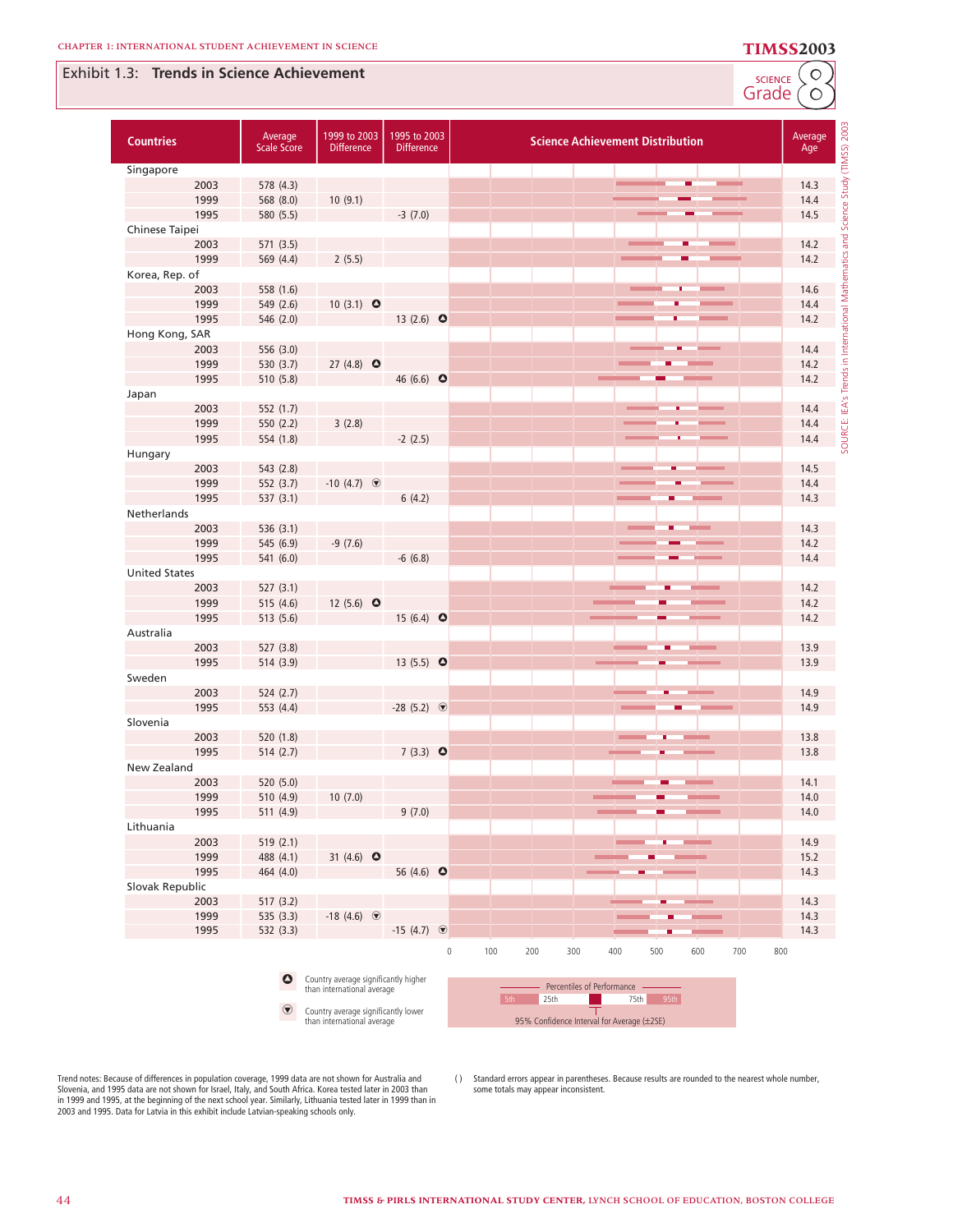## **8** Exhibit 1.3: **Trends in Science Achievement** *(Continued...)*<br>Grade *(O*



Grade SCIENCE

SOURCE: IEA's Trends in International Mathematics and Science Study (TIMSS) 2003

SOURCE: IEA's Trends in International Mathematics and Science Study (TIMSS) 2003

| <b>Countries</b>          |      | Average<br><b>Scale Score</b> | 1999 to 2003<br><b>Difference</b>                                  | 1995 to 2003<br><b>Difference</b> | <b>Science Achievement Distribution</b>                             | Average<br>Age |
|---------------------------|------|-------------------------------|--------------------------------------------------------------------|-----------------------------------|---------------------------------------------------------------------|----------------|
| Belgium (Flemish)         |      |                               |                                                                    |                                   |                                                                     |                |
|                           | 2003 | 516(2.5)                      |                                                                    |                                   |                                                                     | 14.1           |
|                           | 1999 | 535 (3.1)                     | $-19(3.9)$                                                         |                                   |                                                                     | 14.1           |
|                           | 1995 | 533 (6.4)                     |                                                                    | $-17(6.8)$                        |                                                                     | 14.1           |
| <b>Russian Federation</b> |      |                               |                                                                    |                                   |                                                                     |                |
|                           | 2003 | 514 (3.7)                     |                                                                    |                                   |                                                                     | 14.2           |
|                           | 1999 | 529 (6.4)                     | $-16(7.2)$                                                         |                                   |                                                                     | 14.1           |
|                           | 1995 | 523 (4.5)                     |                                                                    | $-9(5.8)$                         |                                                                     | 14.0           |
| Latvia (LSS)              |      |                               |                                                                    |                                   |                                                                     |                |
|                           | 2003 | 513 (2.9)                     |                                                                    |                                   |                                                                     | 15.1           |
|                           | 1999 | 503 (4.8)                     | 11(5.5)                                                            |                                   |                                                                     | 14.5           |
|                           | 1995 | 476 (3.3)                     |                                                                    | 37 $(4.4)$ $\bullet$              |                                                                     | 14.3           |
| Scotland                  |      |                               |                                                                    |                                   |                                                                     |                |
|                           | 2003 | 512 (3.4)                     |                                                                    |                                   |                                                                     | 13.7           |
|                           | 1995 | 501 (5.6)                     |                                                                    | 10(6.6)                           |                                                                     | 13.7           |
| Malaysia                  |      |                               |                                                                    |                                   |                                                                     |                |
|                           |      |                               |                                                                    |                                   |                                                                     | 14.3           |
|                           | 2003 | 510 (3.7)                     |                                                                    |                                   |                                                                     |                |
|                           | 1999 | 492 (4.4)                     | 18 $(5.8)$ O                                                       |                                   |                                                                     | 14.4           |
| Norway                    |      |                               |                                                                    |                                   |                                                                     |                |
|                           | 2003 | 494 (2.2)                     |                                                                    |                                   |                                                                     | 13.8           |
|                           | 1995 | 514 (2.4)                     |                                                                    | $-21(3.3)$                        |                                                                     | 13.9           |
| Italy                     |      |                               |                                                                    |                                   |                                                                     |                |
|                           | 2003 | 491 (3.1)                     |                                                                    |                                   |                                                                     | 13.9           |
|                           | 1999 | 493 (3.9)                     | $-2(5.1)$                                                          |                                   |                                                                     | 14.0           |
| Israel                    |      |                               |                                                                    |                                   |                                                                     |                |
|                           | 2003 | 488 (3.1)                     |                                                                    |                                   |                                                                     | 14.0           |
|                           | 1999 | 468 (4.9)                     | 20 $(5.7)$ $\bullet$                                               |                                   | ╸                                                                   | 14.1           |
| <b>Bulgaria</b>           |      |                               |                                                                    |                                   |                                                                     |                |
|                           | 2003 | 479 (5.2)                     |                                                                    |                                   |                                                                     | 14.9           |
|                           | 1999 | 518 (5.4)                     | $-39(7.5)$ $\circledast$                                           |                                   |                                                                     | 14.8           |
|                           | 1995 | 545 (5.2)                     |                                                                    | $-66$ (7.3) $\circledcirc$        |                                                                     | 14.0           |
| Jordan                    |      |                               |                                                                    |                                   |                                                                     |                |
|                           | 2003 | 475 (3.8)                     |                                                                    |                                   |                                                                     | 13.9           |
|                           | 1999 | 450 (3.8)                     | 25 (5.5) $\bullet$                                                 |                                   |                                                                     | 14.0           |
| Moldova, Rep. of          |      |                               |                                                                    |                                   |                                                                     |                |
|                           | 2003 | 472 (3.4)                     |                                                                    |                                   |                                                                     | 14.9           |
|                           | 1999 | 459 (4.0)                     | 13 $(5.1)$ $\bullet$                                               |                                   | ۰                                                                   | 14.4           |
| Romania                   |      |                               |                                                                    |                                   |                                                                     |                |
|                           | 2003 | 470 (4.9)                     |                                                                    |                                   |                                                                     | 15.0           |
|                           | 1999 | 472 (5.8)                     | $-2(7.4)$                                                          |                                   |                                                                     | 14.8           |
|                           | 1995 | 471 (5.1)                     |                                                                    | $-1(7.1)$                         |                                                                     | 14.6           |
| Iran, Islamic Rep. of     |      |                               |                                                                    |                                   |                                                                     |                |
|                           | 2003 | 453 (2.3)                     |                                                                    |                                   |                                                                     | 14.4           |
|                           | 1999 | 448 (3.8)                     | 5(4.4)                                                             |                                   |                                                                     | 14.6           |
|                           | 1995 | 463 (3.6)                     |                                                                    | $-9(4.2)$ $\circledcirc$          |                                                                     | 14.6           |
| Macedonia, Rep. of        |      |                               |                                                                    |                                   |                                                                     |                |
|                           | 2003 | 449 (3.6)                     |                                                                    |                                   | ٠                                                                   | 14.6           |
|                           | 1999 | 458 (5.2)                     | $-9(6.3)$                                                          |                                   |                                                                     | 14.6           |
|                           |      |                               |                                                                    |                                   |                                                                     |                |
| Cyprus                    |      |                               |                                                                    |                                   |                                                                     |                |
|                           | 2003 | 441 (2.0)                     |                                                                    |                                   |                                                                     | 13.8           |
|                           | 1999 | 460 (2.4)                     | $-19(3.4)$                                                         |                                   |                                                                     | 13.8           |
|                           | 1995 | 452 (2.1)                     |                                                                    | $-11(3.0)$ $\circledcirc$         |                                                                     | 13.7           |
|                           |      |                               |                                                                    |                                   | 100<br>$\mathbb O$<br>200<br>300<br>400<br>500<br>600<br>700<br>800 |                |
|                           |      |                               |                                                                    |                                   |                                                                     |                |
|                           |      | $\bullet$                     | Country average significantly higher<br>than international average |                                   | Percentiles of Performance                                          |                |
|                           |      |                               |                                                                    |                                   | 20.5 <sub>h</sub>                                                   |                |

**i** Country average significantly lower than international average

5th 25th 75th 95th 95% Confidence Interval for Average (±2SE)

Trend notes: Because of differences in population coverage, 1999 data are not shown for Australia and<br>Slovenia, and 1995 data are not shown for Israel, Italy, and South Africa. Korea tested later in 2003 than<br>in 1999 and 1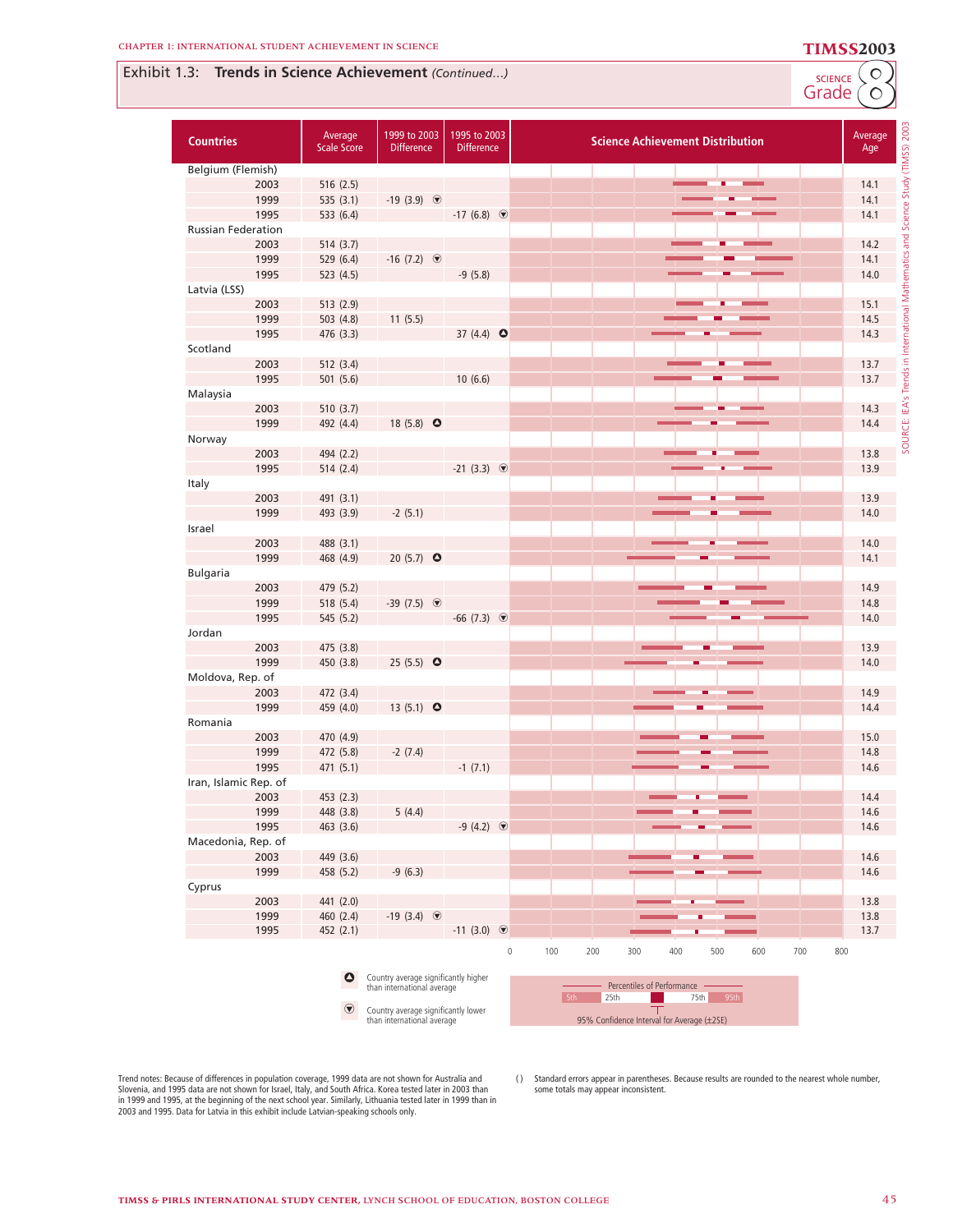### Exhibit 1.3: **Trends in Science Achievement** *(…Continued)*

SCIENCE<sup>C</sup>O

| <b>Countries</b>                 | Average<br><b>Scale Score</b> | 1999 to 2003<br><b>Difference</b>    | 1995 to 2003<br><b>Difference</b> | <b>Science Achievement Distribution</b>                                                           | (TIMSS) 2003<br>Average<br>Age |
|----------------------------------|-------------------------------|--------------------------------------|-----------------------------------|---------------------------------------------------------------------------------------------------|--------------------------------|
| Indonesia                        |                               |                                      |                                   |                                                                                                   |                                |
| 2003                             | 420 (4.1)                     |                                      |                                   |                                                                                                   | Study<br>14.5                  |
| 1999                             | 435 (4.5)                     | $-15(6.1)$                           |                                   |                                                                                                   | 14.6                           |
| Chile                            |                               |                                      |                                   |                                                                                                   | and Science                    |
| 2003                             | 413 (2.9)                     |                                      |                                   |                                                                                                   | 14.2                           |
| 1999                             | 420 (3.7)                     | $-8(4.7)$                            |                                   |                                                                                                   | 14.4                           |
| Tunisia                          |                               |                                      |                                   |                                                                                                   |                                |
| 2003                             | 404 (2.1)                     |                                      |                                   |                                                                                                   | 14.8                           |
| 1999                             | 430 (3.4)                     | $-26(3.7)$                           |                                   | п                                                                                                 | Mathemati<br>14.8              |
| Philippines                      |                               |                                      |                                   |                                                                                                   |                                |
| 2003                             | 377 (5.8)                     |                                      |                                   |                                                                                                   | 14.8                           |
| 1999                             | 345 (7.5)                     | 32 (9.7) $\bullet$                   |                                   |                                                                                                   | 14.1                           |
| South Africa                     |                               |                                      |                                   |                                                                                                   |                                |
| 2003                             | 244 (6.7)                     |                                      |                                   |                                                                                                   | 15.1                           |
| 1999                             | 243 (7.8)                     | 1(10.2)                              |                                   | -                                                                                                 | Trends in<br>15.5              |
| <sup>#</sup> England             |                               |                                      |                                   |                                                                                                   |                                |
| 2003                             | 544 (4.1)                     |                                      |                                   |                                                                                                   | SOURCE: IEA's<br>14.3          |
| 1999                             | 538 (4.8)                     | 5(6.4)                               |                                   |                                                                                                   | 14.2                           |
| 1995                             | 533 (3.6)                     |                                      | 11(5.5)                           |                                                                                                   | 14.0                           |
| <b>Benchmarking Participants</b> |                               |                                      |                                   |                                                                                                   |                                |
| Indiana State, US                |                               |                                      |                                   |                                                                                                   |                                |
| 2003                             | 531 (4.8)                     |                                      |                                   |                                                                                                   | 14.5                           |
| 1999                             | 534 (7.0)                     | $-4(8.5)$                            |                                   |                                                                                                   | 14.4                           |
| Ontario Province, Can.           |                               |                                      |                                   |                                                                                                   |                                |
| 2003                             | 533 $(2.7)$                   |                                      |                                   |                                                                                                   | 13.8                           |
| 1999                             | 518(3.1)                      | 15 $(4.1)$ $\bullet$                 |                                   |                                                                                                   | 13.9                           |
| 1995                             | 496 (3.7)                     |                                      | 37 $(4.6)$ $\bullet$              |                                                                                                   | 14.0                           |
| Quebec Province, Can.            |                               |                                      |                                   |                                                                                                   |                                |
| 2003                             | 531 (3.0)                     |                                      |                                   |                                                                                                   | 14.2                           |
| 1999                             | 540 (4.8)                     | $-9(5.7)$                            |                                   |                                                                                                   | 14.3                           |
| 1995                             | 510 (6.9)                     |                                      | 21 $(7.5)$ $\bullet$              |                                                                                                   | 14.5                           |
|                                  | ٥                             | Country average significantly higher |                                   | $\mathbf 0$<br>100<br>200<br>300<br>400<br>500<br>600<br>700<br>800<br>Percentiles of Performance |                                |
|                                  |                               | than international average           |                                   | 25th<br>75th<br>$-95th$<br>5th                                                                    |                                |

Country average significantly lower than international average  $\odot$ 

95% Confidence Interval for Average (±2SE)

¶ Did not satisfy guidelines for sample participation rates (see Exhibit A.9).

Trend notes: Because of differences in population coverage, 1999 data are not shown for Australia and Slovenia, and 1995 data are not shown for Israel, Italy, and South Africa. Korea tested later in 2003 than<br>in 1999 and 1995, at the beginning of the next school year. Similarly, Lithuania tested later in 1999 than in<br>2003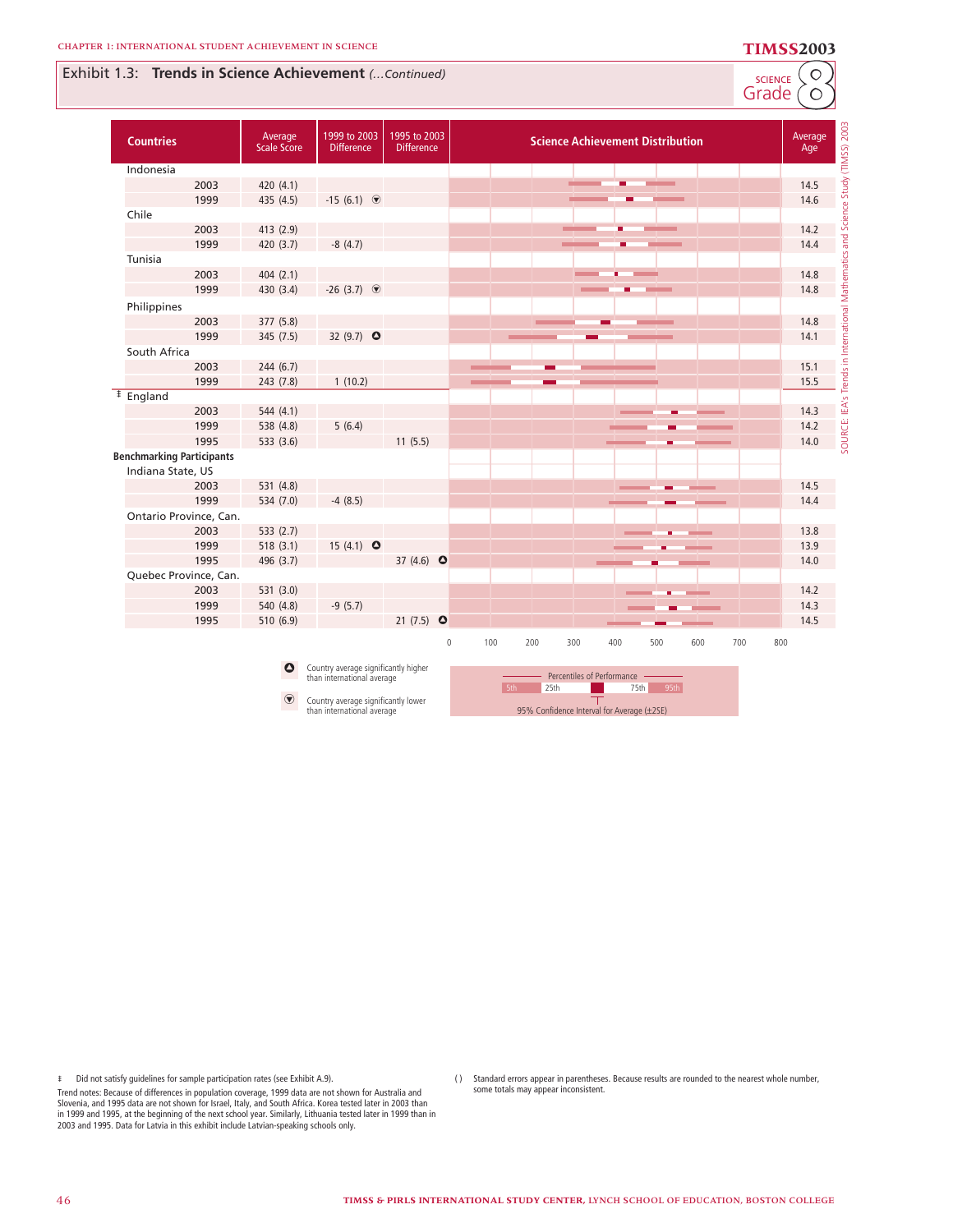## Exhibit 1.3: **Trends in Science Achievement**



Grade SCIENCE **4**

| <b>Countries</b>                 | Average<br><b>Scale Score</b>                                      | 1995 to 2003<br><b>Difference</b> | <b>Science Achievement Distribution</b>                             | Average<br>Age |
|----------------------------------|--------------------------------------------------------------------|-----------------------------------|---------------------------------------------------------------------|----------------|
| Singapore                        |                                                                    |                                   |                                                                     |                |
| 2003                             | 565 (5.5)                                                          |                                   |                                                                     | 10.3           |
| 1995                             | 523 (4.8)                                                          | 42 $(7.3)$ $\bullet$              |                                                                     | 10.3           |
| Japan                            |                                                                    |                                   |                                                                     |                |
| 2003                             | 543 (1.5)                                                          |                                   |                                                                     | 10.4           |
| 1995                             | 553 (1.8)                                                          | $-10(2.3)$ $\circledcirc$         |                                                                     | 10.4           |
| Hong Kong, SAR                   |                                                                    |                                   |                                                                     |                |
| 2003                             | 542 (3.1)                                                          |                                   |                                                                     | 10.2           |
| 1995                             | 508 (3.3)                                                          | 35 $(4.5)$ $\bullet$              |                                                                     | 10.1           |
| England                          |                                                                    |                                   |                                                                     |                |
| 2003                             | 540 (3.6)                                                          |                                   |                                                                     | 10.3           |
| 1995                             | 528 (3.1)                                                          | 13 $(4.8)$ $\bullet$              |                                                                     | 10.0           |
| <b>United States</b>             |                                                                    |                                   |                                                                     |                |
| 2003                             | 536 (2.5)                                                          |                                   |                                                                     | 10.2           |
| 1995                             | 542 (3.3)                                                          | $-6(4.2)$                         |                                                                     | 10.2           |
| Hungary                          |                                                                    |                                   |                                                                     |                |
| 2003                             | 530 (3.0)                                                          |                                   |                                                                     | 10.5           |
| 1995                             | 508 (3.4)                                                          | 22 $(4.4)$ $\bullet$              |                                                                     | 10.4           |
| Latvia (LSS)                     |                                                                    |                                   |                                                                     |                |
| 2003                             | 530 (2.8)                                                          |                                   |                                                                     | 11.1           |
| 1995                             | 486 (4.9)                                                          | 43 $(5.6)$ O                      |                                                                     | 10.5           |
| Netherlands                      |                                                                    |                                   |                                                                     |                |
| 2003                             | 525 (2.0)                                                          |                                   |                                                                     | 10.2           |
| 1995                             | 530 (3.2)                                                          | $-5(3.5)$                         |                                                                     | 10.3           |
| New Zealand                      |                                                                    |                                   |                                                                     |                |
| 2003                             | 523 (2.3)                                                          |                                   |                                                                     | 10.0           |
| 1995                             | 505 (5.3)                                                          | 18 $(5.8)$ $\bullet$              |                                                                     | 10.0           |
| Australia                        |                                                                    |                                   |                                                                     |                |
| 2003                             | 521 (4.2)                                                          |                                   |                                                                     | 9.9            |
| 1995                             | 521 (3.8)                                                          | $-1(5.6)$                         |                                                                     | 9.9            |
| Scotland                         |                                                                    |                                   |                                                                     |                |
| 2003                             | 502 (2.9)                                                          |                                   |                                                                     | 9.7            |
| 1995                             | 514 (4.5)                                                          | $-12(5.3)$ $\circledcirc$         |                                                                     | 9.7            |
| Slovenia                         |                                                                    |                                   |                                                                     |                |
| 2003                             | 490 (2.5)                                                          |                                   |                                                                     | 9.8            |
| 1995                             | 464 (3.1)                                                          | 26 (4.0) $\bullet$                |                                                                     | 9.9            |
|                                  |                                                                    |                                   |                                                                     |                |
| Cyprus<br>2003                   |                                                                    |                                   |                                                                     | 9.9            |
|                                  | 480 (2.4)                                                          |                                   |                                                                     |                |
| 1995                             | 450 (3.2)                                                          | 30 $(3.9)$ $\bullet$              |                                                                     | 9.8            |
| Norway                           |                                                                    |                                   |                                                                     |                |
| 2003                             | 466 (2.6)                                                          |                                   |                                                                     | 9.8            |
| 1995                             | 504 (3.7)                                                          | $-38(4.6)$                        |                                                                     | 9.9            |
| Iran, Islamic Rep. of            |                                                                    |                                   |                                                                     |                |
| 2003                             | 414 (4.1)                                                          |                                   |                                                                     | 10.4           |
| 1995                             | 380 (4.6)                                                          | 34 (6.1) $\bullet$                |                                                                     | 10.5           |
| <b>Benchmarking Participants</b> |                                                                    |                                   |                                                                     |                |
| Ontario Province, Can.           |                                                                    |                                   |                                                                     |                |
| 2003                             | 540 (3.7)                                                          |                                   |                                                                     | 9.8            |
| 1995                             | 516 (3.7)                                                          | 24 (5.3) $\bullet$                |                                                                     | 9.9            |
| Quebec Province, Can.            |                                                                    |                                   |                                                                     |                |
| 2003                             | 500(2.5)                                                           |                                   |                                                                     | 10.1           |
| 1995                             | 529 (4.8)                                                          | $-28(5.4)$                        |                                                                     | 10.3           |
|                                  |                                                                    |                                   | 100<br>200<br>700<br>$\mathbb O$<br>300<br>400<br>500<br>600<br>800 |                |
| $\bullet$                        | Country average significantly higher<br>than international average |                                   | Percentiles of Performance<br>25th<br>75th<br>5th<br>95th           |                |
| $\odot$                          | Country average significantly lower<br>than international average  |                                   | 95% Confidence Interval for Average (±2SE)                          |                |

95% Confidence Interval for Average (±2SE)

Trend notes: Because of differences between 1995 and 2003 in population coverage, 1995 data are not<br>shown for Italy. Data for Latvia in this exhibit include Latvian-speaking schools only. To be comparable<br>with 1995, 2003 d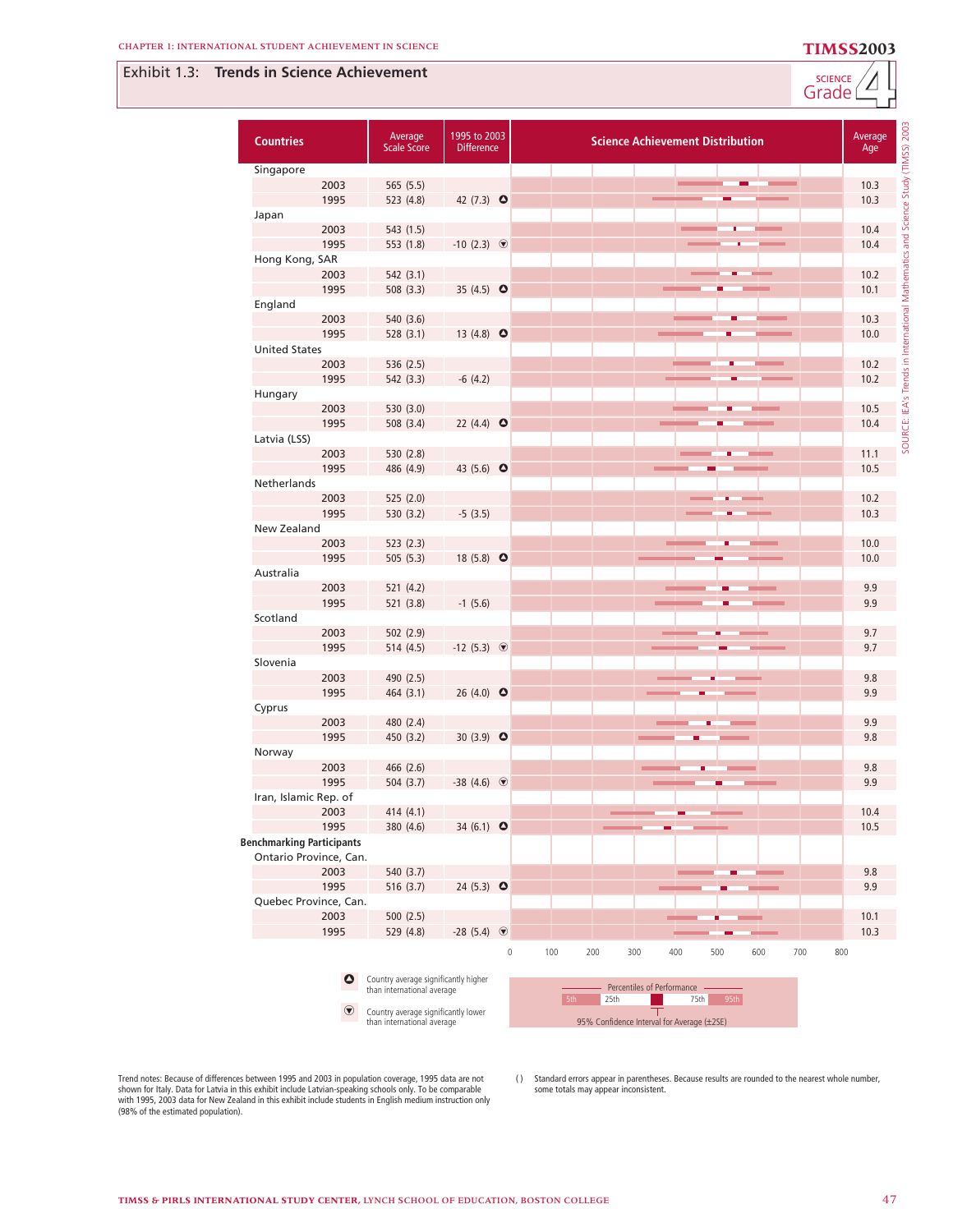collection in Australia and Slovenia so their 1999 data are not shown. Also, the 1995 data are not shown for Israel, Italy, and South Africa since the characteristics of their samples were not completely known in that first assessment. Twelve countries and the U.S. state of Indiana can monitor changes in performance between 1999 and 2003, and five countries including Australia, Sweden, Slovenia, Scotland, and Norway, between 1995 and 2003. At the fourth grade, 15 of the TIMSS 2003 countries as well as Ontario and Quebec also participated in TIMSS 1995. Since TIMSS was not conducted at the fourth grade in 1999, these participants can track changes in student achievement over an eight-year period, between 1995 and 2003.

For the countries participating in assessments prior to TIMSS 2003, Exhibit 1.3 shows the results and the differences in average achievement between the years.<sup>8</sup> Countries are presented in descending order according to their average achievement in TIMSS 2003. At the eighth grade, a number of participants had significantly higher achievement in TIMSS 2003 than in previous assessments. Most notably, Korea, Hong Kong SAR, the United States, Lithuania, and Ontario have shown a pattern of improvement from assessment to assessment with significant change over the eight-year period. Malaysia, Israel, Jordan, Moldova, and the Philippines showed significant improvement from 1999 to 2003. Australia and Slovenia did not participate in 1999, but showed improvement from 1995 to 2003. Latvia (LSS) and Quebec showed improvement from 1995 to 2003 but not from 1999. Countries showing a decrease at the eighth grade in TIMSS 2003, from 1995, 1999, or both, included Hungary, Sweden, the Slovak Republic, Belgium (Flemish), the Russian Federation, Norway, Bulgaria, Iran, Cyprus, Indonesia, and Tunisia.

At the fourth grade, many countries had significant increases in average achievement between 1995 and 2003. Participants showing improved performance included Singapore, Hong Kong SAR, England, Hungary, Latvia (LSS), New Zealand, Slovenia, Cyprus, Iran, and

<sup>8</sup> TIMSS used IRT methods to place the TIMSS 2003 results on the same scales that were developed for 1995 and also used for 1999 at the eighth grade. See Appendix A for more detailed information.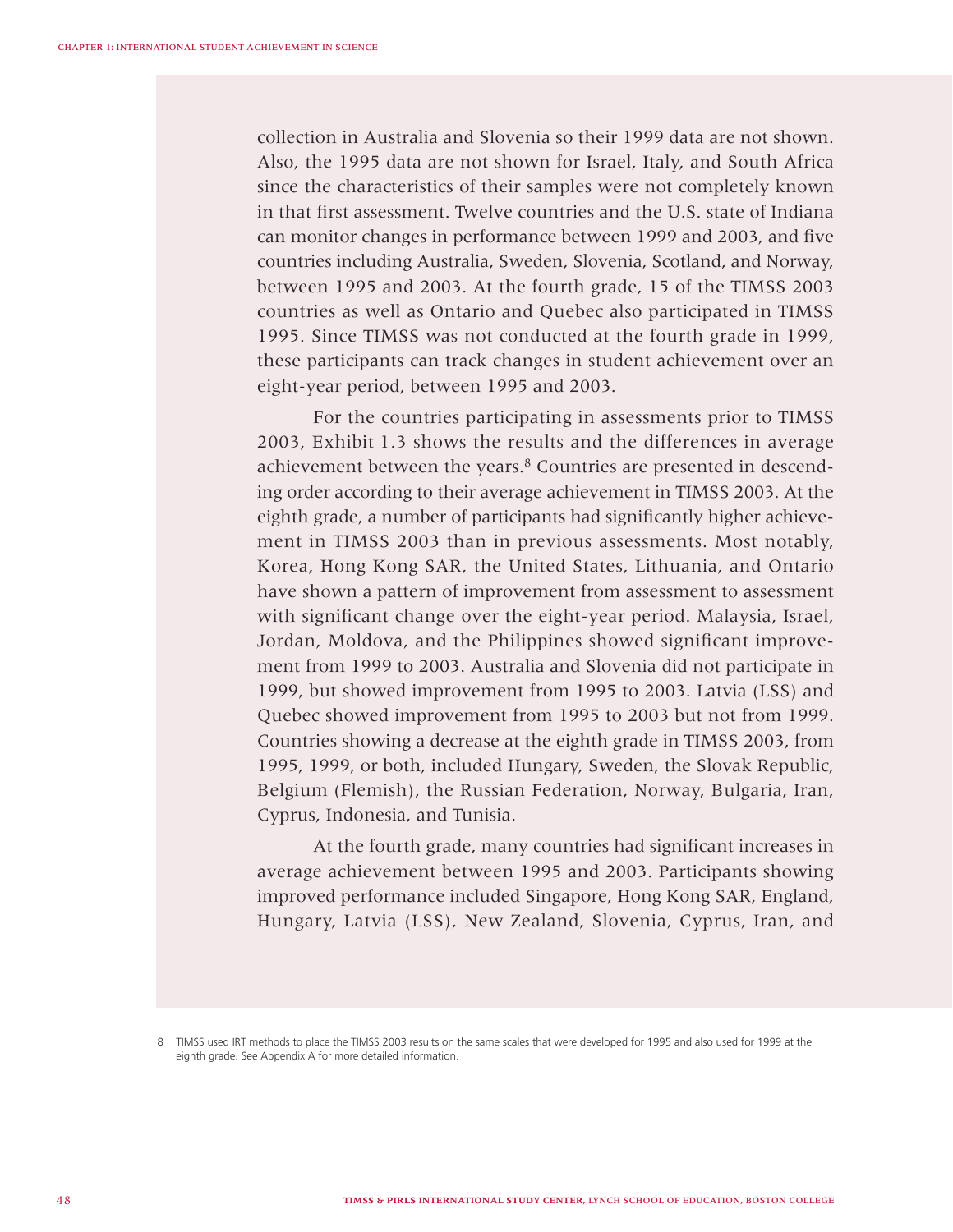Ontario. Several participants showed significant declines, including Japan, Scotland, Norway, and Quebec.

A number of countries showed remarkable changes in science achievement over the eight-year period covered by the TIMSS assessments, some of which may be the result of societal or educational changes during this time. For example, the political changes in Eastern Europe more than a decade ago spawned far-reaching educational reform initiatives that have changed the face of education in many countries in the region. The achievement growth in Latvia and Lithuania as well as the strong performance of Estonia in its first TIMSS appearance may reflect the efforts at improvement in those countries. In contrast, countries in the region where reform efforts seem to have been less successful include Bulgaria, the Russian Federation, the Slovak Republic, each of which show decreases over the period.

## **What Are the Gender Differences in Science Achievement?**

Exhibit 1.4 shows gender differences in eighth- and fourth-grade mathematics achievement in 2003. It presents average achievement separately for girls and boys for each of the TIMSS 2003 countries, as well as the difference between the means. Countries are shown in increasing order of this gender difference. The gender difference for each country is shown by a bar indicating the amount of the difference, whether the direction of the difference favored girls or boys, and whether the difference is statistically significant (indicated by a darkened bar).

On average, across all countries, boys outperformed girls at the eighth grade by six scale-score points (477 vs. 471), although the situation varied considerably from country to country. In eleven countries, including Egypt, Iran, Chinese Taipei, Botswana, South Africa, Lebanon, Singapore, Estonia, Cyprus, the Philippines, and New Zealand, the gender difference was not significant. Countries where the gender difference favored girls included Macedonia, Moldova, Armenia, the Palestinian National Authority, Saudi Arabia, Jordan, and Bahrain.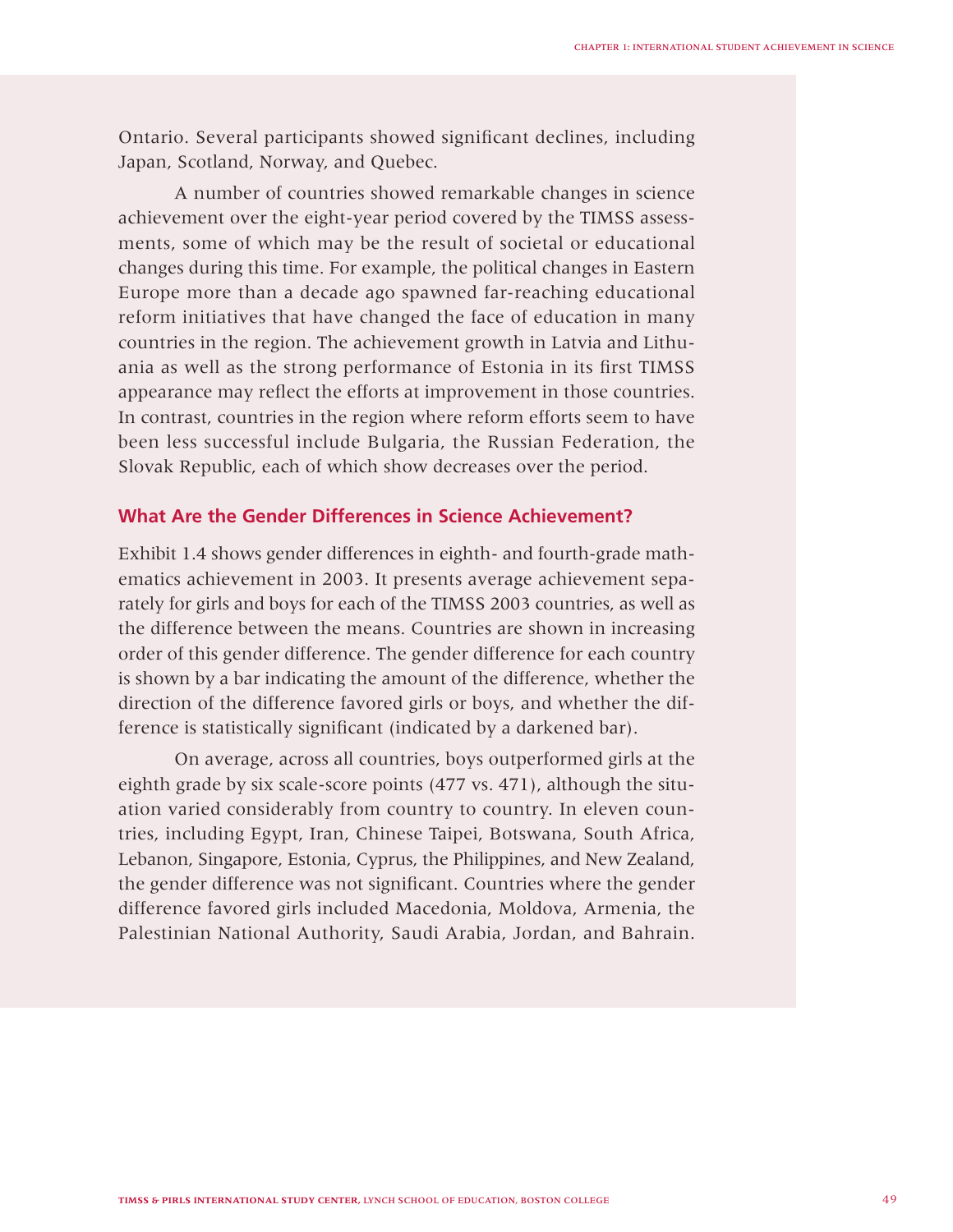However, in the majority of participants (33), boys outperformed girls, often by a substantial margin. For example, countries where the gender difference was 20 points or more included Israel, Australia, Belgium (Flemish), Tunisia, Hungary, Chile, and Ghana. At the fourth grade, the average difference internationally was negligible. However, girls had significantly higher average achievement in Armenia, Moldova, the Philippines, and Iran. Boys had higher average achievement in the United States, Chinese Taipei, Cyprus, the Netherlands, and Scotland.

Achievement differences between TIMSS 2003 and 1995 and 1999 are presented separately for girls and for boys in Exhibit 1.5. At the eighth grade, girls showed a seven-point improvement, on average, since 1999, however, boys showed no improvement. Fifteen participants showed significant improvement for girls, and just eight for boys. Both boys and girls had significantly higher achievement in 2003 than in previous assessments in Hong Kong SAR, Israel, Jordan, Latvia (LSS), Lithuania, Malaysia, the Philippines, the United States, and Ontario. Girls but not boys showed improved performance compared to 1999 in Iran, Korea, Moldova, Singapore, and England. Only in Australia and Quebec did boys show improvement and girls not. Both boys and girls had significantly lower average achievement in TIMSS 2003 in Belgium (Flemish), Bulgaria, Cyprus, Norway, the Slovak Republic, Sweden, and Tunisia. In Indonesia, Macedonia, and the Russian Federation, the boys, but not the girls, had a significant decrease.

At the fourth grade, both boys and girls improved performance significantly on average since 1995 (17 points for girls and 9 points for boys). Both genders improved in Cyprus, Hong Kong SAR, Hungary, Iran, Latvia (LSS), New Zealand, Singapore, Slovenia, and Ontario. In England, only girls improved. Both boys and girls showed declines in Japan, Norway, and Quebec. Boys but not girls showed declines in the Netherlands and the United States.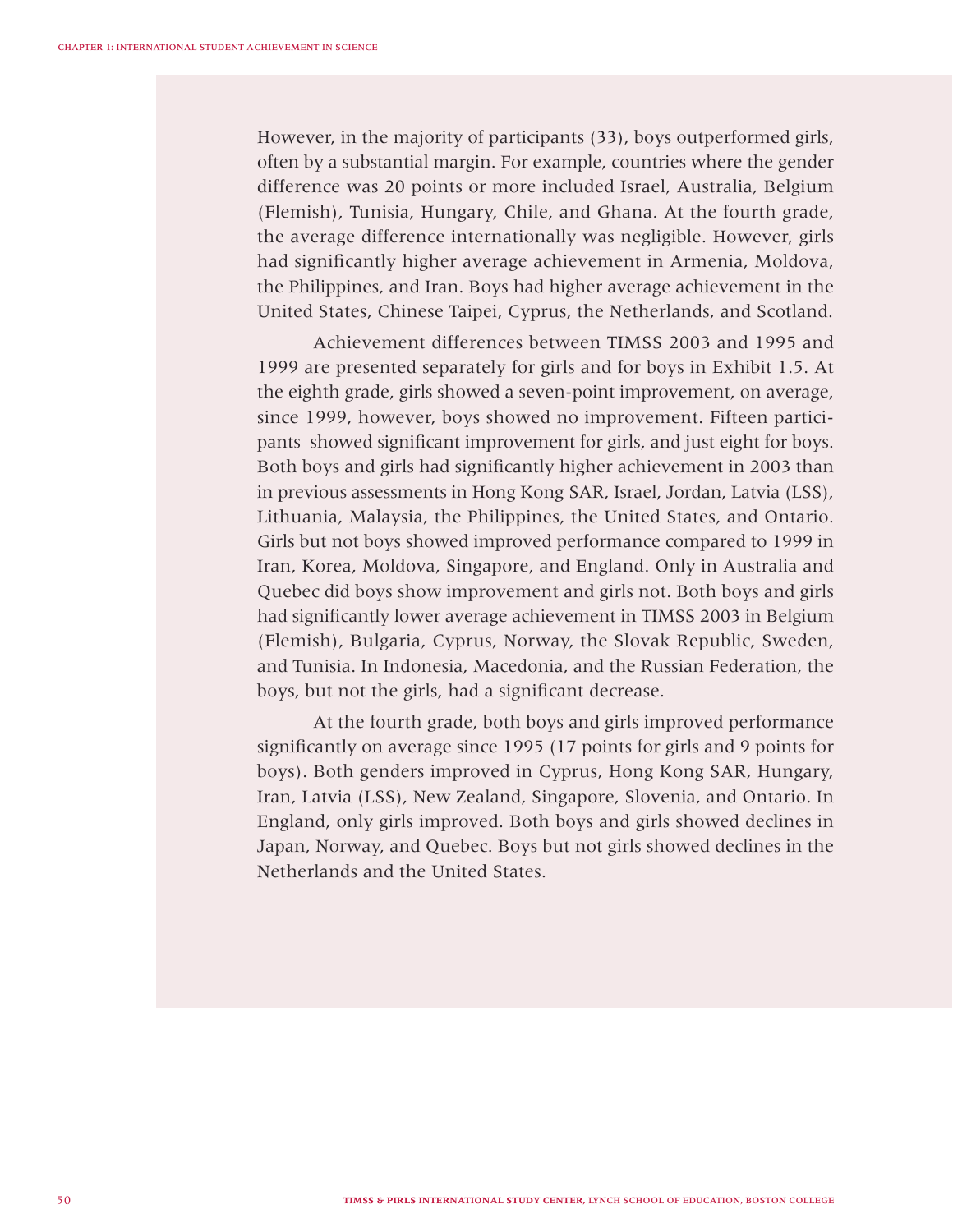## **Exhibit 1.4: Average Science Achievement by Gender**<br>Grade (O



|                                      |                               | Girls                         |                                      | <b>Boys</b>                   | <b>Difference</b>    |                                      | <b>Gender Difference</b>     |
|--------------------------------------|-------------------------------|-------------------------------|--------------------------------------|-------------------------------|----------------------|--------------------------------------|------------------------------|
| <b>Countries</b>                     | Percent of<br><b>Students</b> | Average<br><b>Scale Score</b> | <b>Percent of</b><br><b>Students</b> | Average<br><b>Scale Score</b> | (Absolute)<br>Value) | <b>Girls</b><br><b>Scored Higher</b> | <b>Boys</b><br>Scored Higher |
| Egypt                                | 46(2.7)                       | 422 (4.8)                     | 54(2.7)                              | 421 (5.5)                     | 1(6.8)               |                                      |                              |
| Iran, Islamic Rep. of                | 40 (4.1)                      | 454 (3.9)                     | 60(4.1)                              | 453 (3.7)                     | 1(6.1)               |                                      |                              |
| Chinese Taipei                       | 48 (1.0)                      | 571 (3.8)                     | 52 (1.0)                             | 572 (3.8)                     | 1(3.1)               |                                      |                              |
| Botswana                             | 51 $(0.7)$                    | 364 (3.2)                     | 49 (0.7)                             | 366 (3.4)                     | 2(3.3)               |                                      |                              |
| South Africa                         | 51 (0.9)                      | 242 (7.2)                     | 49 (0.9)                             | 244 (7.7)                     | 2(6.1)               |                                      |                              |
| Lebanon                              | 57(1.8)                       | 392 (4.8)                     | 43 (1.8)                             | 395 (6.0)                     | 3(6.4)               |                                      |                              |
| Singapore                            | 49 (0.8)                      | 576 (4.0)                     | 51(0.8)                              | 579 (5.0)                     | 3(3.1)               |                                      |                              |
| Estonia                              | 50(1.0)                       | 554 (2.8)                     | 50(1.0)                              | 551 (2.9)                     | 3(2.8)               |                                      |                              |
| Cyprus                               | 49 (0.6)                      | 443 (2.3)                     | 51(0.6)                              | 440 (2.8)                     | 4(3.0)               |                                      |                              |
| <sup>1</sup> Lithuania               | 50(0.9)                       | 516(2.7)                      | 50 (0.9)                             | 522 (2.4)                     | 6(2.5)               |                                      |                              |
| Serbia                               | 49 (0.8)                      | 465 (2.9)                     | 51(0.8)                              | 471 (2.6)                     | 6(2.5)               |                                      |                              |
| International Avg.                   | 50(0.2)                       | 471 (0.7)                     | 50(0.2)                              | 477 (0.7)                     | 6(0.6)               |                                      |                              |
| Slovenia                             | 50(0.9)                       | 517 (2.4)                     | 50(0.9)                              | 524(2.3)                      | 7(3.0)               |                                      |                              |
| Philippines                          | 58 (0.9)                      | 380 (5.9)                     | 42 (0.9)                             | 374 (6.4)                     | 7(4.1)               |                                      |                              |
| Latvia                               | 49 (0.8)                      | 509 (2.6)                     | 51(0.8)                              | 516 (3.0)                     | 7(2.4)               |                                      |                              |
| Sweden                               | 51(0.9)                       | 521 (3.2)                     | 49 (0.9)                             | 528 (2.7)                     | 8(2.5)               |                                      |                              |
| Norway                               | 50(0.8)                       | 490 (2.2)                     | 50(0.8)                              | 498 (3.0)                     | 8(2.9)               |                                      |                              |
| <sup>2</sup> Macedonia, Rep. of      | 49 (0.9)                      | 454 (3.7)                     | 51 (0.9)                             | 445 (4.2)                     | 8(3.3)               |                                      |                              |
| Moldova, Rep. of<br>Romania          | 51(0.8)                       | 477 (3.5)                     | 49 (0.8)<br>48 (0.9)                 | 468 (3.7)                     | 8(2.6)               |                                      |                              |
|                                      | 52 (0.9)                      | 465 (5.5)                     |                                      | 474 (4.9)                     | 9(3.5)               |                                      |                              |
| <sup>†</sup> Hong Kong, SAR<br>Japan | 50(2.4)<br>49 (1.2)           | 552 (3.4)<br>548 (3.0)        | 50(2.4)<br>51 (1.2)                  | 561 (3.8)<br>557 (2.7)        | 9(3.9)<br>9(4.5)     |                                      |                              |
| New Zealand                          | 52(1.7)                       | 515 (4.8)                     | 48 (1.7)                             | 525 (6.7)                     | 9(5.7)               |                                      |                              |
| Malaysia                             | 50 (1.8)                      | 505(4.3)                      | 50 (1.8)                             | 515 (4.0)                     | 10(4.0)              |                                      |                              |
| Italy                                | 50(0.9)                       | 486 (2.7)                     | 50 (0.9)                             | 496 (3.8)                     | 10(2.5)              |                                      |                              |
| <b>Russian Federation</b>            | 49 (1.2)                      | 508 (3.7)                     | 51(1.2)                              | 519 (4.2)                     | 11(3.1)              |                                      |                              |
| $1$ $\pm$ Morocco                    | 50 (1.8)                      | 392 (3.2)                     | 50(1.8)                              | 403 (3.8)                     | 11(4.6)              |                                      |                              |
| <sup>1</sup> Indonesia               | 50(0.7)                       | 415 (3.9)                     | 50 (0.7)                             | 426 (4.6)                     | 11(2.7)              |                                      |                              |
| <sup>†</sup> Scotland                | 50(1.3)                       | 506 (4.0)                     | 50(1.3)                              | 517(3.5)                      | 12(3.6)              |                                      |                              |
| <sup>**</sup> Korea, Rep. of         | 48 (2.8)                      | 552 (2.1)                     | 52 (2.8)                             | 564 (1.9)                     | 12(2.5)              |                                      |                              |
| Armenia                              | 53 $(0.7)$                    | 468 (4.0)                     | 47(0.7)                              | 455 (3.4)                     | 13(2.8)              |                                      |                              |
| Palestinian Nat'l Auth.              | 55 (2.4)                      | 441 (3.7)                     | 45 (2.4)                             | 428 (5.2)                     | 13(6.2)              |                                      |                              |
| <sup>†</sup> Netherlands             | 49 (1.2)                      | 528 (3.3)                     | 51(1.2)                              | 543 (3.8)                     | 15(3.5)              |                                      |                              |
| Saudi Arabia                         | 43 (2.3)                      | 407 (6.2)                     | 57(2.3)                              | 391 (5.4)                     | 16(8.2)              |                                      |                              |
| <b>Bulgaria</b>                      | 48 (1.3)                      | 470 (6.3)                     | 52(1.3)                              | 487 (5.2)                     | 16(5.2)              |                                      |                              |
| <sup>‡</sup> United States           | 52 $(0.7)$                    | 519 (3.2)                     | 48 (0.7)                             | 536 (3.4)                     | 16(2.1)              |                                      |                              |
| Slovak Republic                      | 48 (1.3)                      | 508 (3.8)                     | 52(1.3)                              | 525 (3.4)                     | 18(3.1)              |                                      |                              |
| $2$ Israel                           | 52 (1.6)                      | 479 (3.2)                     | 48 (1.6)                             | 498 (4.1)                     | 20(4.2)              |                                      |                              |
| Australia                            | 51(2.2)                       | 517 (4.6)                     | 49 (2.2)                             | 537 (4.6)                     | 20(5.6)              |                                      |                              |
| Belgium (Flemish)                    | 54 (2.1)                      | 505 (3.0)                     | 46 (2.1)                             | 528 (3.4)                     | 24 (4.2)             |                                      |                              |
| Tunisia                              | 53 (0.7)                      | 392 (2.3)                     | 47 (0.7)                             | 416 (2.6)                     | 24(2.6)              |                                      |                              |
| Hungary                              | 50(1.0)                       | 530 (3.4)                     | 50(1.0)                              | 556 (3.0)                     | 26(3.0)              |                                      |                              |
| Jordan                               | 49 (1.7)                      | 489 (4.5)                     | 51(1.7)                              | 462 (5.6)                     | 27 (6.9)             |                                      |                              |
| Chile                                | 48 (1.6)                      | 398 (3.2)                     | 52 (1.6)                             | 427 (3.6)                     | 29 (4.0)             |                                      |                              |
| Bahrain                              | 50(0.4)                       | 453 (2.7)                     | 50(0.4)                              | 423 (2.3)                     | 29 (3.5)             |                                      |                              |
| Ghana                                | 45 (0.9)                      | 236 (6.4)                     | 55 (0.9)                             | 271 (6.5)                     | 35 (4.7)             |                                      |                              |
| <sup>#</sup> England                 | 50(2.4)                       | 538 (4.7)                     | 50(2.4)                              | 550 (5.1)                     | 12(5.3)              |                                      |                              |
| <b>Benchmarking Participants</b>     |                               |                               |                                      |                               |                      |                                      |                              |
| Basque Country, Spain                | 49 (1.7)                      | 481 (3.0)                     | 51(1.7)                              | 496 (3.3)                     | 15(3.6)              |                                      |                              |
| Indiana State, US                    | 49 (1.2)                      | 521 (4.7)                     | 51 (1.2)                             | 540 (5.3)                     | 19(3.1)              |                                      |                              |
| Ontario Province, Can.               | 51(0.9)                       | 526 (3.1)                     | 49 (0.9)                             | 540 (2.8)                     | 15(2.6)              |                                      |                              |
| Quebec Province, Can.                | 50(1.6)                       | 522 (3.7)                     | 50 (1.6)                             | 540 (3.2)                     | 18(3.1)              |                                      |                              |
|                                      |                               |                               |                                      |                               |                      | 20<br>40                             | $\circ$<br>20<br>40          |

Gender difference statistically significant

Gender difference not statistically significant

† Met guidelines for sample participation rates only after replacement schools were included (see Exhibit A.9).

 $\ddagger$  Nearly satisfied guidelines for sample participation rates only after replacement schools were included (see Exhibit A.9).

¶ Did not satisfy guidelines for sample participation rates (see Exhibit A.9).

- 1 National Desired Population does not cover all of International Desired Population (see Exhibit A.6).
- 2 National Defined Population covers less than 90% of National Desired Population (see Exhibit A.6). ¿ Korea tested the same cohort of students as other countries, but later in 2003, at the beginning of the next school year.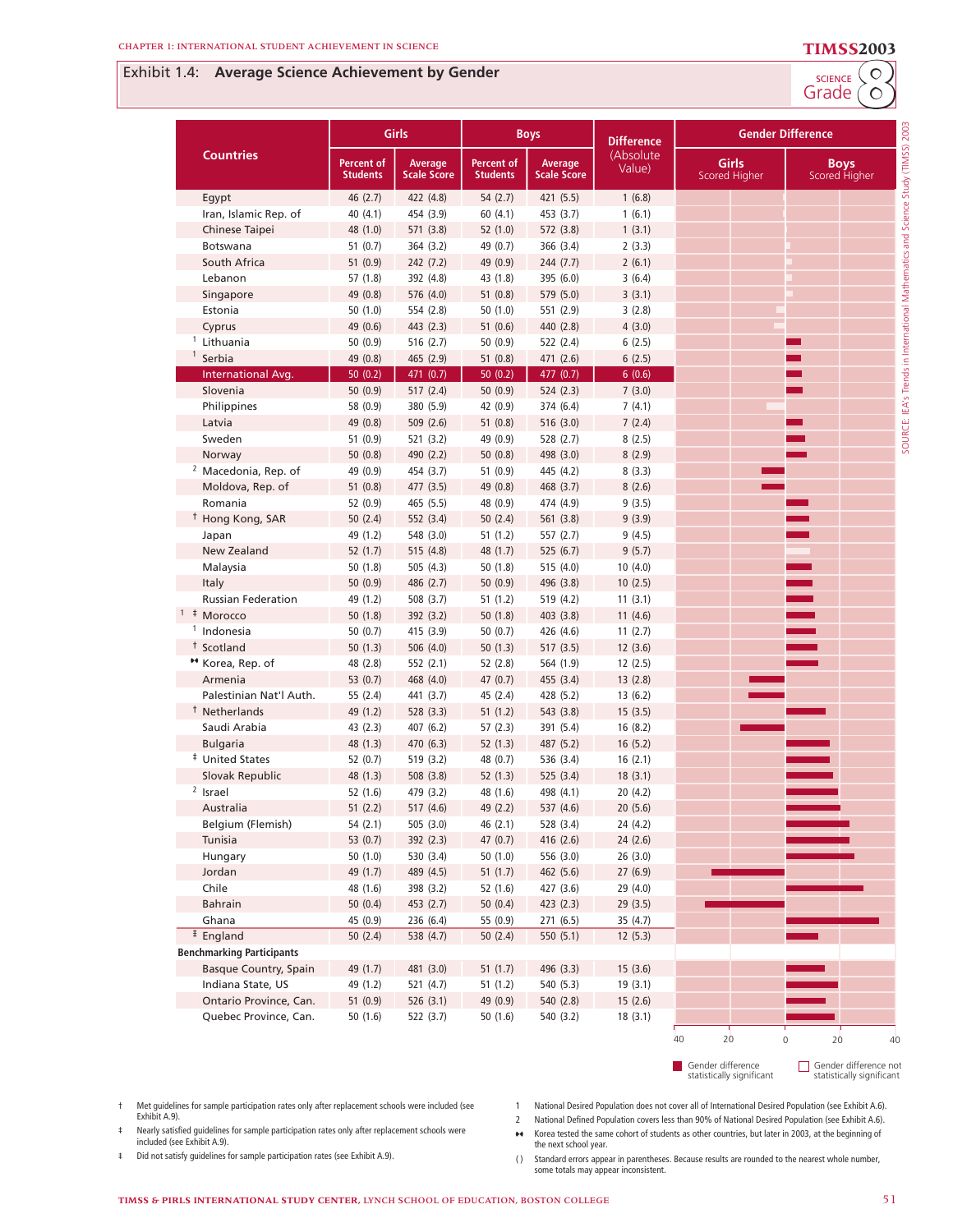### **4** Exhibit 1.4: **Average Science Achievement by Gender**

| <b>SCIENCE</b><br>rao<br>٠e٠ |  |
|------------------------------|--|
|                              |  |

|                                  |                                      | <b>Girls</b>                  |                                      | <b>Boys</b>                   | <b>Difference</b>    |                               | <b>Gender Difference</b> |                              |
|----------------------------------|--------------------------------------|-------------------------------|--------------------------------------|-------------------------------|----------------------|-------------------------------|--------------------------|------------------------------|
| <b>Countries</b>                 | <b>Percent of</b><br><b>Students</b> | Average<br><b>Scale Score</b> | <b>Percent of</b><br><b>Students</b> | Average<br><b>Scale Score</b> | (Absolute)<br>Value) | <b>Girls</b><br>Scored Higher |                          | <b>Boys</b><br>Scored Higher |
| $1$ Lithuania                    | 49 (0.9)                             | 513(3.0)                      | 51(0.9)                              | 513 (2.9)                     | 0(2.5)               |                               |                          |                              |
| Singapore                        | 49 (1.4)                             | 565 (5.4)                     | 51(1.4)                              | 565 (6.4)                     | 1(4.2)               |                               |                          |                              |
| Slovenia                         | 48 (1.1)                             | 491 (3.0)                     | 52(1.1)                              | 490 (3.2)                     | 1(3.7)               |                               |                          |                              |
| Norway                           | 50(0.8)                              | 467 (3.2)                     | 50(0.8)                              | 466 (2.9)                     | 1(3.1)               |                               |                          |                              |
| <b>Russian Federation</b>        | 50(0.7)                              | 527 (5.9)                     | 50(0.7)                              | 526 (4.9)                     | 1(3.3)               |                               |                          |                              |
| Belgium (Flemish)                | 50 (1.0)                             | 518 (1.9)                     | 50(1.0)                              | 519(2.3)                      | 1(2.3)               |                               |                          |                              |
| International Avg.               | 49 (0.2)                             | 489 (1.1)                     | 51(0.2)                              | 488 (0.9)                     | 1(0.8)               |                               |                          |                              |
| Morocco                          | 49 (1.1)                             | 306 (7.9)                     | 51(1.1)                              | 303 (6.8)                     | 2(6.0)               |                               |                          |                              |
| <sup>†</sup> Hong Kong, SAR      | 47(1.1)                              | 544 (3.3)                     | 53(1.1)                              | 541 (3.2)                     | 3(2.3)               |                               |                          |                              |
| Italy                            | 48 (0.8)                             | 514(4.2)                      | 52 (0.8)                             | 517 (3.8)                     | 3(2.8)               |                               |                          |                              |
| Japan                            | 49 (0.6)                             | 542 (1.8)                     | 51(0.6)                              | 545 (2.0)                     | 3(2.4)               |                               |                          |                              |
| <sup>†</sup> Australia           | 50(1.0)                              | 522 (3.8)                     | 50(1.0)                              | 519 (5.5)                     | 4(4.3)               |                               |                          |                              |
| Tunisia                          | 48 (0.9)                             | 316(6.1)                      | 52 (0.9)                             | 312 (6.0)                     | 4(4.3)               |                               |                          |                              |
| <sup>†</sup> England             | 50 (0.9)                             | 542 (3.3)                     | 50 (0.9)                             | 538 (4.6)                     | 4(3.3)               |                               |                          |                              |
| <sup>†</sup> United States       | 50(0.5)                              | 533(2.5)                      | 50(0.5)                              | 538 (2.8)                     | 5(1.7)               |                               |                          |                              |
| Latvia                           | 49 (0.9)                             | 534 (2.6)                     | 51(0.9)                              | 529 (3.2)                     | 6(3.2)               |                               |                          |                              |
| <b>New Zealand</b>               | 50(1.1)                              | 523(3.3)                      | 50(1.1)                              | 517(2.5)                      | 6(3.1)               |                               |                          |                              |
| Hungary                          | 50 (0.9)                             | 527(3.7)                      | 50(0.9)                              | 533 (3.2)                     | 6(3.7)               |                               |                          |                              |
| Chinese Taipei                   | 48 (0.5)                             | 548 (2.0)                     | 52(0.5)                              | 555 (2.2)                     | 7(2.5)               |                               |                          |                              |
| Cyprus                           | 49 (0.7)                             | 477 (2.5)                     | 51(0.7)                              | 484 (2.9)                     | 7(2.6)               |                               |                          |                              |
| <sup>†</sup> Netherlands         | 49 (1.1)                             | 521(2.2)                      | 51(1.1)                              | 529 (2.2)                     | 8(2.1)               |                               |                          |                              |
| Armenia                          | 49 (0.8)                             | 441 (4.5)                     | 51(0.8)                              | 432 (4.7)                     | 9(3.4)               |                               |                          |                              |
| <sup>†</sup> Scotland            | 51(1.0)                              | 496 (3.1)                     | 49 (1.0)                             | 508 (4.0)                     | 11(4.2)              |                               |                          |                              |
| Moldova, Rep. of                 | 50(0.8)                              | 503 (4.8)                     | 50(0.8)                              | 490 (4.9)                     | 12(3.3)              |                               |                          |                              |
| Philippines                      | 51(1.0)                              | 339 (10.8)                    | 49 (1.0)                             | 324 (8.8)                     | 15(6.3)              |                               |                          |                              |
| Iran, Islamic Rep. of            | 39 (4.2)                             | 426 (7.0)                     | 61(4.2)                              | 406 (4.7)                     | 20(8.4)              |                               |                          |                              |
| <b>Benchmarking Participants</b> |                                      |                               |                                      |                               |                      |                               |                          |                              |
| Indiana State, US                | 52(1.1)                              | 550 (3.9)                     | 48 (1.1)                             | 556 (4.5)                     | 6(4.0)               |                               |                          |                              |
| Ontario Province, Can.           | 48 (1.1)                             | 537 (4.0)                     | 52(1.1)                              | 543 (4.6)                     | 6(4.3)               |                               |                          |                              |
| Quebec Province, Can.            | 50(0.9)                              | 501(2.7)                      | 50(0.9)                              | 500(3.1)                      | 1(2.9)               |                               |                          |                              |
|                                  |                                      |                               |                                      |                               |                      | 40<br>20                      | 0                        | 20<br>40                     |

Gender difference statistically significant

Gender difference not statistically significant

† Met guidelines for sample participation rates only after replacement schools were included (see Exhibit A.9).

( ) Standard errors appear in parentheses. Because results are rounded to the nearest whole number, some totals may appear inconsistent.

1 National Desired Population does not cover all of International Desired Population (see Exhibit A.6).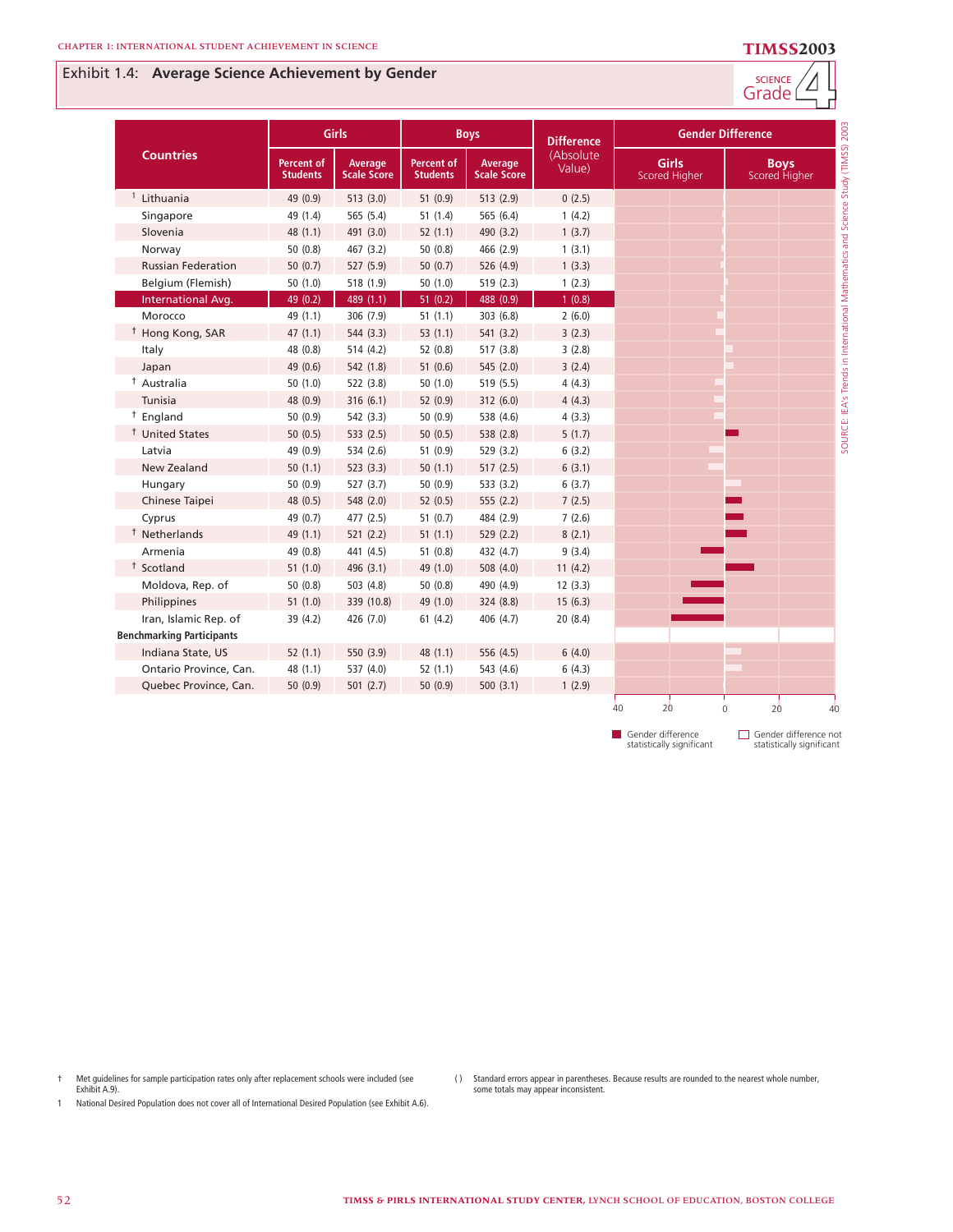### **8** Exhibit 1.5: **Trends in Average Science Achievement by Gender**

Grade (O SCIENCE

| <b>Countries</b>                 | Girls                              |                                   |               |                                     |               | <b>Boys</b>                        |                                   |                |                                     |                |
|----------------------------------|------------------------------------|-----------------------------------|---------------|-------------------------------------|---------------|------------------------------------|-----------------------------------|----------------|-------------------------------------|----------------|
|                                  | 2003 Average<br><b>Scale Score</b> | 1999 to 2003<br><b>Difference</b> |               | 1995 to 2003<br><b>Difference</b>   |               | 2003 Average<br><b>Scale Score</b> | 1999 to 2003<br><b>Difference</b> |                | 1995 to 2003<br><b>Difference</b>   |                |
| Australia                        | 517 (4.6)                          | $- -$                             |               | 10(6.0)                             |               | 537 (4.6)                          | $=$ $-$                           |                | 18(7.1)                             | $\bullet$      |
| Belgium (Flemish)                | 505 (3.0)                          | $-21(5.4)$                        | $^\circledR$  | $-19(9.2)$                          | $\circledast$ | 528 (3.4)                          | $-16(7.9)$                        | $^\circledR$   | $-14(9.7)$                          |                |
| <b>Bulgaria</b>                  | 470 (6.3)                          | $-41(8.6)$                        | $\circledast$ | $-78(8.8)$                          | $\circledast$ | 487 (5.2)                          | $-38(8.3)$                        | $\circledast$  | $-56(7.6)$                          | $\circledast$  |
| Chile                            | 398 (3.2)                          | $-11(5.6)$                        |               | ❖ ❖                                 |               | 427 (3.6)                          | $-5(6.2)$                         |                | ❖ ❖                                 |                |
| Chinese Taipei                   | 571 (3.8)                          | 10(5.5)                           |               | ♦ ♦                                 |               | 572 (3.8)                          | $-6(6.6)$                         |                |                                     |                |
| Cyprus                           | 443 (2.3)                          | $-11(4.2)$                        | $^\circledR$  | $-11(3.6)$                          | $\circledast$ | 440 (2.8)                          | $-26(4.2)$                        | $^\circledR$   | $-11(3.8)$                          | $^\circledR$   |
| Hong Kong, SAR                   | 552 (3.4)                          | 29(5.7)                           | $\bullet$     | 60(7.4)                             | $\bullet$     | 561 (3.8)                          | 24(6.2)                           | $\bullet$      | 36(7.4)                             | $\bullet$      |
| Hungary                          | 530 (3.4)                          | $-10(5.5)$                        |               | 5(4.8)                              |               | 556 (3.0)                          | $-10(5.4)$                        |                | 7(4.7)                              |                |
| Indonesia                        | 415 (3.9)                          | $-12(7.7)$                        |               | ❖ ❖                                 |               | 426 (4.6)                          | $-18(6.7)$                        | $^{\circledR}$ | ❖ ❖                                 |                |
| Iran, Islamic Rep. of            | 454 (3.9)                          | 24 (6.9)                          | ٥             | 6(7.0)                              |               | 453 (3.7)                          | $-7(5.7)$                         |                | $-22(5.8)$                          | $\circledast$  |
| Israel                           | 479 (3.2)                          | 18 (6.8)                          | $\bullet$     | $ -$                                |               | 498 (4.1)                          | 23(7.0)                           | $\bullet$      | $ -$                                |                |
| Italy                            | 486 (2.7)                          | 1(4.9)                            |               | $=$ $-$                             |               | 496 (3.8)                          | $-7(7.2)$                         |                | $=$ $-$                             |                |
| Japan                            | 548 (3.0)                          | 5(4.0)                            |               | 3(3.5)                              |               | 557 (2.7)                          | 0(4.1)                            |                | $-7(3.6)$                           | $\circledast$  |
| Jordan                           | 489 (4.5)                          | 29 (6.8)                          | ۰             | $\Leftrightarrow$ $\Leftrightarrow$ |               | 462 (5.6)                          | 20(8.3)                           | $\bullet$      | $\Leftrightarrow$ $\Leftrightarrow$ |                |
| Korea, Rep. of                   | 552 (2.1)                          | 14(4.4)                           | $\bullet$     | 22(3.2)                             | $\bullet$     | 564 (1.9)                          | 5(4.0)                            |                | 6(3.4)                              |                |
| Latvia (LSS)                     | 511 (3.2)                          | 16(5.9)                           | $\bullet$     | 48 (5.0)                            | $\bullet$     | 515 (3.3)                          | 5(6.0)                            |                | 25(5.4)                             | ۰              |
| Lithuania                        | 516 (2.7)                          | 38 (5.2)                          | $\bullet$     | 64 (5.2)                            | $\bullet$     | 522 (2.4)                          | 23(5.6)                           | $\bullet$      | 45 (5.1)                            | $\bullet$      |
| Macedonia, Rep. of               | 454 (3.7)                          | $-4(7.1)$                         |               | $\Leftrightarrow$ $\Leftrightarrow$ |               | 445 (4.2)                          | $-13(6.6)$                        | $^\circledR$   | ❖ ❖                                 |                |
| Malaysia                         | 505 (4.3)                          | 17(7.1)                           | $\bullet$     | ❖ ❖                                 |               | 515 (4.0)                          | 18(7.1)                           | $\bullet$      | ❖ ❖                                 |                |
| Moldova, Rep. of                 | 477 (3.5)                          | 22(5.7)                           | ٥             | ❖ ❖                                 |               | 468 (3.7)                          | 3(6.2)                            |                | ❖ ❖                                 |                |
| <b>Netherlands</b>               | 528 (3.3)                          | $-8(8.0)$                         |               | 0(6.5)                              |               | 543 (3.8)                          | $-11(8.2)$                        |                | $-11(8.3)$                          |                |
| New Zealand                      | 515 (4.8)                          | 9(7.0)                            |               | 18 (7.5)                            | $\bullet$     | 525 (6.7)                          | 11(9.7)                           |                | $\mathbf{1}$                        |                |
| Norway                           | 490 (2.2)                          |                                   |               | $-16(3.4)$                          | $\circledast$ | 498 (3.0)                          | ❖ ❖                               |                | $-25(4.8)$                          | $\circledast$  |
| Philippines                      | 380 (5.9)                          | 29 (10.2)                         | ٥             | ❖ ❖                                 |               | 374 (6.4)                          | 35 (11.3)                         | ٥              | ❖ ❖                                 |                |
| Romania                          | 465 (5.5)                          | $-3(8.0)$                         |               | 2(7.7)                              |               | 474 (4.9)                          | $-1(8.0)$                         |                | $-4(7.5)$                           |                |
| <b>Russian Federation</b>        | 508 (3.7)                          | $-11(8.0)$                        |               | $-7(5.9)$                           |               | 519 (4.2)                          | $-21(7.3)$                        | $^\circledR$   | $-12(6.4)$                          |                |
| Scotland                         | 506 (4.0)                          | → →                               |               | 19(6.6)                             | $\bullet$     | 517(3.5)                           | ♦ ♦                               |                | 3(7.5)                              |                |
| Singapore                        | 576 (4.0)                          | 19 (8.8)                          | $\bullet$     | 3(7.8)                              |               | 579 (5.0)                          | 1(10.9)                           |                | $-8(8.6)$                           |                |
| Slovak Republic                  | 508 (3.8)                          | $-17(5.0)$                        | $\circledast$ | $-12(5.7)$                          | $\circledast$ | 525 (3.4)                          | $-21(5.6)$                        | $\circledast$  | $-20(4.7)$                          | $^{\circ}$     |
| Slovenia                         | 517 (2.4)                          | $=$ $-$                           |               | 13(3.8)                             | ۰             | 524 (2.3)                          |                                   |                | 0(4.0)                              |                |
| South Africa                     | 242 (7.2)                          | 8(11.6)                           |               | $ -$                                |               | 244 (7.7)                          | $-9(10.8)$                        |                | $=$ $-$                             |                |
| Sweden                           | 521 (3.2)                          | ❖ ❖                               |               | $-26(6.0)$                          | $\circledast$ | 528 (2.7)                          | ❖ ❖                               |                | $-31(5.5)$                          | $^\circledR$   |
| Tunisia                          | 392 (2.3)                          | $-25(3.9)$                        | $^{\circ}$    | ♦ ♦                                 |               | 416 (2.6)                          | $-26(4.5)$                        | $^{\circ}$     | ❖ ❖                                 |                |
| <b>United States</b>             | 519 (3.2)                          | 14 (5.8)                          | ٥             | 14(6.3)                             | ۰             | 536 (3.4)                          | 11(6.3)                           |                | 16(6.9)                             | ۰              |
| <sup>‡</sup> England             | 538 (4.7)                          | 16(7.9)                           | $\bullet$     | 15(6.3)                             | $\bullet$     | 550 (5.1)                          | $-4(7.3)$                         |                | 7(8.0)                              |                |
| International Avg.               | 486 (0.7)                          | 7(1.2)                            | $\bullet$     | 3(1.3)                              | $\bullet$     | 495 (0.8)                          | 0(1.2)                            |                | $-5(1.4)$                           | $\circledcirc$ |
| <b>Benchmarking Participants</b> |                                    |                                   |               |                                     |               |                                    |                                   |                |                                     |                |
| Indiana State, US                | 521 (4.7)                          | $-3(8.4)$                         |               | ❖ ❖                                 |               | 540 (5.3)                          | $-5(9.3)$                         |                | ♦ ♦                                 |                |
| Ontario Province, Can.           | 526 (3.1)                          | 17(4.7)                           | ٥             | 38 (4.7)                            | ۰             | 540 (2.8)                          | 13(4.3)                           | ٥              | 35(5.5)                             | ٥              |
| Quebec Province, Can.            | 522 (3.7)                          | $-14(7.7)$                        |               | 16(8.5)                             |               | 540 (3.2)                          | $-5(5.6)$                         |                | 26(8.1)                             | $\bullet$      |

**O** 2003 significantly higher

2003 significantly lower

¶ Did not satisfy guidelines for sample participation rates (see Exhibit A.9).

( ) Standard errors appear in parentheses. Because results are rounded to the nearest whole number, some totals may appear inconsistent.

Trend notes: Because of differences in population coverage, 1999 data are not shown for Australia and Slovenia, and1995 data are not shown for Israel, Italy, and South Africa. Korea tested later in 2003 than in<br>1999 and 1995, at the beginning of the next school year. Similarly, Lithuania tested later in 1999 than in<br>2003 a

- A dash (–) indicates comparable data are not available. A diamond (') indicates the country did not participate in the assessment.
- **TIMSS & PIRLS INTERNATIONAL STUDY CENTER, LYNCH SCHOOL OF EDUCATION, BOSTON COLLEGE** 53